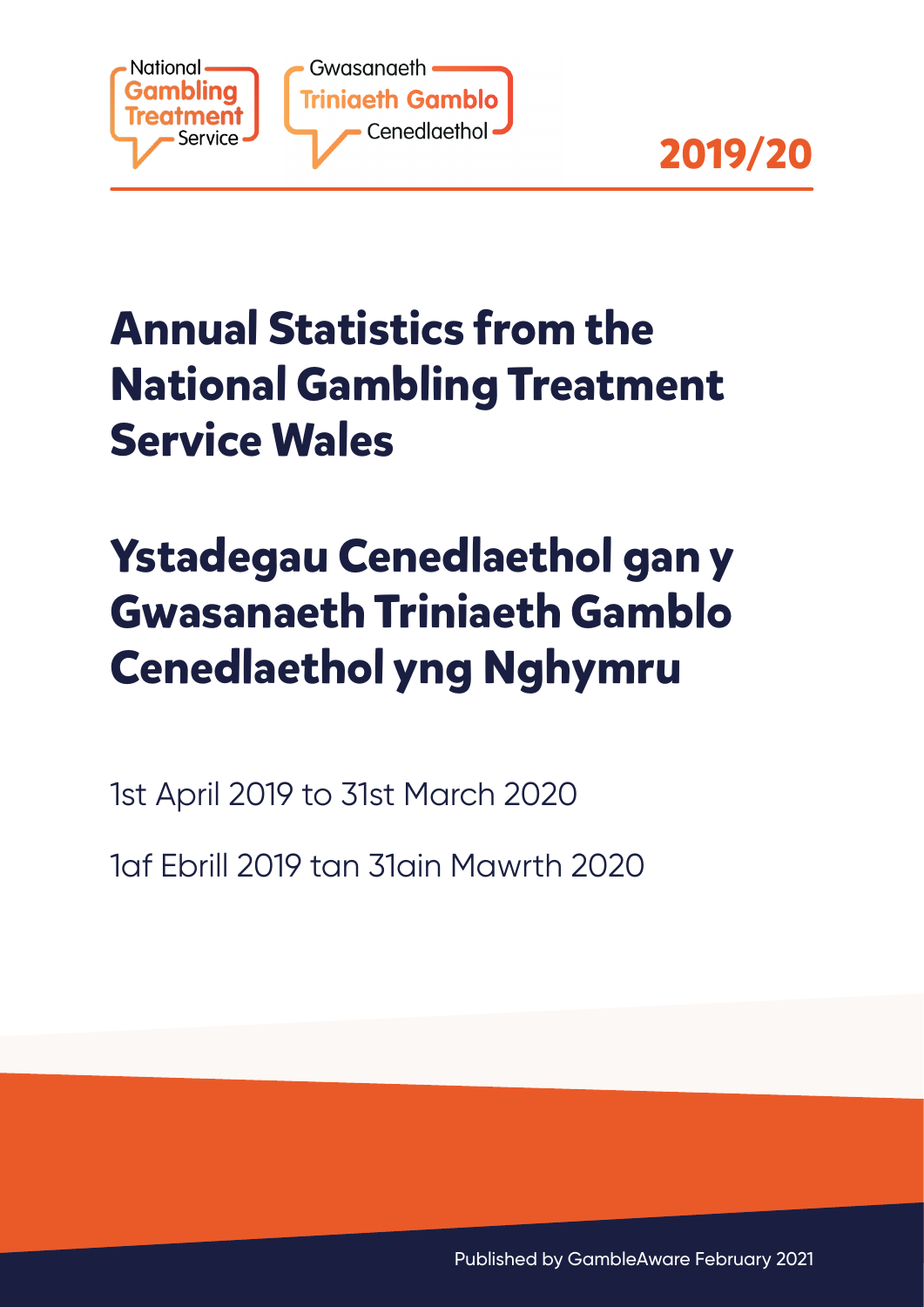## **Contents**

| 2. Gwybodaeth ynglŷn â Gwasanaeth Triniaeth Gamblo Cenedlaethol 9 |  |
|-------------------------------------------------------------------|--|
|                                                                   |  |
|                                                                   |  |
|                                                                   |  |
|                                                                   |  |
| 5. Assessment of quality and robustness of 2019/20 DRF data 14    |  |
|                                                                   |  |
|                                                                   |  |
|                                                                   |  |
|                                                                   |  |
|                                                                   |  |
|                                                                   |  |
|                                                                   |  |
|                                                                   |  |
|                                                                   |  |
|                                                                   |  |
|                                                                   |  |
|                                                                   |  |
|                                                                   |  |
|                                                                   |  |
|                                                                   |  |
|                                                                   |  |
|                                                                   |  |
|                                                                   |  |
|                                                                   |  |
|                                                                   |  |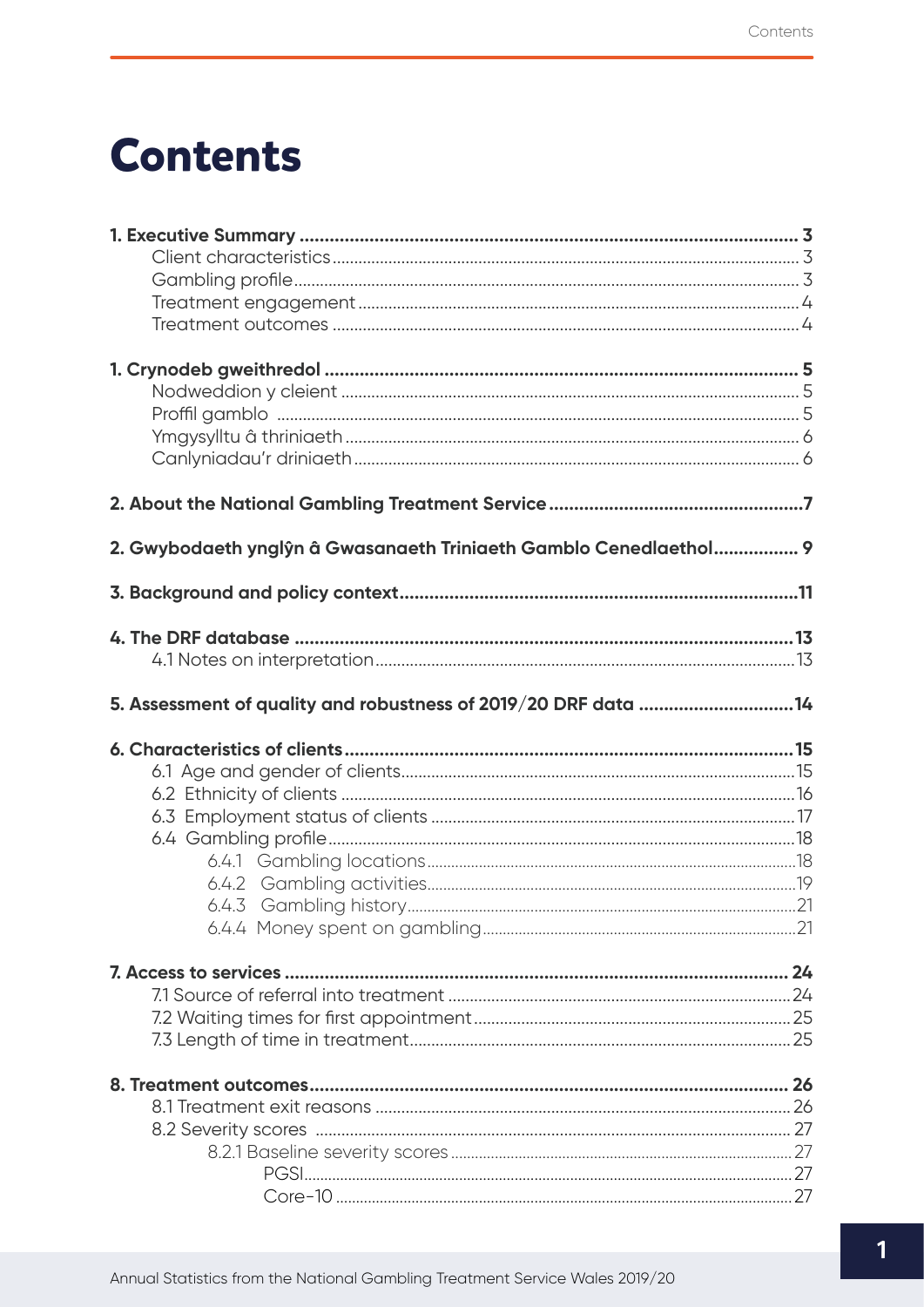| 10 3 |  |
|------|--|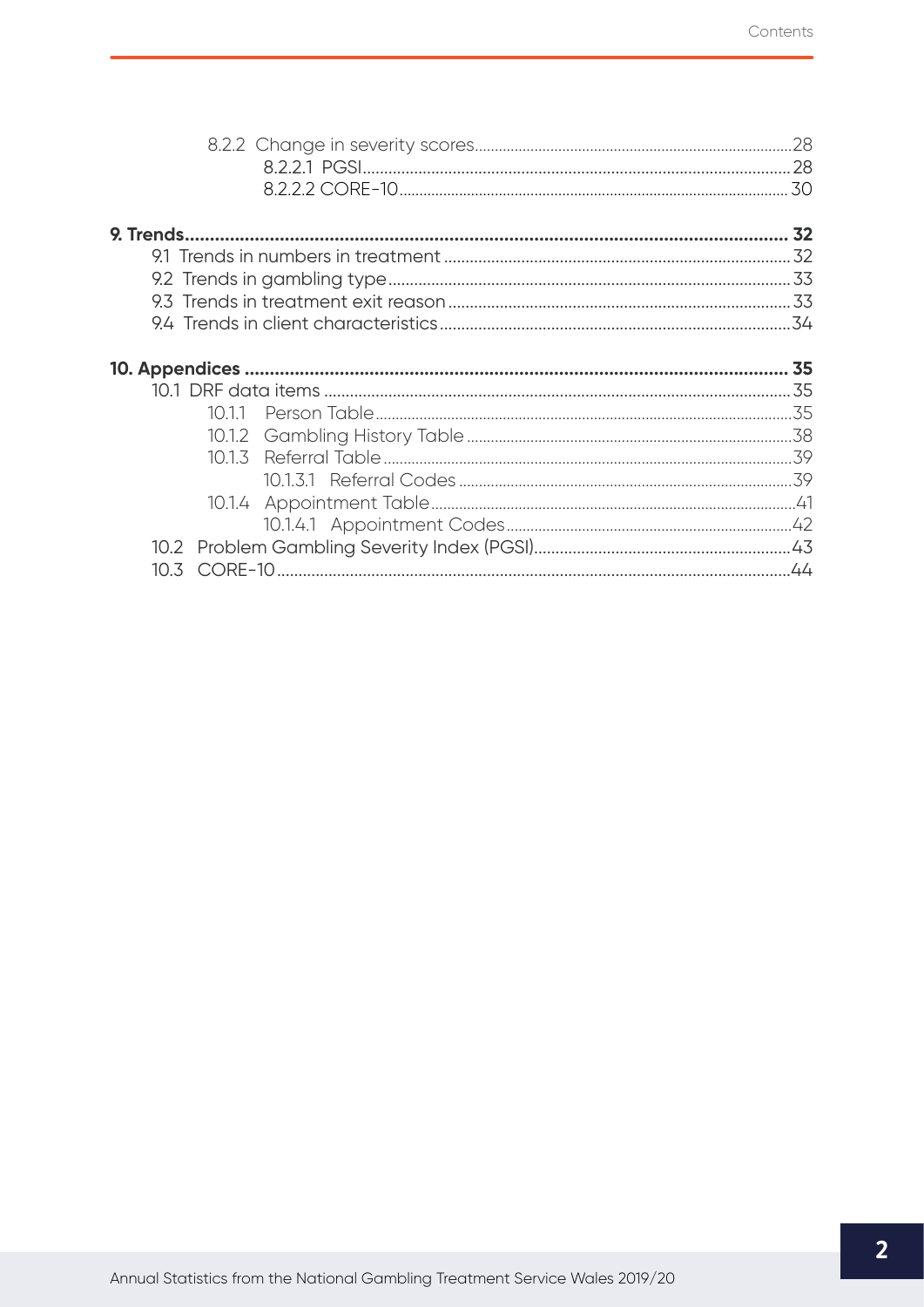# <span id="page-3-0"></span>**1 Executive Summary**

## **Client characteristics**

- A total of 271 Welsh residents were treated within gambling services (who report to the Data Reporting Framework (DRF)) within 2019/20.
- A majority of clients (68%) were male.
- Over nine tenths (95%) were from a white ethnic background, including 92% White British. The next most commonly reported ethnic backgrounds were Asian or Asian British (3%), and Black or Black British (1%).
- A majority of clients were employed (69%), with smaller proportions reporting being unable to work through illness (15%), unemployed (7%), retired (3%), homemaker (3%) or a student (2%).

## **Gambling profile**

- Among clients receiving treatment for their own gambling, initial Problem Gambling Severity Index (PGSI) scores indicated that the majority of clients (98%) were problem gamblers (PGSI 8+) at the point of assessment for treatment. Amongst those whose episode of treatment ended within the 2019/20 year, this proportion had reduced to 43% and the majority (81%) showed some improvement on this scale.
- The most common location for gambling was online, used by 69% of clients. Bookmakers were the next most common, used by 33% of gamblers.
- Between 2015/16 and 2019/20 the proportion reporting use of online gambling services increased from 65% to 69%. In the same time period the proportion using bookmakers decreased from 47% to 33%.
- Within online services, gambling on casino slots was the most common activity (50%), followed by sporting events (32%) and casino table games (11%).
- Within bookmakers, gaming machines were the most common form of gambling (53%), followed by sporting events (25%) and horses (21%).
- The majority of gamblers (65%) reported having a debt due to their gambling. 10% had experienced a job loss as a result of their gambling and 31% had experienced a relationship loss through their gambling.
- On average (mean), gamblers reported spending £1,330 on gambling in the previous 30 days before assessment.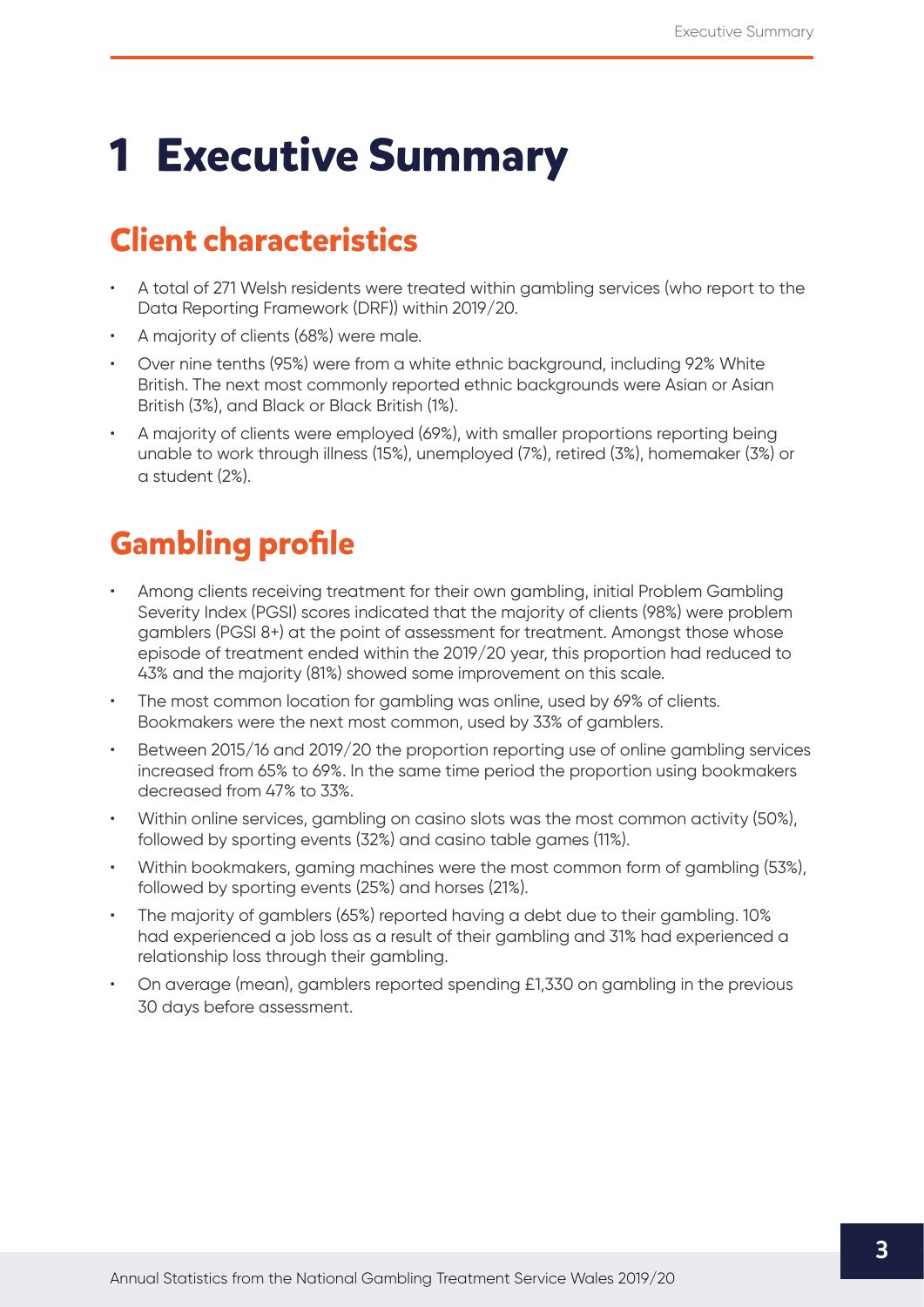### <span id="page-4-0"></span>**Treatment engagement**

- A majority of referrals into treatment (84%) were self-made.
- For clients treated within the year, 50% of clients were seen for a first appointment within four days of referral and 75% within seven days.
- Among all those receiving and ending treatment within 2019/20, treatment lasted for an average (median) of 10 weeks.

### **Treatment outcomes**

- Among clients who ended treatment during 2019/20, a majority (80%) completed their scheduled treatment. Fifteen percent dropped out of treatment before a scheduled endpoint.
- Between 2015/16 and 2019/20 the proportion of clients completing scheduled treatment increased from 64% to 80% whilst the proportion dropping out of treatment decreased from 28% to 15%.
- Among gamblers, PGSI scores improved by an average (median) of 14 points between earliest and last appointment in treatment.
- At the end of treatment, 57% were no longer defined as problem gamblers.
- 58% of clients were defined as 'below clinical cut-off' on the CORE-10 scale at the end of treatment, compared to only 10% at the start of treatment.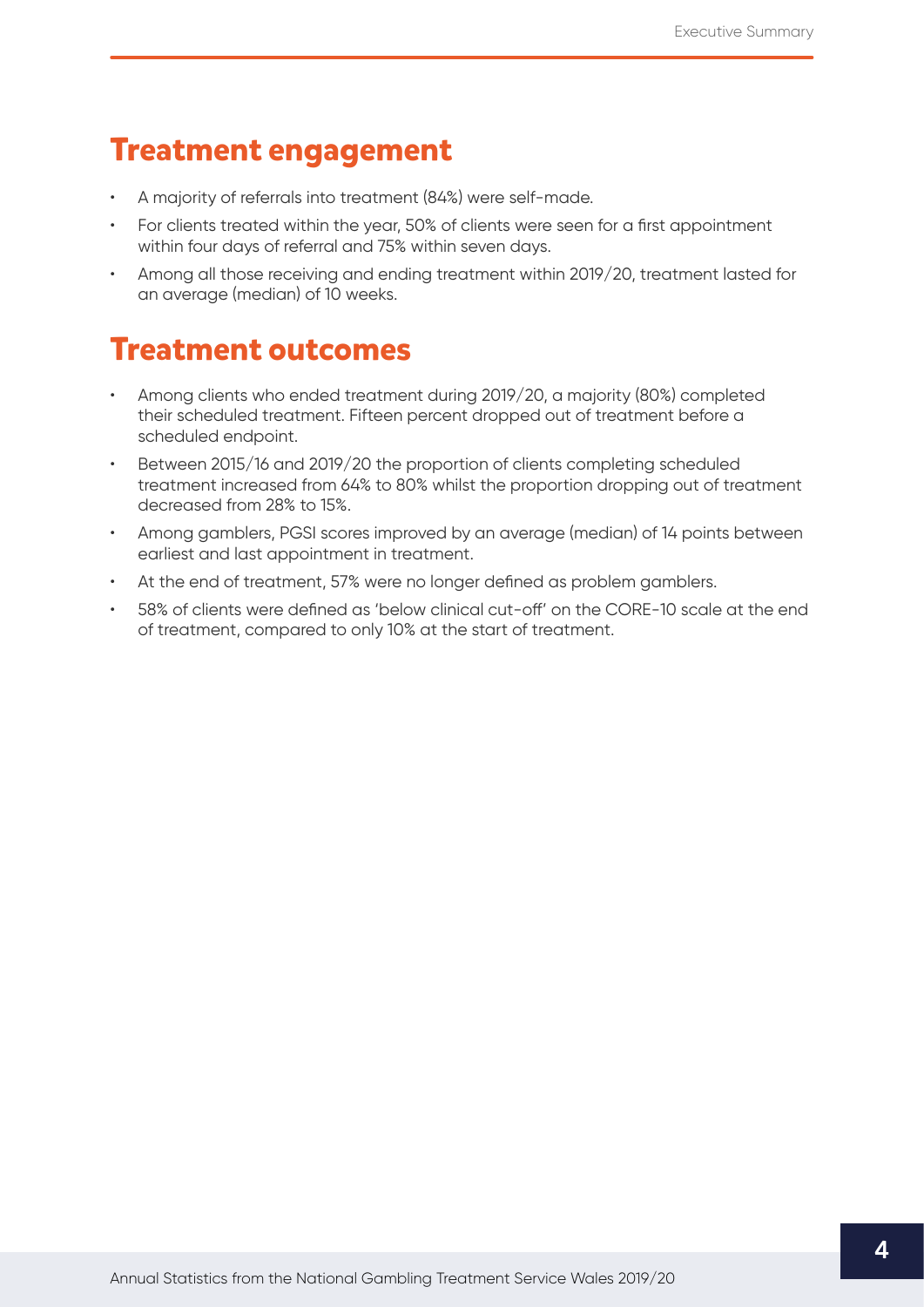# <span id="page-5-0"></span>**1 Crynodeb gweithredol**

### **Nodweddion y cleient**

- Cafodd cyfanswm o 271 o breswylwyr Cymru eu trin yn y gwasanaethau gamblo (sy'n adrodd i'r Fframwaith Adrodd Data (FfAD) yn ystod 2019/20.
- Roedd mwyafrif y cleientiaid (68%) yn wrywod.
- Roedd dros naw o bob deg (95%) ohonyn nhw o gefndir ethnig gwyn, gan gynnwys 92% a oedd yn Wyn Prydeinig. Y cefndiroedd ethnig nesaf a adroddwyd fwyaf cyffredin amdanyn nhw oedd Asiaid neu Asiaid Prydeinig (3%), a Du neu Du Prydeinig (1%).
- Roedd mwyafrif y cleientiaid yn gyflogedig (69%), gyda chyfrannau llai yn adrodd eu bod yn analluog i weithio oherwydd salwch (15%), di-waith (7%), wedi ymddeol (3%), cadw tŷ (3%) neu'n fyfyrwyr (2%).

## **Proffil gamblo**

- Ymysg cleientiaid a oedd yn derbyn triniaeth am eu gamblo eu hunain, mae'r Mynegai Difrifoldeb Gamblo Problemus (MDGP) yn dynodi bod y mwyafrif o gleientiaid (98%) yn gamblwyr problemus (MDGP 8+) pan gawson nhw eu hasesu am driniaeth. Ymysg y rhai hynny yr oedd eu triniaeth wedi diweddu o fewn y flwyddyn 2019/20, roedd y gyfran hon wedi lleihau i 43% ac roedd y mwyafrif (81%) wedi dangos rhywfaint o wellhad ar y raddfa hon.
- Y lleoliad mwyaf cyffredin ar gyfer gamblo oedd gamblo ar-lein, a ddefnyddiwyd gan 69% o gleientiaid. Siopau betio oedd y lleoliad mwyaf cyffredin wedyn, sy'n cael eu defnyddio gan 33% o gamblwyr.
- Rhwng 2015/16 a 2019/20, roedd y gyfran a oedd yn adrodd am ddefnyddio gwasanaethau gamblo ar-lein wedi cynyddu o 65% i 69%. Yn yr un cyfnod, roedd y gyfran a oedd yn defnyddio siopau betio wedi gostwng o 47% i 33%.
- O fewn gwasanaethau ar-lein, y gweithgaredd mwyaf cyffredin oedd gamblo drwy slotiau casino (50%), a oedd yn cael eu dilyn gyda digwyddiadau chwaraeon (32%) a gemau bwrdd casino (11%).
- Mewn siopau betio, peiriannau gemau oedd y ffurf fwyaf cyffredin o gamblo (53%), a oedd yn cael eu dilyn gan ddigwyddiadau chwaraeon (25%) a cheffylau (21%).
- Roedd y mwyafrif o'r gamblwyr (65%) yn adrodd bod ganddyn nhw ddyled oherwydd eu gamblo. Roedd 10% wedi colli'u swydd o ganlyniad i'w gamblo ac roedd 31% wedi cael profiad o golli perthynas oherwydd eu gamblo.
- Ar gyfartaledd (cymedr), roedd gamblwyr yn adrodd eu bod yn gwario £1,330 ar gamblo yn y 30 niwrnod blaenorol cyn iddyn nhw gael eu hasesu.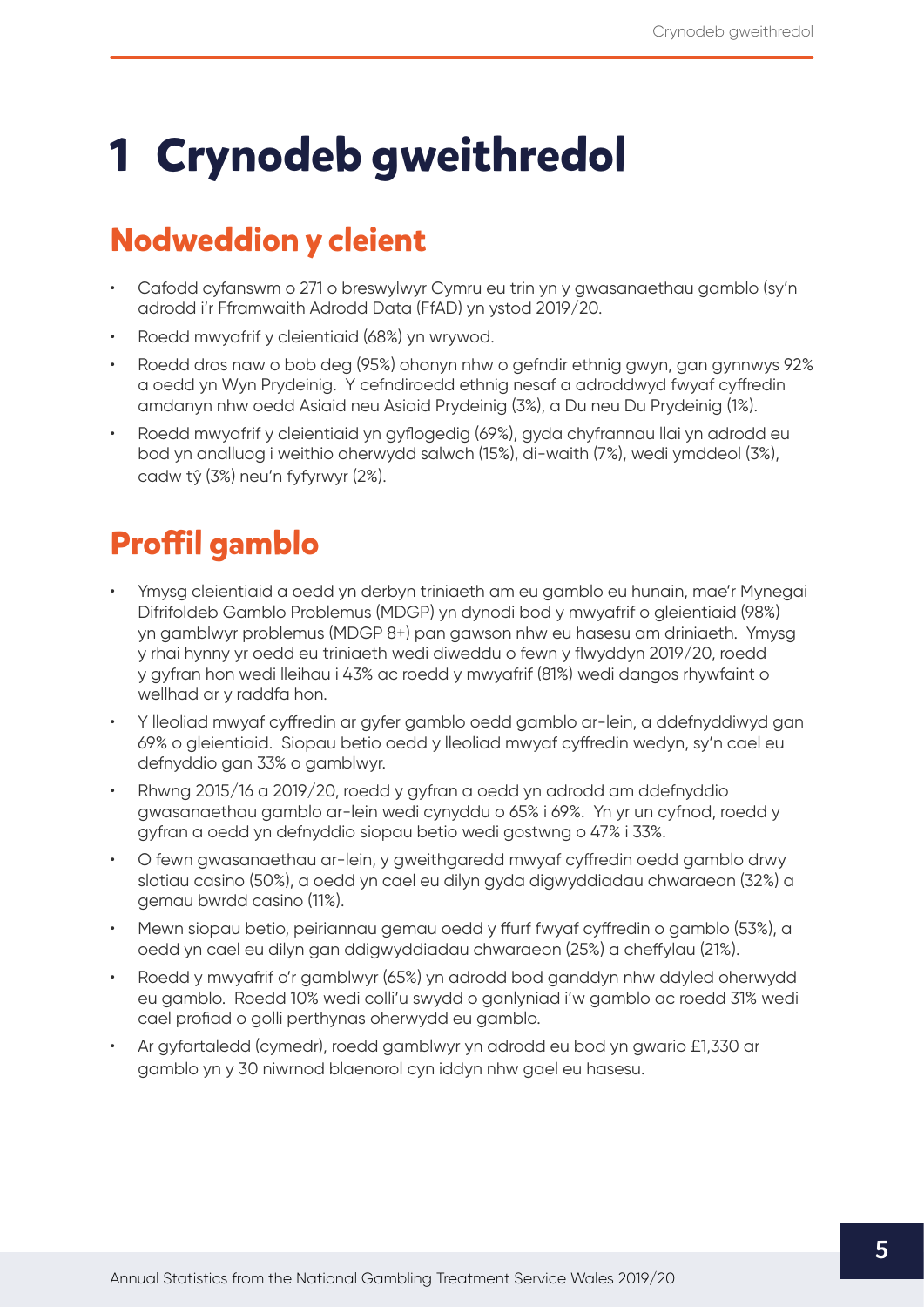### <span id="page-6-0"></span>**Ymgysylltu â thriniaeth**

- Roedd mwyafrif yr atgyfeiriadau i gael triniaeth (84%) yn cael eu gwneud gan y cleientiaid eu hunain.
- Ar gyfer cleientiaid a dderbyniodd driniaeth o fewn blwyddyn, gwelwyd 50% o gleientiaid am y tro cyntaf o fewn 4 diwrnod ar ôl cael eu hatgyfeirio a gwelwyd 75% ohonyn nhw o fewn saith niwrnod.
- Ymysg pob un o'r rhai hynny sy'n derbyn a diweddu eu triniaeth o fewn 2019/20, roedd y driniaeth yn parhau am gyfartaledd (canolrif) o ddeg wythnos.

## **Canlyniadau'r driniaeth**

- Ymysg y cleientiaid y daeth eu triniaeth i ben yn ystod 2019/20, cwblhaodd y mwyafrif (80%) y driniaeth a drefnwyd. Gadawodd pymtheg y cant y driniaeth a drefnwyd cyn y diwedd.
- Rhwng 2015/16 a 2019/20, cynyddodd y gyfran o gleientiaid a oedd yn cwblhau triniaeth a drefnwyd o 64% i 80%, tra bod y gyfran a oedd yn gadael y driniaeth yn gostwng o 28% i 15%.
- Ymysg gamblwyr, bu gwellhad yn y sgorau MDGP gyda chyfartaledd (canolrif) o 14 pwynt rhwng yr apwyntment cynharaf a'r un olaf yn y driniaeth.
- Ar ddiwedd y driniaeth, nid oedd 57% yn cael eu diffinio mwyach fel gamblwyr problemus.
- Diffiniwyd 50% o gleientiaid fel rhai 'is na'r torbwynt clinigol" ar raddfa CORE-10 ar ddiwedd y driniaeth, o'i gymharu â 10% yn unig ar ddechrau'r driniaeth.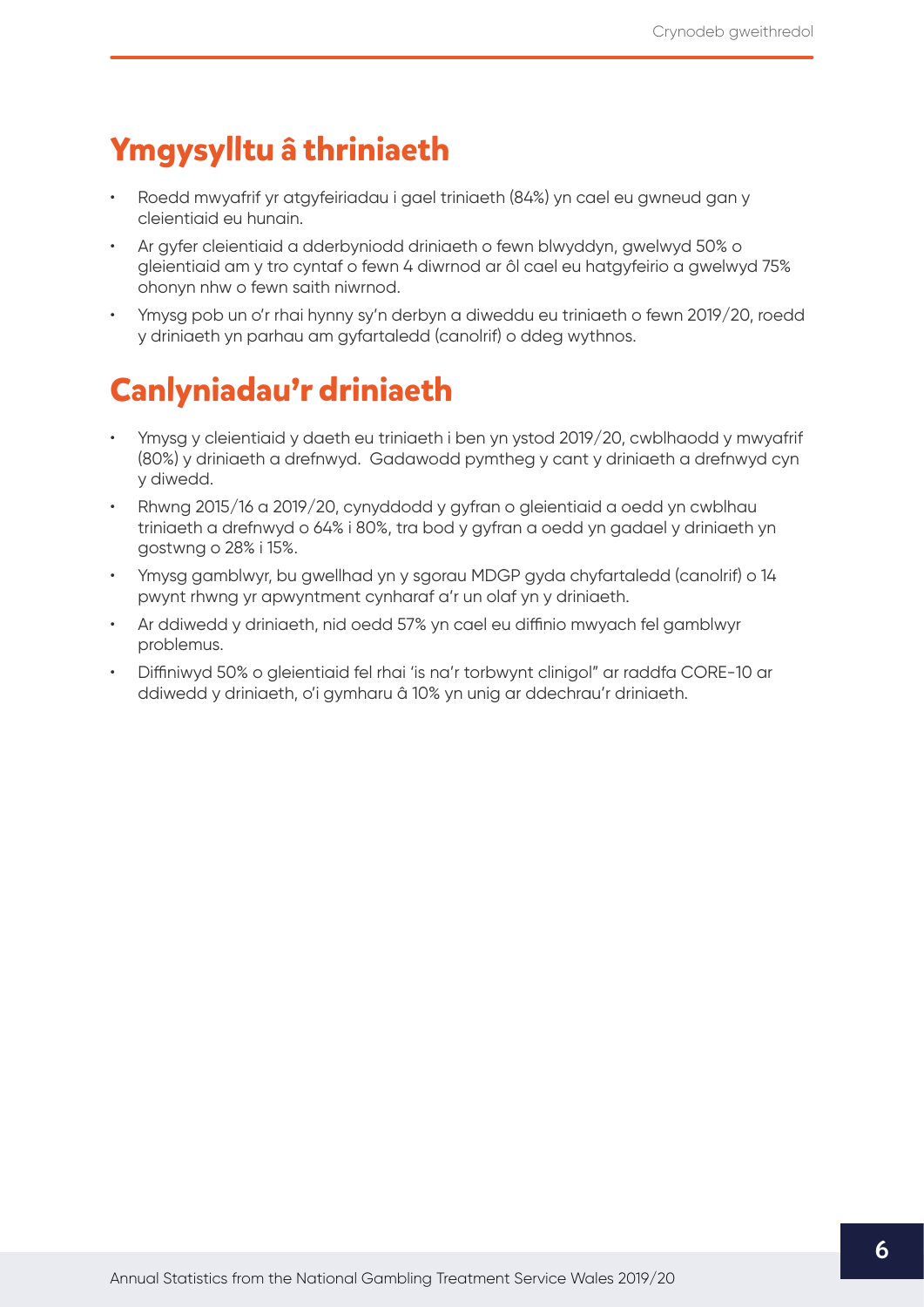# <span id="page-7-0"></span>**2 About the National Gambling Treatment Service**

The National Gambling Treatment Service (NGTS) is a network of organisations working together to provide confidential treatment and support for anyone experiencing gambling-related harms and is free to access across England, Scotland and Wales. The NGTS is commissioned by GambleAware, an independent grant-making charity that takes a public health approach to reducing gambling harms.

Wherever someone makes contact throughout this network, these providers work alongside each other through referral pathways to deliver the most appropriate package of care for individuals experiencing difficulties with gambling, and for those who are impacted by someone else's gambling.

The data for the 2019/20 period presented within this report covers submissions from the following organisations<sup>1</sup>, with details of the services they provide listed below.

#### **GamCare**<sup>2</sup>  **and its partner network offers:**

- Online treatment supported by regular contact with a therapist, which can be accessed at a time and place convenient for the client over the course of eight weeks.
- One-to-one face-to-face, online and telephone therapeutic support and treatment for people with gambling problems as well as family and friends who are impacted by gambling.
- Group-based Gambling Recovery Courses delivered face-to-face or online for between six to eight weeks.

#### **Gordon Moody Association offers:**

- Residential Treatment Centres two unique specialist centres, providing an intensive residential treatment programme for men with a gambling addiction over a period of 14 weeks.
- Recovery Housing specialist relapse prevention housing for those who have completed the treatment programmes requiring additional recovery support.
- Retreat & Counselling Programme retreat programmes for women-only cohorts and men-only cohorts which combine short residential stays with at-home counselling support.

<sup>1</sup> The NHS Northern Gambling Service, provided by Leeds and York Partnership NHS Foundation Trust opened mid-year. Figures from the service will be incorporated into NGTS statistics for 2020/21, when the service has been operational for one full reporting period.

<sup>2</sup> In addition, GamCare operates the National Gambling Helpline which offers telephone and online live chat support providing immediate support to individuals and referral into the treatment service. GamCare also offer information and advice via their website, moderated forums and online group chatrooms. These services are not within the scope of data presented in this report.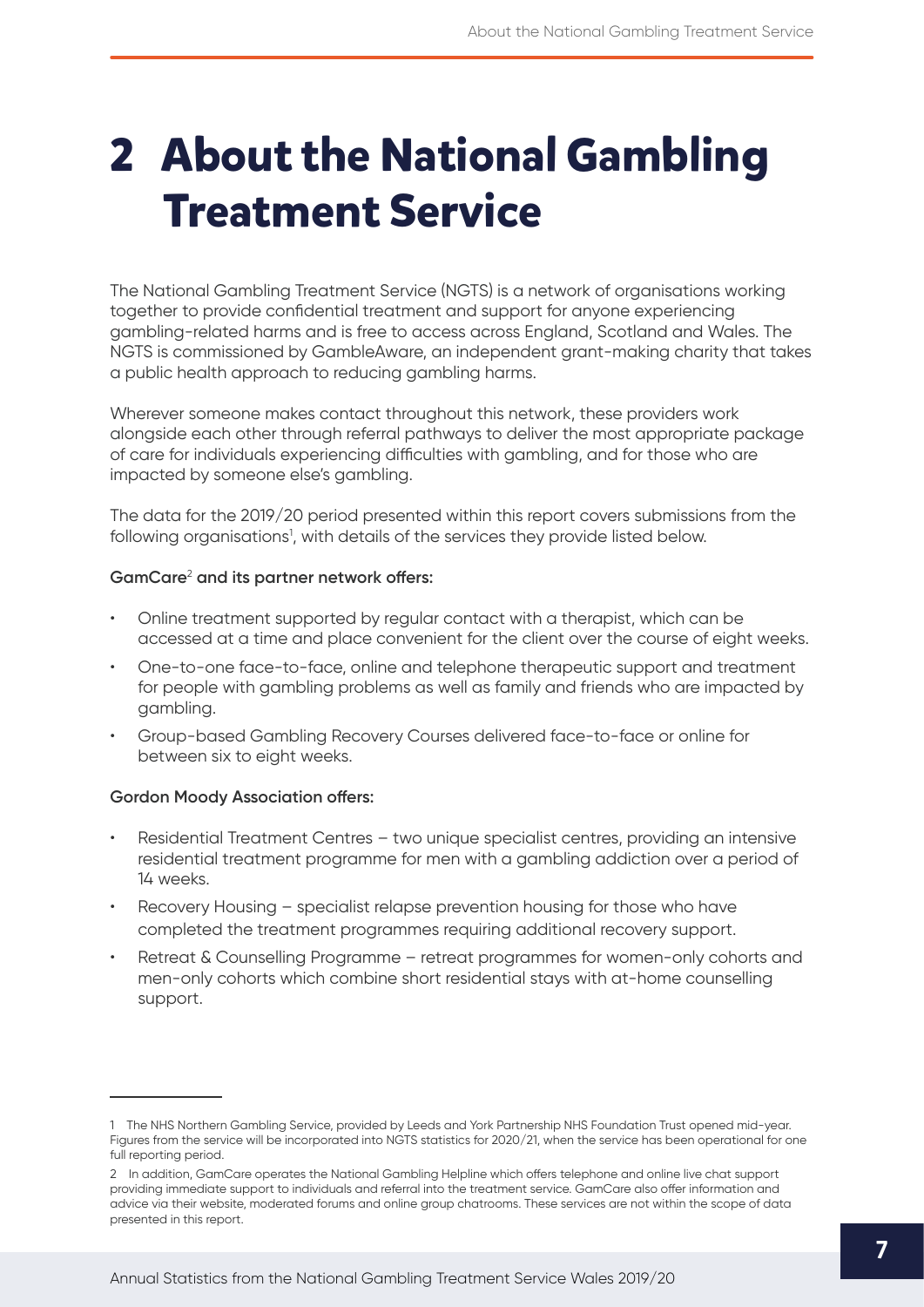#### **Central and North West London NHS Foundation Trust (London Problem Gambling Clinic) offers:**

• Treatment for gambling problems, especially for people with more severe addictions and also for those with co-morbid mental and physical health conditions, those with impaired social functioning, and those who may present with more risk, such as risk of suicide.

GambleAware-funded treatment providers are required to submit quarterly datasets in a standardised format<sup>3</sup>. This report is informed by analysis of these submissions.

<sup>3</sup> <https://begambleaware.org/media/2147/gambleaware-drf-specification-june-16.pdf>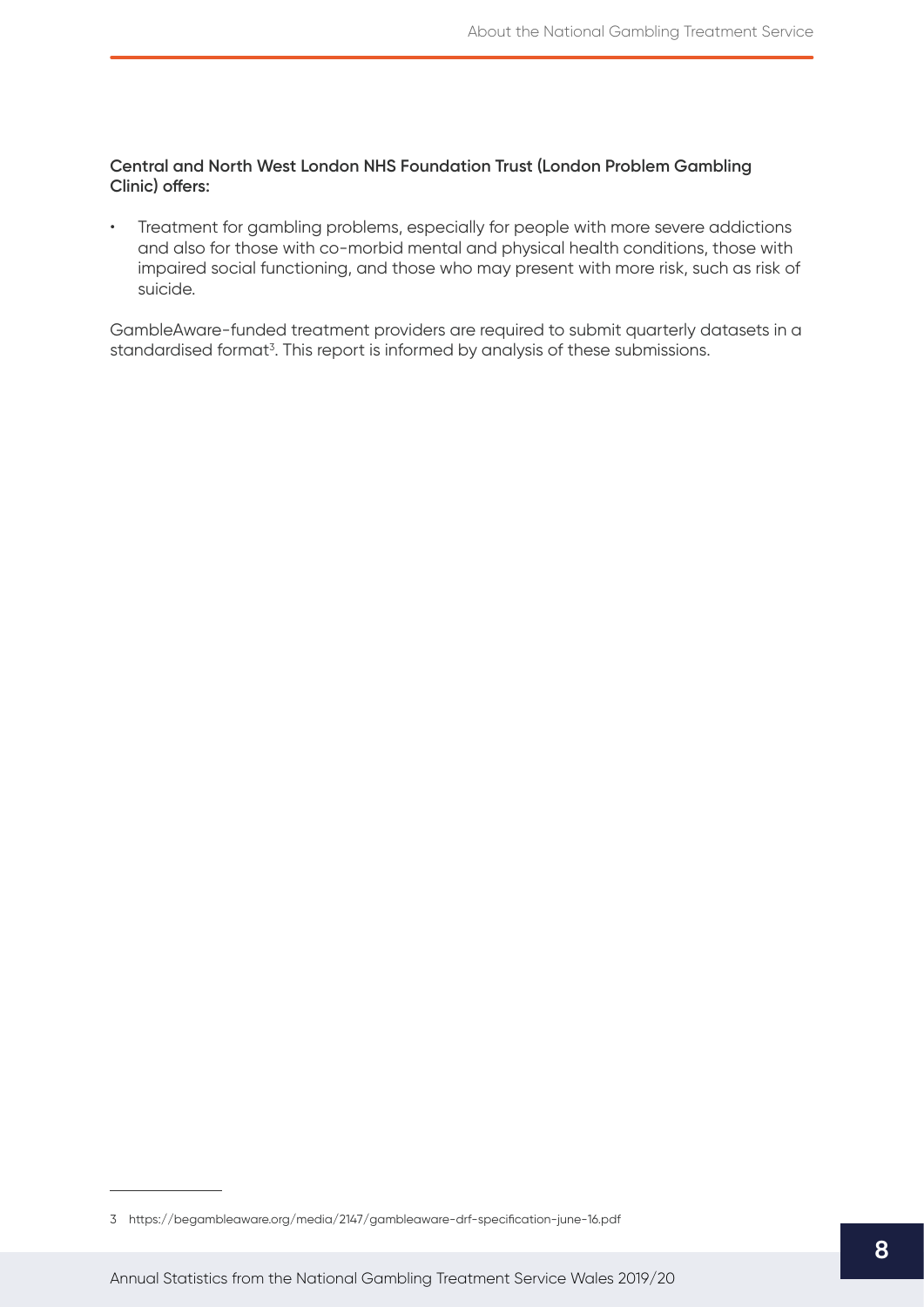# <span id="page-9-0"></span>**2 Gwybodaeth ynglŷn â Gwasanaeth Triniaeth Gamblo Cenedlaethol**

Mae'r Gwasanaeth Triniaeth Gamblo Cenedlaethol yn rhwydwaith o sefydliadau sy'n gweithio gyda'i gilydd i ddarparu triniaeth a chefnogaeth gyfrinachol ar gyfer unrhyw un sy'n profi niwed sy'n gysylltiedig â gamblo ac mae'n rhad ac am ddim drwy Loegr, Yr Alban a Chymru. Mae'r GTGC yn cael ei gomisiynu gan GambleAware, elusen annibynnol sy'n dyfarnu grantiau ac yn mabwysiadu dull iechyd cyhoeddus er mwyn lleihau niwed drwy gamblo.

Ble bynnag y mae rhywun yn cysylltu trwy'r rhwydwaith hwn, mae'r darparwyr hyn yn gweithio ochr yn ochr â'i gilydd drwy lwybrau atgyfeirio i gyflawni'r pecyn gofal mwyaf addas ar gyfer unigolion sy'n profi anawsterau gyda gamblo, ac i'r rhai hynny sy'n cael eu heffeithio gan gamblo rhywun arall.

Mae'r data ar gyfer y cyfnod 2019/20 a geir yn yr adroddiad hwn yn ymdrin â chyflwyniadau o'r sefydliadau canlynol<sup>1</sup>, gyda manylion o'r gwasanaethau y maen nhw'n eu darparu wedi'u rhestrau isod.

#### **Mae GamCare**<sup>2</sup>  **a'i rwydwaith partneriaid yn cynnig:**

- Triniaeth ar-lein a gefnogir gan gysylltiad rheolaidd gyda therapydd, a ellir ei derbyn ar amser a lle sy'n gyfleus i'r cleient yn ystod y cwrs 8 wythnos.
- Cymorth a thriniaeth therapiwtig un i un wyneb yn wyneb, ar-lein a thros y ffôn ar gyfer pobl â phroblemau gamblo yn ogystal â ffrindiau a theulu sy'n cael eu heffeithio gan gamblo
- Cyrsiau Adfer Gamblo mewn grŵp, wedi'i gyflwyno wyneb yn wyneb neu ar-lein rhwng chwech i wyth wythnos.

#### **Mae Cymdeithas Gordon Moody yn cynnig:**

• Canolfannau Triniaeth Preswyl – dwy ganolfan arbenigol unigryw, sy'n darparu rhaglen driniaeth breswyl ar gyfer dynion gyda dibyniaeth gamblo am gyfnod o 14 wythnos.

<sup>1</sup> Agorodd Gwasanaeth Gamblo GIG Gogledd Lloegr, a ddarparwyd gan Ymddiriedolaeth Partneriaeth Leeds ac Efrog ganol y flwyddyn. Bydd ffigyrau o'r gwasanaeth yn cael eu hymgorffori i ystadegau'r GTGC ar gyfer 2020/21, pan fydd y gwasanaeth wedi bod yn weithredol am un cyfnod adrodd llawn.

<sup>2</sup> Yn ychwanegol, mae GamCare yn gweithredu'r Llinell Gymorth Genedlaethol sy'n cynnig sgyrsiau cymorth byw dros y ffon ac ar-lein ac sy'n darparu cefnogaeth yn syth i unigolion ac atgyfeiriad i'r gwasanaeth triniaeth. Yn ogystal, mae GamCare yn cynnig gwybodaeth a chyngor drwy'u gwefan, fforymau a gymedrolir ac ystafelloedd sgwrsio ar-lein ar gyfer grwpiau. Nid yw'r gwasanaethau hyn o fewn cwmpas y data a gyflwynir yn yr adroddiad hwn.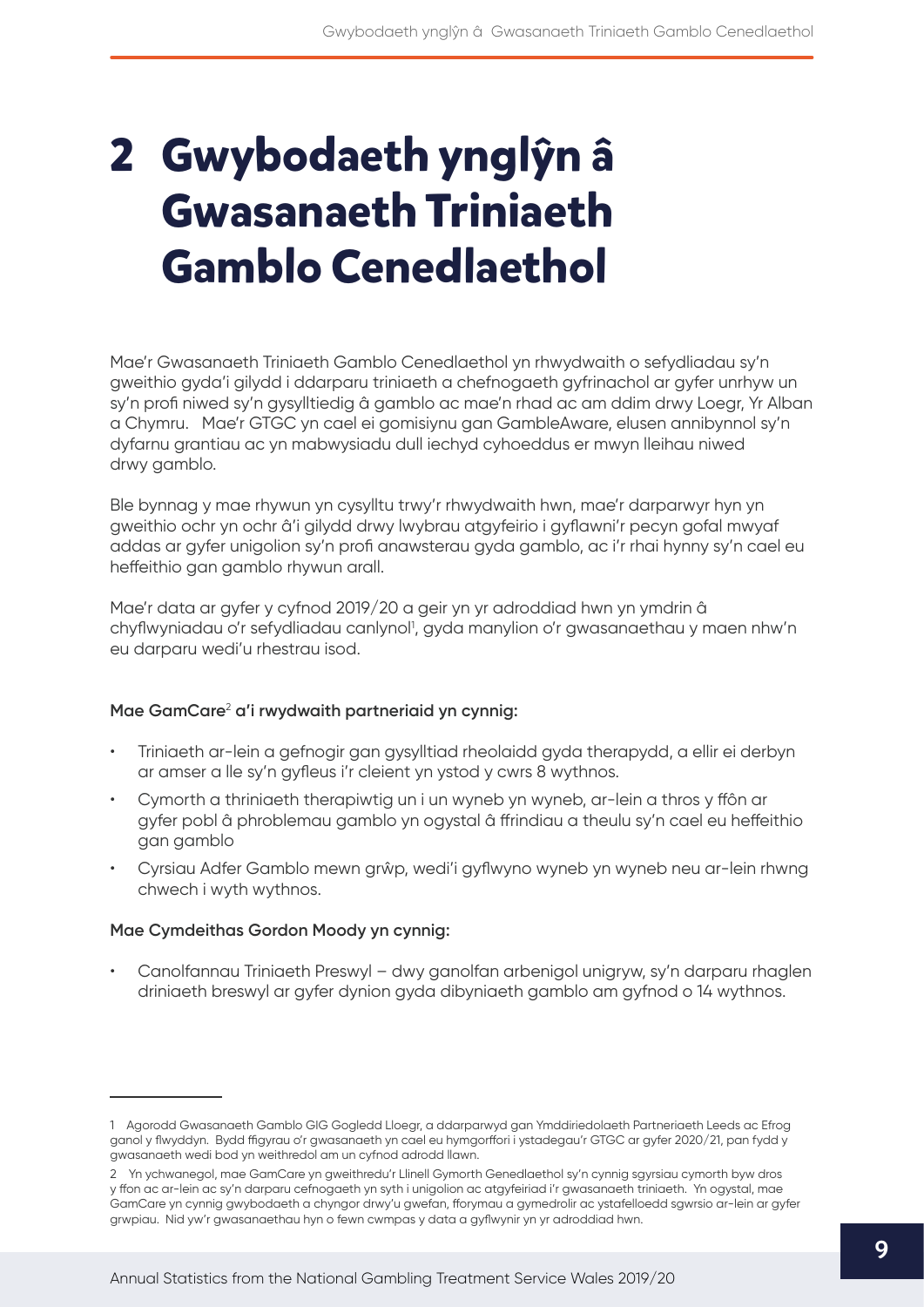- Llety Adferiad tai arbenigol er mwyn atal lithro'n ôl ar gyfer y rhai hynny sydd wedi cwblhau'r rhaglenni triniaeth ac sydd angen cymorth ychwanegol i gael adferiad.
- Rhaglen Encilio a Chwnsela rhaglenni encilio ar gyfer cohortau o ferched yn unig a chohortau o ddynion yn unig, sy'n cyfuno arosiadau preswyl byr gyda chymorth cwnsela yn y cartref.

#### **Mae Ymddiriedolaeth Sefydledig GIG Canol a Gogledd-orllewin Llundain (Clinig Trin Gamblo Problemus Llundain) yn cynnig:**

• Triniaeth ar gyfer problemau gamblo yn arbennig ar gyfer pobl gyda dibyniaethau mwy difrifol yn ogystal â'r rhai hynny gyda chyflyrau iechyd meddwl ac iechyd corfforol cydafiachedd, y rhai hynny â gweithredu cymdeithasol diffygiol, a'r rhai hynny a all fod mewn mwy o risg, fel y risg o hunanladdiad.

Mae angen i ddarparwyr triniaeth GambleAware y telir amdano gyflwyno setiau data chwarterol mewn fformat safonol<sup>3</sup>. Sylfaen yr adroddiad hwn yw dadansoddi'r cyflwyniadau hyn.

<sup>3</sup> https://about.gambleaware.org/media/2147/gambleaware-drf-specification-june-16.pdf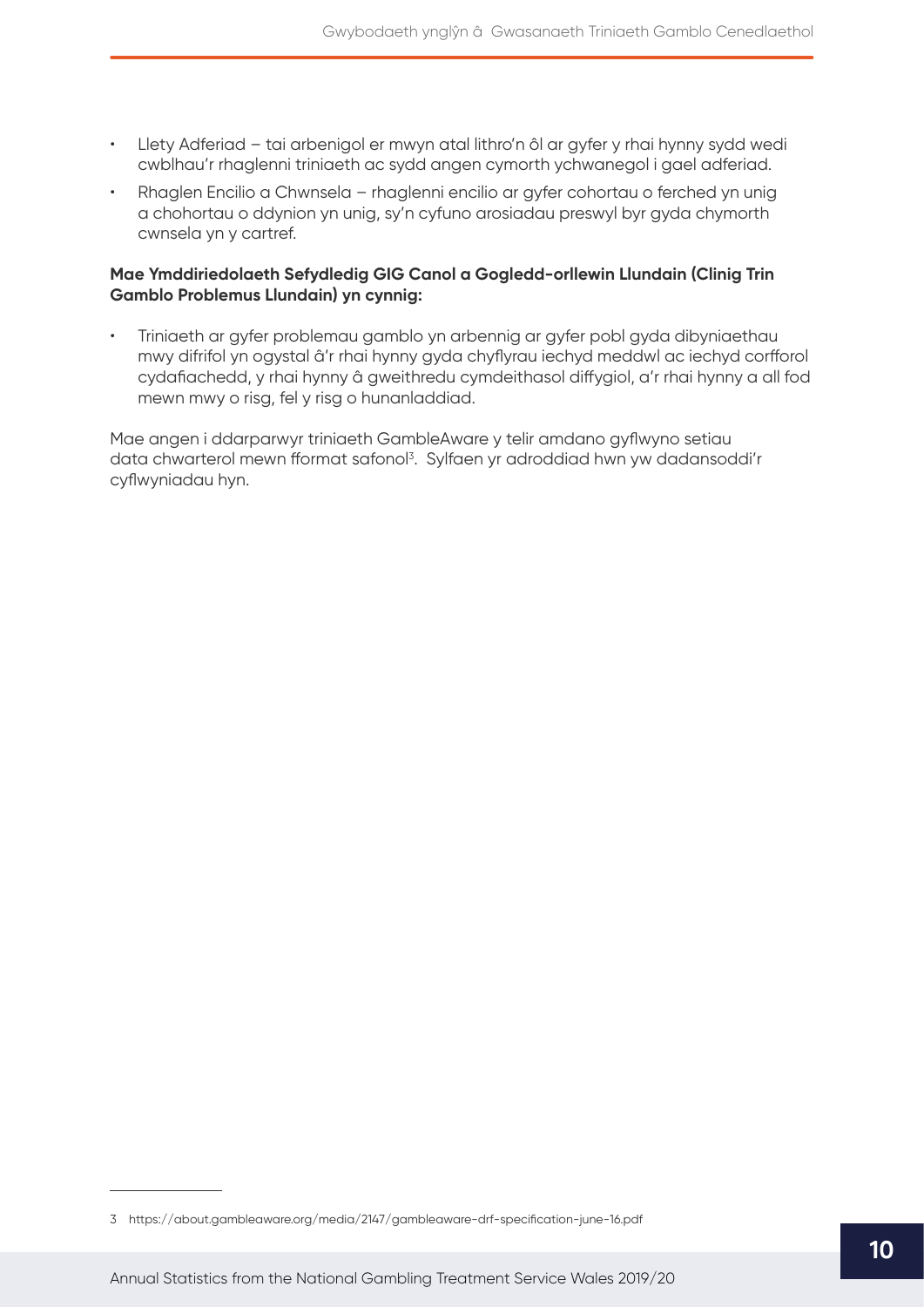# <span id="page-11-0"></span>**3 Background and Policy Context**

The Gambling Act 2005 contains a provision at section 1234 for a levy on gambling operators to fund projects to reduce gambling harms. Successive governments have not commenced this provision. In the absence of a mandatory levy, the Gambling Commission imposes a requirement on operators through the Licence Conditions  $\&$  Code of Practice<sup>5</sup> to make a donation to fund research, education and treatment for this purpose. The independent charity GambleAware<sup>6</sup> is the most prominent organisation active in all three areas of research, education and treatment<sup>7</sup> and for this reason, a high proportion of donations are made to the organisation. This statistical report covers activity which is commissioned by GambleAware.

In January 2019, NHS England announced that it would be establishing additional specialist clinics to treat gambling disorder<sup>8</sup> and in July 2019 announced the timetable for the new clinics to start<sup>o</sup>. The first of these clinics began offering treatment in 2019/20. In addition, some activity funded by the NHS for people whose primary or secondary diagnosis is gambling disorder takes place outside the specialist clinics. Activity funded by the NHS is reported in the official statistics produced by the NHS in England, Scotland and Wales.

The *National Responsible Gambling Strategy for 2016-17 to 2018-19*10 which was published by the Responsible Gambling Strategy Board (now the Advisory Board for Safer Gambling) in April 2016, had as Priority Action 9 "Building the capacity and quality of treatment". This referenced the work of the Responsible Gambling Trust, a predecessor organisation of GambleAware.

The respective roles of the Gambling Commission, the Advisory Board for Safer Gambling and GambleAware in relation to arrangements for prioritising, commissioning, funding and evaluating research, education and treatment were set out in a Statement of Intent published in August 2012<sup>11</sup>.

<sup>4</sup> <http://www.legislation.gov.uk/ukpga/2005/19/section/123>

<sup>5</sup> [http://www.gamblingcommission.gov.uk/for-gambling-businesses/Compliance/LCCP/Licence-conditions-and-codes](http://www.gamblingcommission.gov.uk/for-gambling-businesses/Compliance/LCCP/Licence-conditions-and-codes-of-practice.aspx)[of-practice.aspx](http://www.gamblingcommission.gov.uk/for-gambling-businesses/Compliance/LCCP/Licence-conditions-and-codes-of-practice.aspx)

<sup>6</sup> Information about GambleAware and its governance is available at [https://begambleaware.org/f](https://begambleaware.org/for-professionals/about-us)or-professionals/ about-us

<sup>7</sup> [https://www.gamblingcommission.gov.uk/for-gambling-businesses/Compliance/General-compliance/Social](https://www.gamblingcommission.gov.uk/for-gambling-businesses/Compliance/General-compliance/Social-responsibility/Research-education-and-treatment-contributions.aspx)[responsibility/Research-education-and-treatment-contributions.aspx](https://www.gamblingcommission.gov.uk/for-gambling-businesses/Compliance/General-compliance/Social-responsibility/Research-education-and-treatment-contributions.aspx)

<sup>8</sup> <https://www.longtermplan.nhs.uk/wp-content/uploads/2019/08/nhs-long-term-plan-version-1.2.pdf>

<sup>9</sup> [https://www.longtermplan.nhs.uk/wp-content/uploads/2019/07/nhs-mental-health-implementation](https://www.longtermplan.nhs.uk/wp-content/uploads/2019/07/nhs-mental-health-implementation-plan-2019-20-2023-24.pdf)[plan-2019-20-2023-24.pdf](https://www.longtermplan.nhs.uk/wp-content/uploads/2019/07/nhs-mental-health-implementation-plan-2019-20-2023-24.pdf)

<sup>10</sup> [https://consult.gamblingcommission.gov.uk/author/copy-of-national-strategy-to-reduce-gambling-harms/user\\_](https://consult.gamblingcommission.gov.uk/author/copy-of-national-strategy-to-reduce-gambling-harms/user_uploads/the-current-national-responsible-gambling-strategy.pdf) [uploads/the-current-national-responsible-gambling-strategy.pdf](https://consult.gamblingcommission.gov.uk/author/copy-of-national-strategy-to-reduce-gambling-harms/user_uploads/the-current-national-responsible-gambling-strategy.pdf)

<sup>11</sup> [https://www.rgsb.org.uk/About-us/Governance/Statement-of-intent.pdf#:~:text=Statement%20of%20intent%20](https://www.rgsb.org.uk/About-us/Governance/Statement-of-intent.pdf#:~:text=Statement%20of%20intent%20between%20the%20Gambling%20Commission%2C%20Responsible,strategy%20%28hereafter%20referred%20to%20as%20%E2%80%9CRET%E2%80%9D%29%20were%20established) [between%20the%20Gambling%20Commission%2C%20Responsible,strategy%20%28hereafter%20referred%20to%20as%20](https://www.rgsb.org.uk/About-us/Governance/Statement-of-intent.pdf#:~:text=Statement%20of%20intent%20between%20the%20Gambling%20Commission%2C%20Responsible,strategy%20%28hereafter%20referred%20to%20as%20%E2%80%9CRET%E2%80%9D%29%20were%20established) [%E2%80%9CRET%E2%80%9D%29%20were%20established](https://www.rgsb.org.uk/About-us/Governance/Statement-of-intent.pdf#:~:text=Statement%20of%20intent%20between%20the%20Gambling%20Commission%2C%20Responsible,strategy%20%28hereafter%20referred%20to%20as%20%E2%80%9CRET%E2%80%9D%29%20were%20established)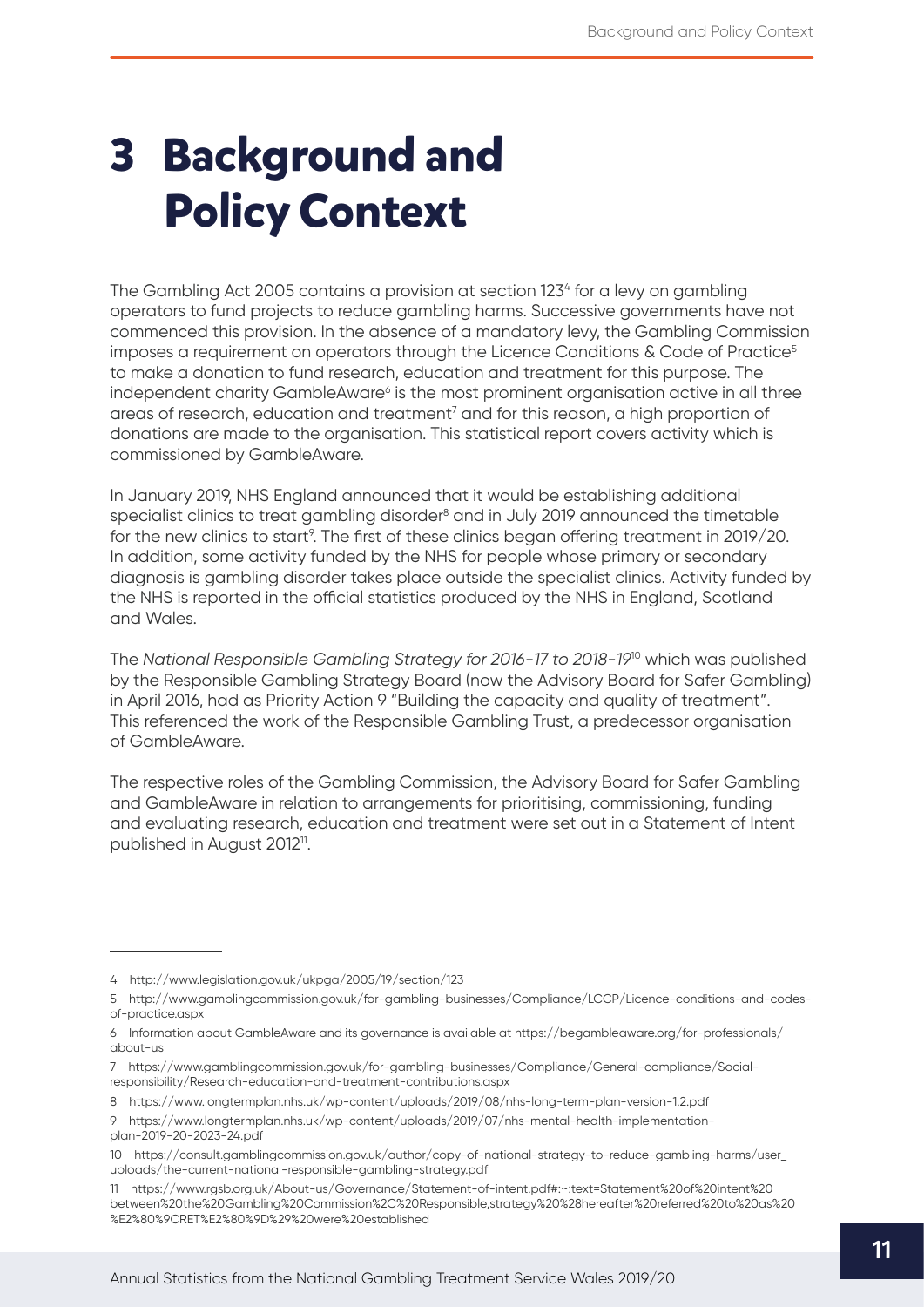The Annual Report for 2016/17 of the Chief Medical Officer for Wales<sup>12</sup>, published in January 2018, discussed the need for improved measures to prevent gambling harm, including services to help those already experiencing harm.

By combining figures from individual GambleAware-funded treatment services into a National Gambling Treatment Service-wide dataset, new opportunities are afforded to better understand, amongst the treatment population:

- The scale and severity of gambling harm
- Demographics and behavioural characteristics of those accessing help
- Treatment progression and outcomes.

<sup>12</sup> [https://gov.wales/sites/default/files/publications/2019-03/gambling-with-our-health-chief-medical-officer-for](https://gov.wales/sites/default/files/publications/2019-03/gambling-with-our-health-chief-medical-officer-for-wales-annual-report-2016-17.pdf)[wales-annual-report-2016-17.pdf](https://gov.wales/sites/default/files/publications/2019-03/gambling-with-our-health-chief-medical-officer-for-wales-annual-report-2016-17.pdf)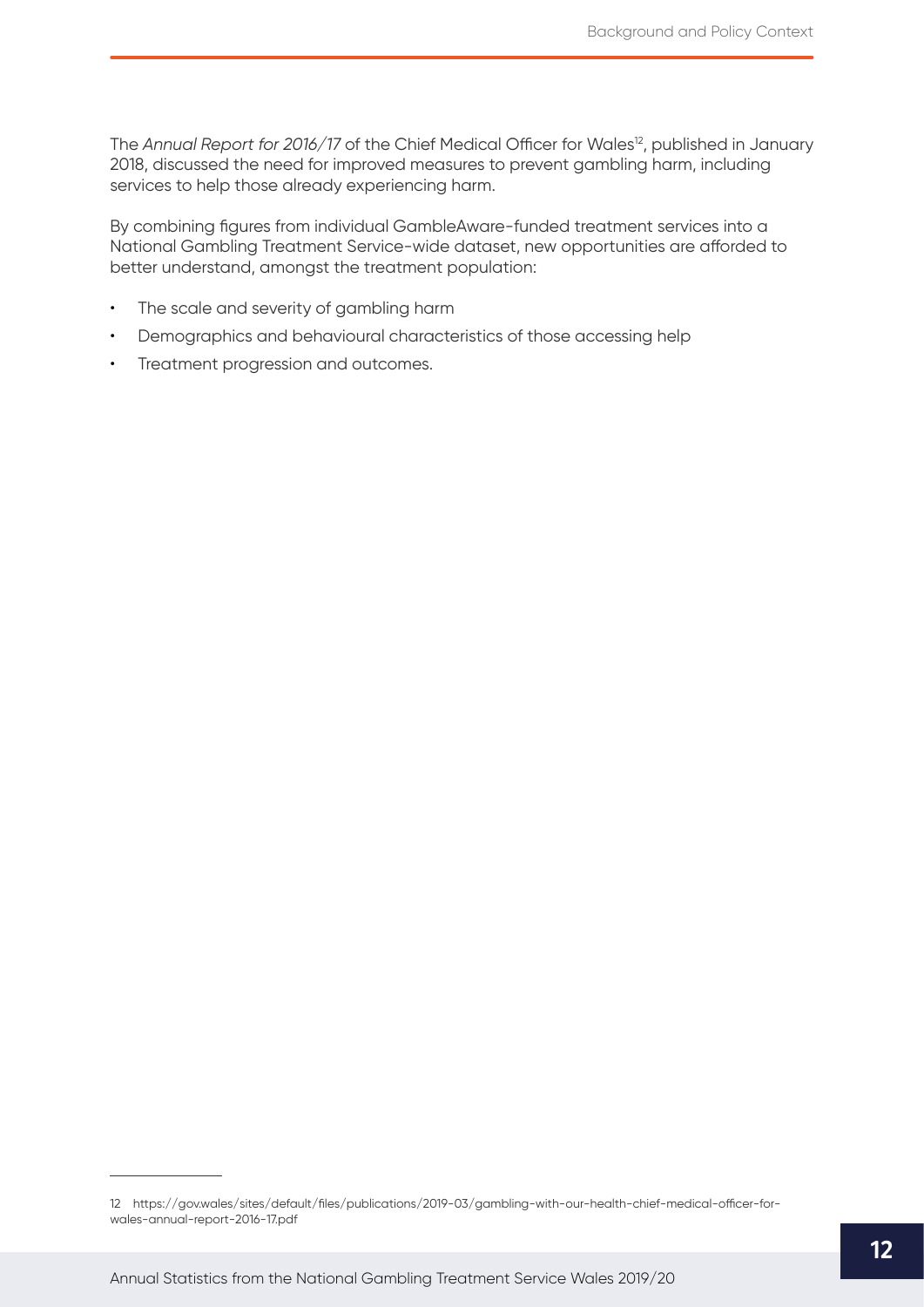## <span id="page-13-0"></span>**4 The DRF database**

The collection of data on clients receiving treatment from the National Gambling Treatment Service is managed through a nationally coordinated dataset known as the Data Reporting Framework (DRF), initiated in 2015. Individual treatment services collect data on clients and treatment through bespoke case management systems. The DRF is incorporated into each of these systems. Data items within the DRF are set out in the DRF Specification<sup>13</sup> and provided in the appendix to this report. Data are collected within four separate tables, providing details of client characteristics, gambling history, referral details and appointment details. The DRF constitutes a coordinated core data set, collected to provide consistent and comparable reporting at a national level. Some minor differences exist in data collection between agencies, such as the addition of supplementary categories in individual fields or in the format of collected data. These are reformatted or recoded at a national level to ensure consistency within the DRF specification.

### **4.1 Notes on interpretation**

The national collation of the DRF operates as an anonymous data collection system. At a service level, client codes are collected to distinguish one client from another. Totals for services are summed to provide an estimate of national treatment levels. If a client attends more than one service within the reporting period, they will be counted in each service they attend. The level of overlap between services cannot be accurately calculated but is expected to be a very small percentage of the total estimated number of clients nationally. The total number presented in this report should therefore be interpreted as an estimate of the total number of clients receiving treatment at participating agencies.

Clients of gambling treatment services can either be gamblers themselves, 'affected others' or persons at risk of developing a gambling problem. Within this report, clients are categorised as either 'gamblers' or 'other clients'. 'Other clients' includes 'affected others', persons at risk of developing a gambling problem and those for whom this information was not recorded. Client characteristics and treatment engagement are presented for both client categories. Details of gambling activity and history are only presented for clients identified as gamblers.

The DRF collects postal district of residence (first half of postcode). These may span borders of local authority and national boundaries. For this report, postal districts that are wholly or majority contained within Wales are included. Districts that are partly Wales but majority England are excluded. Postal districts starting with 'LL', 'CF' or 'SA' are fully included. Postal districts starting with 'NP' are included, except for NP5, NP6 and NP16. Postal districts starting with 'SY' are included but SY1, SY2, SY3, SY4, SY5, SY6, SY7, SY8, SY9, SY10, SY11, SY12, SY13, SY14, SY15, SY21 are excluded. CH5, CH6, CH7, and CH8 are also included.

<sup>13</sup> [https://begambleaware.org/media/2147/gambleaware-drf-specification-june-16.pdf](https://begambleaware.org/for-professionals/about-us)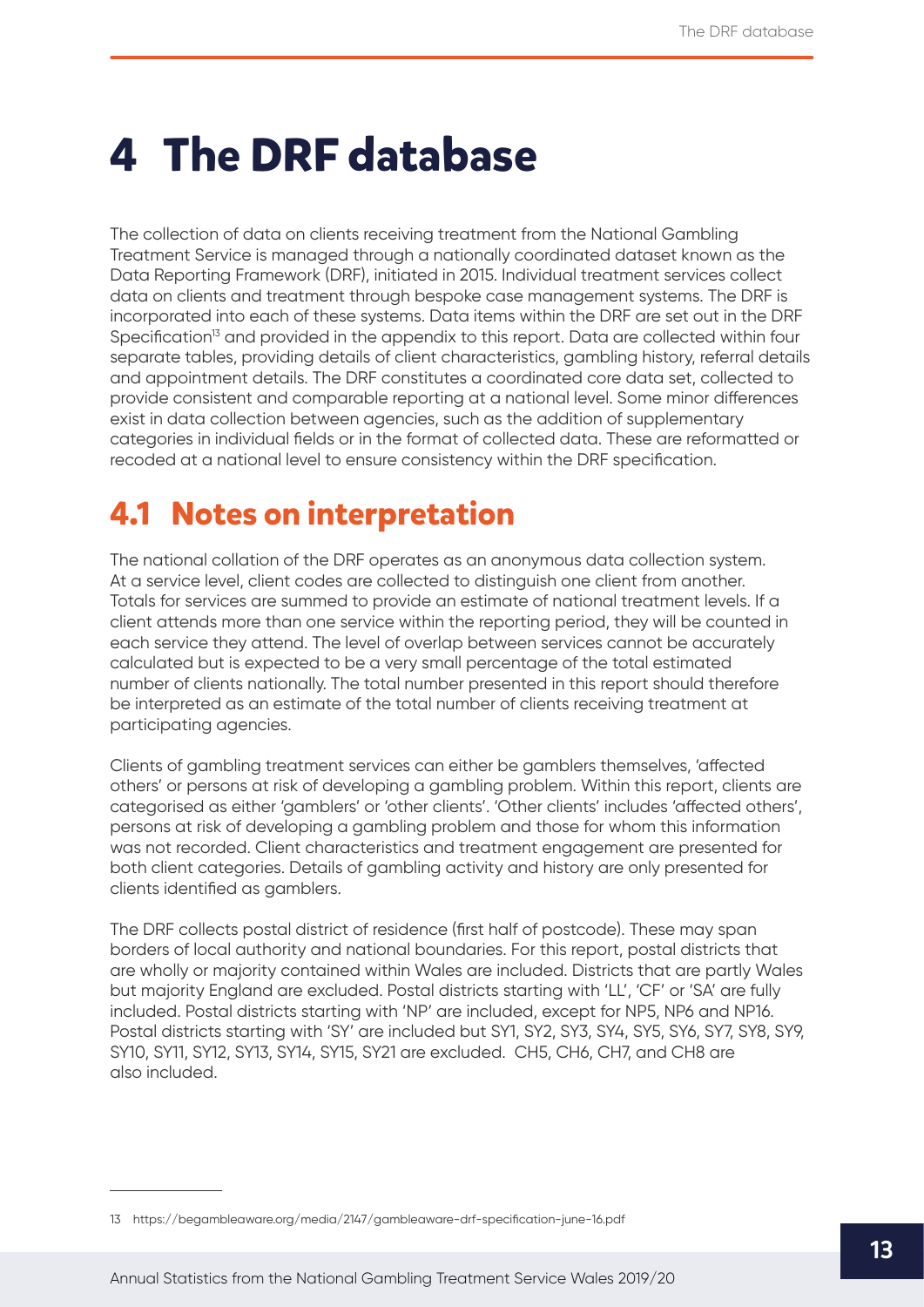# <span id="page-14-0"></span>**5 Assessment of quality and robustness of 2019/20 DRF data**

Table 1 below shows the level of completion of details taken at the time of assessment for clients treated in 2019/20. Details of gambling activity and history are not routinely collected for clients who are not themselves gamblers. Levels of completeness of gambling information relate only to clients identified as gamblers. Most data items are close to 100% complete, making the data representative of this treatment population, minimising any likelihood of bias and validating comparisons between time periods and sub-samples.

| <b>Data item</b>                  | Level of completion |
|-----------------------------------|---------------------|
| <b>Referral reason</b>            | 99.3%               |
| <b>Referral source</b>            | 100%                |
| Gender                            | 100%                |
| <b>Ethnicity</b>                  | 100%                |
| <b>Employment status</b>          | 99.6%               |
| <b>Relationship status</b>        | 100%                |
| <b>Primary gambling activity</b>  | 99.1%               |
| <b>Money spent on gambling</b>    | 99.6%               |
| <b>Job loss</b>                   | 99.6%               |
| <b>Relationship loss</b>          | 99.6%               |
| <b>Early big win</b>              | 99.6%               |
| Debt due to gambling              | 99.6%               |
| <b>Length of gambling history</b> | 99.6%               |
| Age of onset (problem gambling)   | 99.6%               |
| Days gambling per month           | 91.0%               |

#### **Table 1 Level of completion of selected data fields**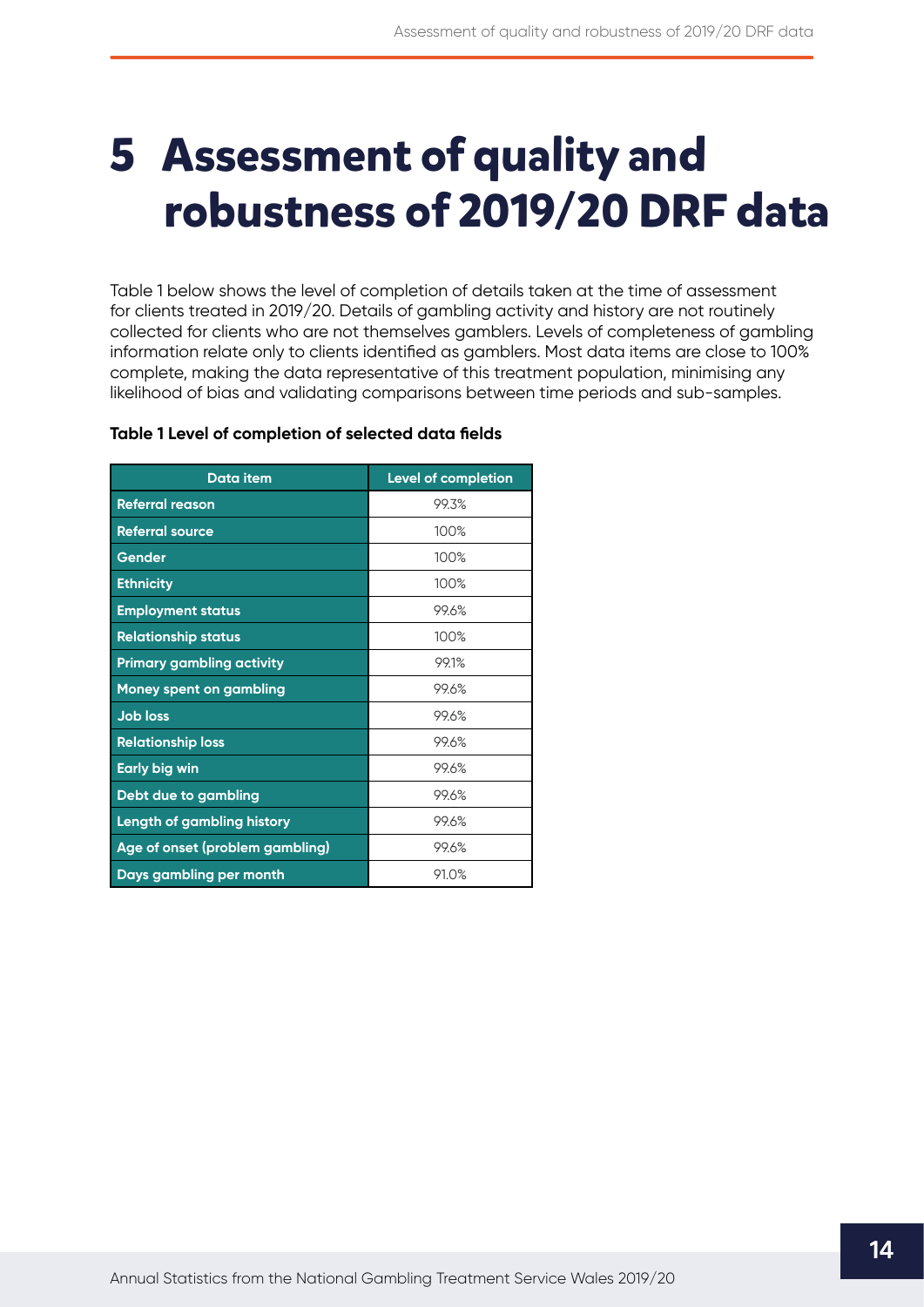## <span id="page-15-0"></span>**6 Characteristics of clients**

A total of 271 individuals, resident in Wales, were treated by gambling services providing DRF data within 2019/20.

The majority of those seen by gambling services were gamblers (233, 86%). However, 34 (13%) referrals related to 'affected others' that is, individuals who are not necessarily gamblers but whose lives have been affected by those who are. A small number of referrals (2, 1%) related to persons at risk of developing a gambling problem. All clients are included in breakdowns of client characteristics and treatment engagement but only identified gamblers are included in breakdowns of gambling activity and history. This information was not collected for a further 2 (1%) individuals.

### **6.1 Age and gender of clients**

Clients had an average (median) age of 35 years at time of referral, with three quarters (75%) aged 43 years or younger. The highest numbers were reported in the 25-29 years old and 30-34 years old age bands, accounting for 40% of clients in total. Clients other than gamblers had a higher median age of 43 years and were more likely to be in the over 50 age bands.

A majority of clients (68%) were male. This compares to 49% in the general population of Wales<sup>14</sup>. The distribution of age differs to some extent by gender (Table 2), with a median age of 39 years for females compared to 33 years for males. Gender differed considerably by type of client with 77% of gamblers being male compared to only 13% of other clients.

|                     |           |     | <b>Male</b> |        |    | <b>Female</b> |       |             | <b>Total*</b> |        |
|---------------------|-----------|-----|-------------|--------|----|---------------|-------|-------------|---------------|--------|
|                     |           | N   | Col %       | Row %  | N  | Col %         | Row % | $\mathbf N$ | Col %         | Row %  |
|                     | $20$      |     | 0.5%        | 100.0% | 0  | 0.0%          | 0.0%  | 1           | 0.4%          | 100.0% |
|                     | $20 - 24$ | 25  | 13.6%       | 92.6%  | 2  | 2.3%          | 7.4%  | 27          | 10.0%         | 100.0% |
|                     | $25 - 29$ | 31  | 16.8%       | 72.1%  | 12 | 13.8%         | 27.9% | 43          | 15.9%         | 100.0% |
|                     | $30 - 34$ | 43  | 23.4%       | 68.3%  | 20 | 23.0%         | 31.7% | 63          | 23.2%         | 100.0% |
|                     | $35 - 39$ | 33  | 17.9%       | 76.7%  | 10 | 11.5%         | 23.3% | 43          | 15.9%         | 100.0% |
| Age<br><b>bands</b> | $40 - 44$ | 17  | 9.2%        | 51.5%  | 16 | 18.4%         | 48.5% | 33          | 12.2%         | 100.0% |
|                     | $45 - 49$ | 16  | 8.7%        | 64.0%  | 9  | 10.3%         | 36.0% | 25          | 9.2%          | 100.0% |
|                     | $50 - 54$ | 11  | 6.0%        | 73.3%  | 4  | 4.6%          | 26.7% | 15          | 5.5%          | 100.0% |
|                     | $55 - 59$ | 4   | 2.2%        | 28.6%  | 10 | 11.5%         | 71.4% | 14          | 5.2%          | 100.0% |
|                     | $60+$     | 3   | 1.6%        | 42.9%  | 4  | 4.6%          | 57.1% | 7           | 2.6%          | 100.0% |
|                     | Total*    | 184 | 100.0%      | 67.9%  | 87 | 100.0%        | 32.1% | 271         | 100.0%        | 100.0% |

#### **Table 2 Age and gender of clients**

\* excludes those with missing age or gender or with a gender category of less than 30

<sup>14</sup> Office for National Statistics. Population Estimates for the UK, England and Wales, Scotland and Northern Ireland: Mid-2019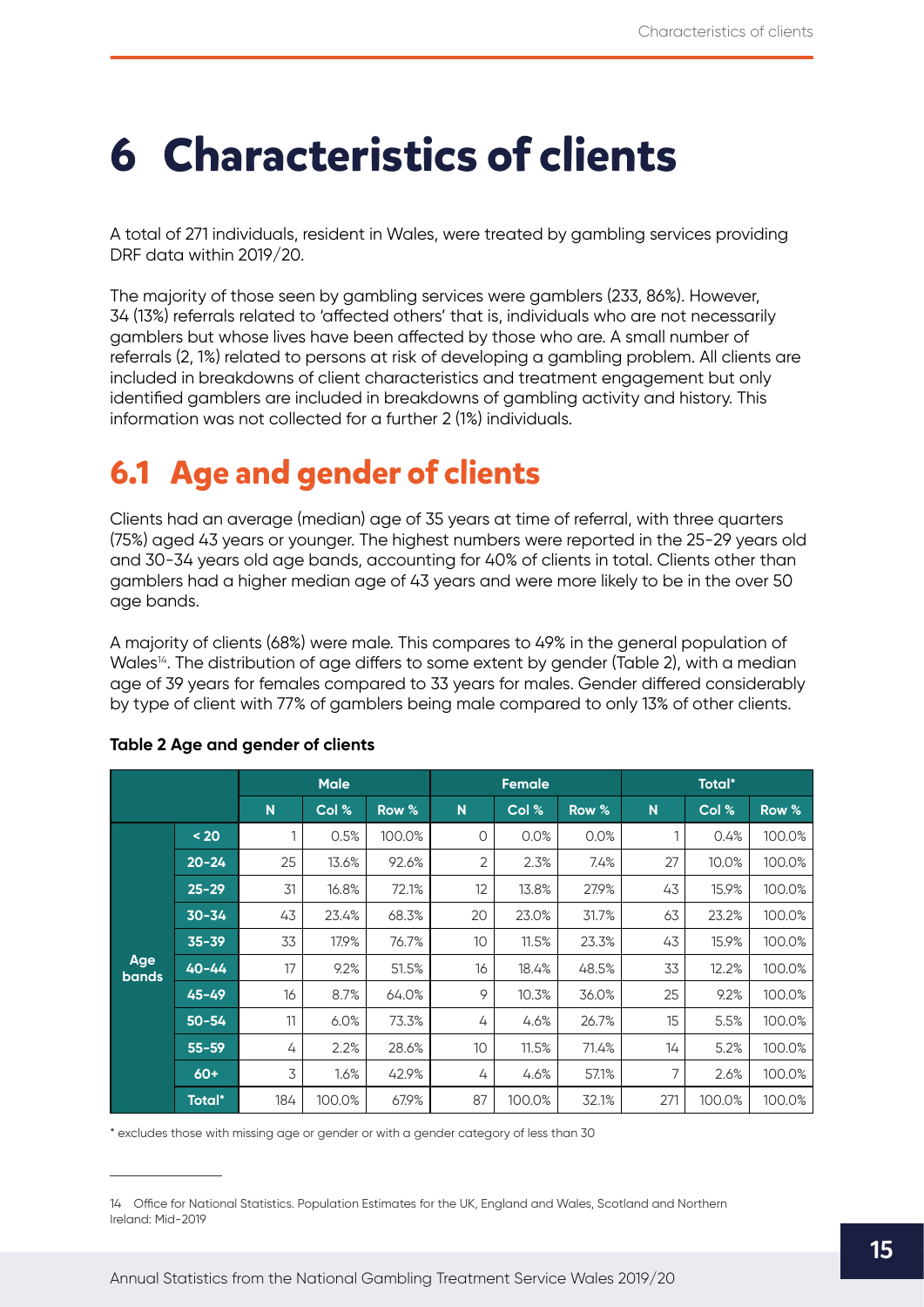### <span id="page-16-0"></span>**6.2 Ethnicity of clients**

Nearly all (95%) clients were from a White ethnic background (Table 3) including 92% White British and 2% White European. The next most reported ethnic background was Asian or Asian British (3%) with 1% clients reported from Black or Black British background. This compares to national (Wales) proportions<sup>15</sup> of 96% White or White British, 2% Asian or Asian British and 1% Black or Black British.

#### **Table 3 Ethnicity of clients**

|                                         |                                            | <b>Gambling clients</b> |        | <b>Other clients</b> |        | <b>Total</b>            |        |
|-----------------------------------------|--------------------------------------------|-------------------------|--------|----------------------|--------|-------------------------|--------|
|                                         |                                            | N                       | $\%$   | N                    | $\%$   | $\overline{\mathsf{N}}$ | $\%$   |
|                                         | <b>British</b>                             | 217                     | 93.1%  | 31                   | 81.6%  | 248                     | 91.5%  |
| <b>White or White</b>                   | <b>Irish</b>                               | $\Omega$                | 0.0%   | 1                    | 2.6%   | 1                       | 0.4%   |
| <b>British</b>                          | <b>European</b>                            | 3                       | 1.3%   | 1                    | 2.6%   | 4                       | 1.5%   |
|                                         | <b>Other</b>                               | 3                       | 1.3%   | $\circ$              | 0.0%   | 3                       | 1.1%   |
|                                         | <b>African</b>                             | 1                       | 0.4%   | $\circlearrowright$  | 0.0%   | 1                       | 0.4%   |
| <b>Black or Black</b><br><b>British</b> | <b>Caribbean</b>                           | $\mathbf{1}$            | 0.4%   | $\circ$              | 0.0%   | 1                       | 0.4%   |
|                                         | <b>Other</b>                               | $\mathbf{1}$            | 0.4%   | $\circ$              | 0.0%   | 1                       | 0.4%   |
|                                         | <b>Bangladeshi</b>                         | $\circ$                 | 0.0%   | $\circ$              | 0.0%   | $\circ$                 | 0.0%   |
|                                         | <b>Indian</b>                              | 1                       | 0.4%   | $\circ$              | 0.0%   | $\mathbf{1}$            | 0.4%   |
| <b>Asian or Asian</b><br><b>British</b> | Pakistani                                  | 1                       | 0.4%   | $\circ$              | 0.0%   | 1                       | 0.4%   |
|                                         | <b>Chinese</b>                             | 3                       | 1.3%   | $\mathbf{1}$         | 2.6%   | 4                       | 1.5%   |
|                                         | <b>Other</b>                               | $\circ$                 | 0.0%   | $\overline{2}$       | 5.3%   | $\overline{2}$          | 0.7%   |
|                                         | <b>White and Asian</b>                     | $\circ$                 | 0.0%   | $\mathbf{1}$         | 2.6%   | 1                       | 0.4%   |
|                                         | <b>White and Black African</b>             | $\circ$                 | 0.0%   | $\circ$              | 0.0%   | $\circ$                 | 0.0%   |
| <b>Mixed</b>                            | <b>White and Black</b><br><b>Caribbean</b> | 1                       | 0.4%   | $\circ$              | 0.0%   | 1                       | 0.4%   |
|                                         | <b>Other</b>                               | 1                       | 0.4%   | $\circ$              | 0.0%   | 1                       | 0.4%   |
| <b>Other ethnic</b><br>group            |                                            | 0                       | 0.0%   | 1                    | 2.6%   | 1                       | 0.4%   |
|                                         | <b>Total</b>                               | 233                     | 100.0% | 38                   | 100.0% | 271                     | 100.0% |
|                                         | <b>Missing</b>                             | $\circ$                 |        | 0                    |        | $\circ$                 |        |
|                                         | <b>Total clients</b>                       | 233                     |        | 38                   |        | 271                     |        |

<sup>15</sup> Office for National Statistics. UK 2011 census.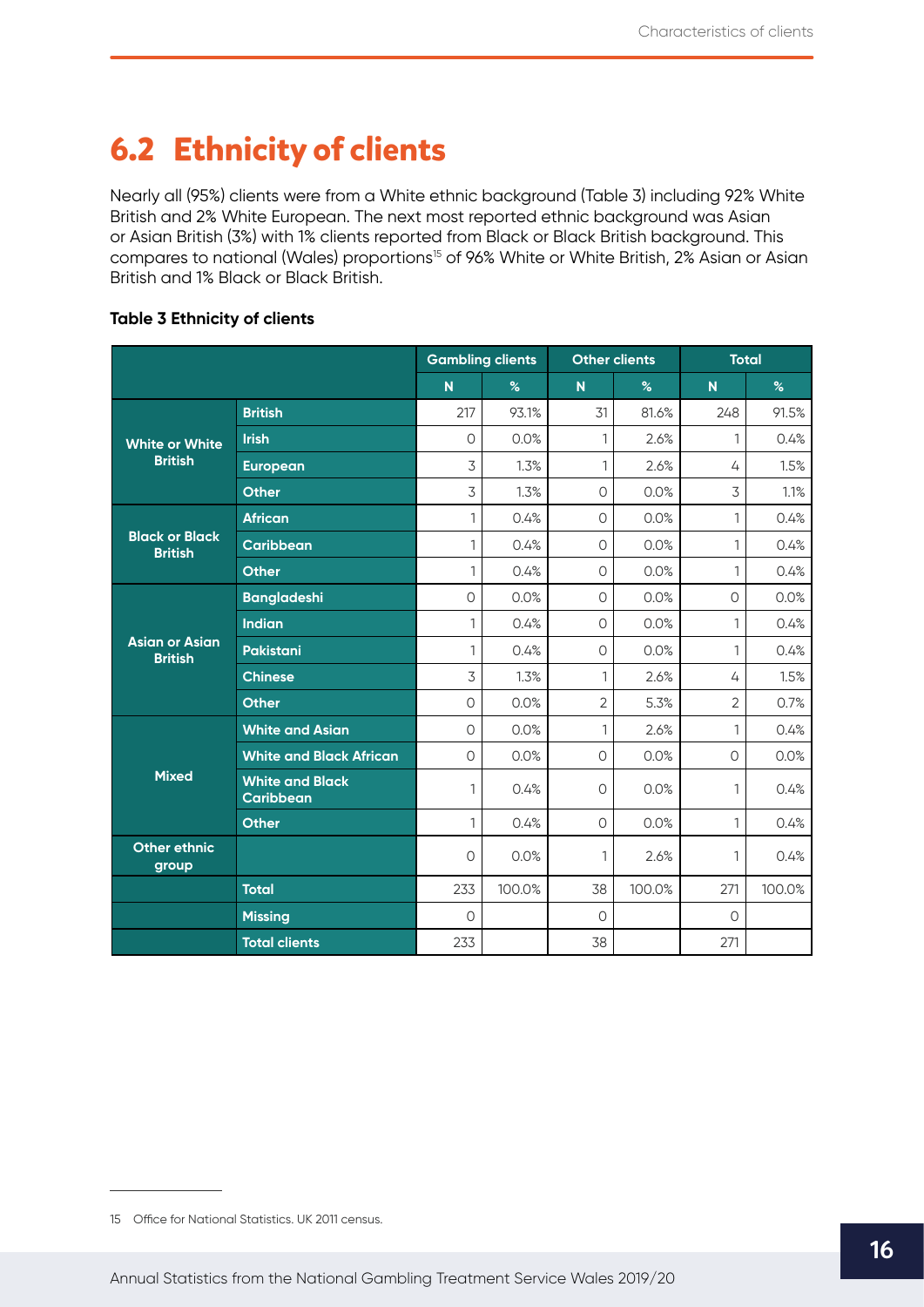### <span id="page-17-0"></span>**6.3 Employment status of clients**

The majority of clients were employed (69%). The next most reported employment status was unable to work through illness (15%), followed by unemployed (7%), retired (3%), homemaker (3%) and student (2%).

#### **Table 4 Employment status of clients**

|                                | <b>Gambling clients</b> |        | <b>Other clients</b> |        | <b>Total</b> |        |
|--------------------------------|-------------------------|--------|----------------------|--------|--------------|--------|
|                                | N                       | %      | $\overline{N}$       | %      | N            | %      |
| <b>Employed</b>                | 162                     | 69.8%  | 25                   | 65.8%  | 187          | 69.3%  |
| <b>Unemployed</b>              | 16                      | 6.9%   | 2                    | 5.3%   | 18           | 6.7%   |
| <b>Student</b>                 | 4                       | 1.7%   | 0                    | 0.0%   | 4            | 1.5%   |
| Unable to work through illness | 39                      | 16.8%  | $\overline{2}$       | 5.3%   | 41           | 15.2%  |
| Homemaker                      | 6                       | 2.6%   | $\overline{2}$       | 5.3%   | 8            | 3.0%   |
| Not seeking work               | 0                       | 0.0%   | 0                    | 0.0%   | $\circ$      | 0.0%   |
| <b>Prison-care</b>             | 0                       | 0.0%   |                      | 2.6%   |              | 0.4%   |
| <b>Volunteer</b>               | $\overline{2}$          | 0.9%   | 0                    | 0.0%   | 2            | 0.7%   |
| <b>Retired</b>                 | 3                       | 1.3%   | 6                    | 15.8%  | 9            | 3.3%   |
| <b>Total</b>                   | 232                     | 100.0% | 38                   | 100.0% | 270          | 100.0% |
| <b>Missing</b>                 | 1                       |        | $\circ$              |        | 1            |        |
| <b>Total clients</b>           | 233                     |        | 38                   |        | 271          |        |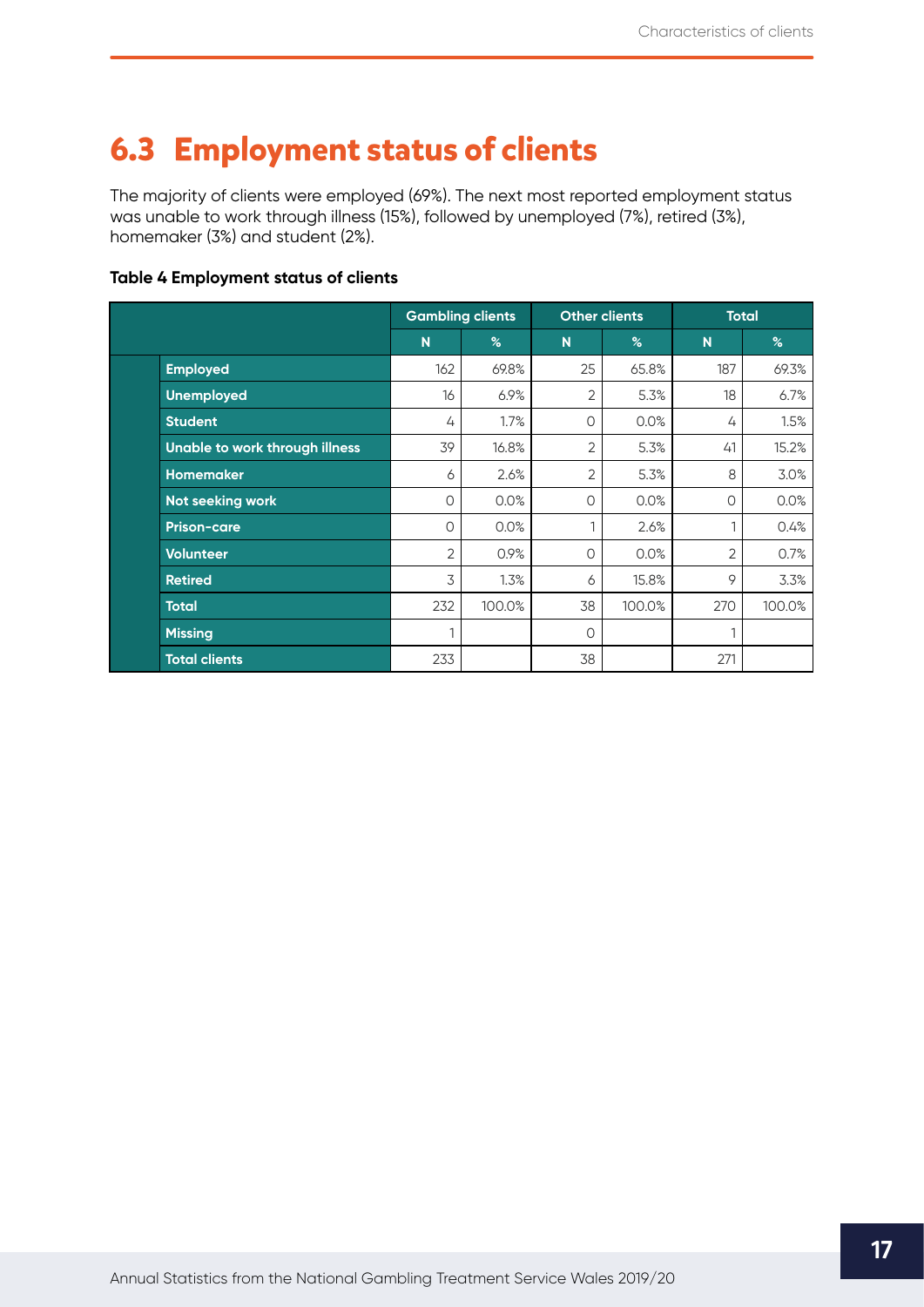## <span id="page-18-0"></span>**6.4 Gambling profile**

### **6.4.1 Gambling locations**

The most common location for gambling (Table 5) was online, used by 69% of gamblers who provided this information. Bookmakers were the next most common, used by 33% of gamblers. No other locations were used by more than 10% of gamblers, although casinos and miscellaneous (such as lottery, scratch-cards and football pools) were used by 6% each.

Up to three gambling activities (specific to location) are recorded for each client and these are ranked in order of significance. Table 5 shows the location of primary gambling activity and again shows that online services are the most common, followed by bookmakers. These two locations account for the majority of primary gambling activities, at 87%.

|                                                | Any gambling<br>in this<br><b>location</b> | %     | <b>Main</b><br>gambling<br><b>location</b> | $\%$  |
|------------------------------------------------|--------------------------------------------|-------|--------------------------------------------|-------|
| Online                                         | 159                                        | 68.8% | 145                                        | 62.8% |
| <b>Bookmakers</b>                              | 77                                         | 33.3% | 55                                         | 23.8% |
| <b>Casino</b>                                  | 14                                         | 6.1%  | 7                                          | 3.0%  |
| <b>Miscellaneous</b>                           | 13                                         | 5.6%  | 6                                          | 2.6%  |
| <b>Adult Entertainment Centre<sup>16</sup></b> | 11                                         | 4.8%  | 9                                          | 3.9%  |
| Pub                                            | 6                                          | 2.6%  | 5                                          | 2.2%  |
| <b>Bingo Hall</b>                              | 5                                          | 2.2%  | 2                                          | 0.9%  |
| <b>Other</b>                                   | 3                                          | 1.3%  | 0                                          | 0.0%  |
| <b>Family Entertainment Centre</b>             | 2                                          | 0.9%  | 2                                          | 0.9%  |
| <b>Private Members Club</b>                    | 0                                          | 0.0%  | $\circ$                                    | 0.0%  |
| <b>Live Events</b>                             | 0                                          | 0.0%  | $\circ$                                    | 0.0%  |
| <b>Total</b>                                   | 231                                        |       | 231                                        |       |
| <b>Missing</b>                                 | $\overline{2}$                             |       | 2                                          |       |
| <b>Total gamblers</b>                          | 233                                        |       | 233                                        |       |

#### **Table 5 Location of gambling activity reported in 2019/20**<sup>16</sup>

<sup>16</sup> Also known as Adult Gaming Centres (AGC)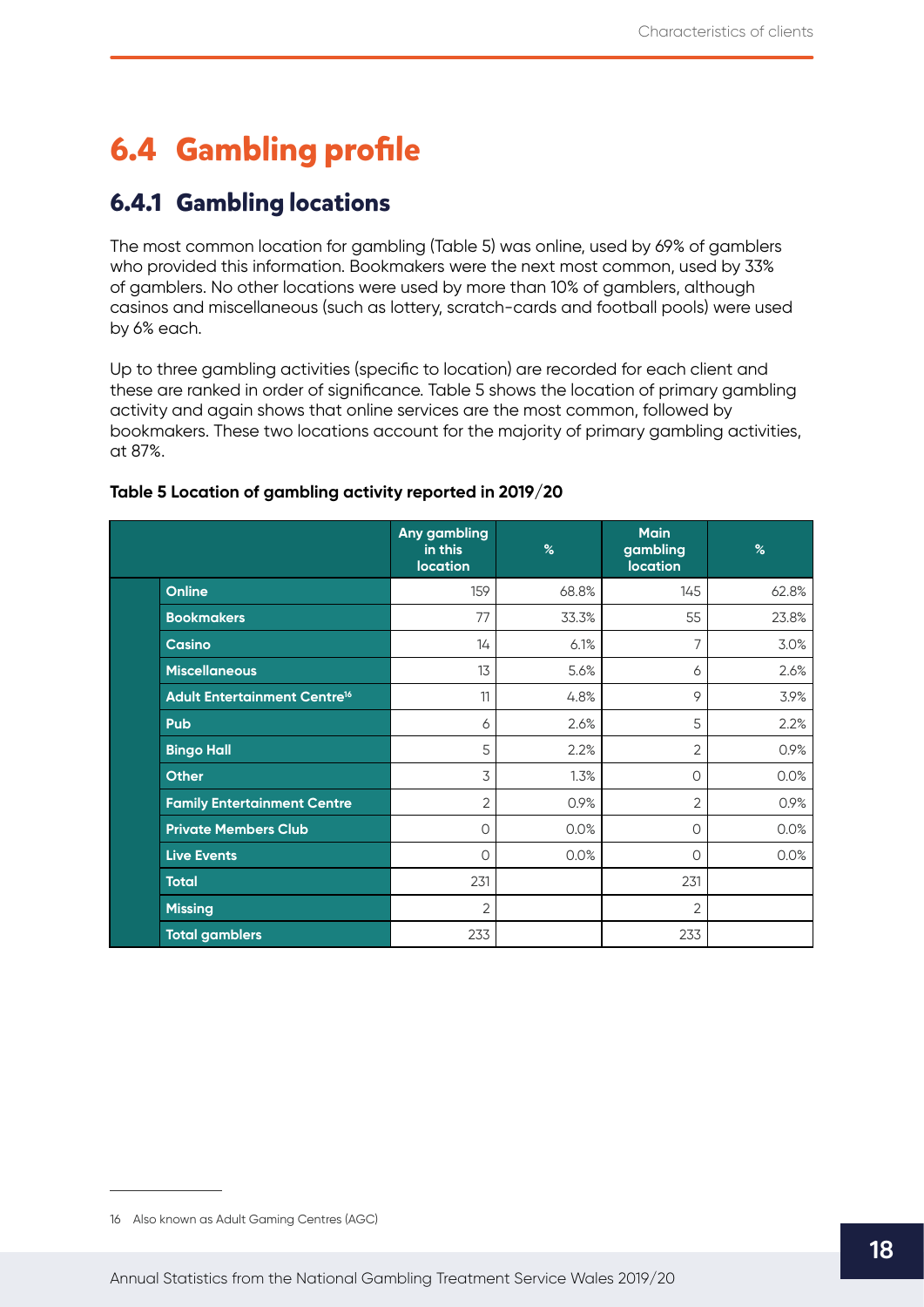### <span id="page-19-0"></span>**6.4.2 Gambling activities**

Table 6 shows that within online services, casino slots were the most common individual activity, used by 35% of gamblers overall (making this the most common individual activity reported), followed by sports events (22%) and casino table games (8%). Within bookmakers, gaming machines were the most common form of gambling, used by 18% of gamblers, followed by sporting events (8%) and horses (7%).

| <b>Location</b>                              | <b>Activity</b>                  | $\mathsf{N}$     | % among all<br>gamblers | % within<br><b>location</b> |
|----------------------------------------------|----------------------------------|------------------|-------------------------|-----------------------------|
|                                              | <b>Gaming Machine (FOBT)</b>     | 41               | 17.7%                   | 53.2%                       |
| <b>Bookmakers</b>                            | Sports or other event            | 19               | 8.2%                    | 24.7%                       |
|                                              | <b>Horses</b>                    | 16               | 6.9%                    | 20.8%                       |
|                                              | <b>Dogs</b>                      | 3                | 1.3%                    | 3.9%                        |
|                                              | <b>Other</b>                     | 10               | 4.3%                    | 13.0%                       |
|                                              | <b>Gaming Machine</b>            | 4                | 1.7%                    | 80.0%                       |
|                                              | Live draw                        | $\circ$          | 0.0%                    | 0.0%                        |
| <b>Bingo Hall</b>                            | <b>Skill Machine</b>             | $\circ$          | 0.0%                    | 0.0%                        |
|                                              | <b>Terminal</b>                  | 1                | 0.4%                    | 20.0%                       |
|                                              | <b>Other</b>                     | $\circ$          | 0.0%                    | 0.0%                        |
|                                              | <b>Roulette</b>                  | 5                | 2.2%                    | 35.7%                       |
|                                              | <b>Gaming Machine (not FOBT)</b> | 5                | 2.2%                    | 35.7%                       |
|                                              | Non-poker card games             | 3                | 1.3%                    | 21.4%                       |
| <b>Casino</b>                                | <b>Poker</b>                     | $\circ$          | 0.0%                    | 0.0%                        |
|                                              | <b>Gaming Machine (FOBT)</b>     | $\bigcirc$       | 0.0%                    | 0.0%                        |
|                                              | <b>Other</b>                     | $\mathbf{1}$     | 0.4%                    | 7.1%                        |
|                                              | <b>Horses</b>                    | $\circ$          | 0.0%                    | 0.0%                        |
| Live events                                  | <b>Dogs</b>                      | $\circ$          | 0.0%                    | 0.0%                        |
|                                              | Sports or other event            | $\circ$          | 0.0%                    | 0.0%                        |
|                                              | <b>Other</b>                     | $\circ$          | 0.0%                    | 0.0%                        |
|                                              | <b>Gaming Machine (not FOBT)</b> | 10               | 4.3%                    | 90.9%                       |
| <b>Adult Entertainment</b>                   | <b>Gaming Machine (FOBT)</b>     | $\circ$          | 0.0%                    | 0.0%                        |
| <b>Centre</b>                                | <b>Skill prize machines</b>      | $\circ$          | 0.0%                    | 0.0%                        |
|                                              | <b>Other</b>                     | 1                | 0.4%                    | 9.1%                        |
|                                              | <b>Gaming Machine (not FOBT)</b> | $\overline{2}$   | 0.9%                    | 100%                        |
| <b>Family Entertainment</b><br><b>Centre</b> | <b>Gaming Machine (FOBT)</b>     | $\bigcirc$       | 0.0%                    | 0.0%                        |
|                                              | <b>Other</b>                     | $\bigcirc$       | 0.0%                    | 0.0%                        |
|                                              | <b>Gaming Machine (other)</b>    | $\acute{\rm{o}}$ | 2.6%                    | 100%                        |
| Pub                                          | <b>Poker</b>                     | $\bigcirc$       | 0.0%                    | 0.0%                        |
|                                              | <b>Sports</b>                    | 0                | 0.0%                    | 0.0%                        |
|                                              | <b>Other</b>                     | $\bigcirc$       | 0.0%                    | 0.0%                        |

#### **Table 6 Gambling activities, grouped by location**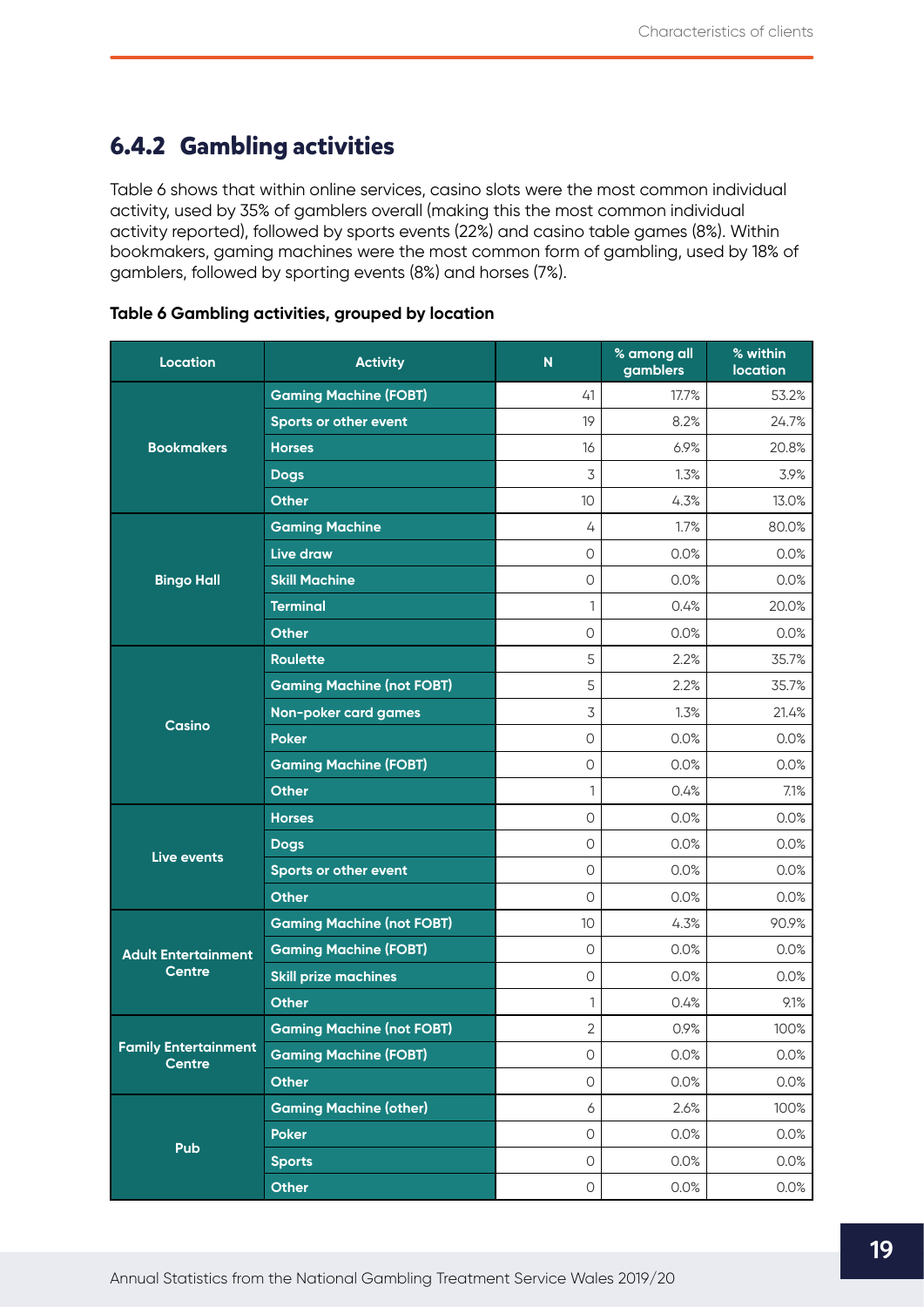| <b>Location</b>             | <b>Activity</b>                       | N              | % among all<br>gamblers | % within<br><b>location</b> |
|-----------------------------|---------------------------------------|----------------|-------------------------|-----------------------------|
|                             | <b>Casino (slots)</b>                 | 80             | 34.6%                   | 50.3%                       |
| Online                      | <b>Sports events</b>                  | 51             | 22.1%                   | 32.1%                       |
|                             | <b>Casino (table games)</b>           | 18             | 7.8%                    | 11.3%                       |
|                             | <b>Horses</b>                         | 14             | 6.1%                    | 8.8%                        |
|                             | <b>Spread betting</b>                 | 8              | 3.5%                    | 5.0%                        |
|                             | <b>Bingo</b>                          | 4              | 1.7%                    | 2.5%                        |
|                             | <b>Poker</b>                          | 3              | 1.3%                    | 1.9%                        |
|                             | <b>Dogs</b>                           | $\mathbf{1}$   | 0.4%                    | 0.6%                        |
|                             | <b>Scratchcards</b>                   | 1              | 0.4%                    | 0.6%                        |
|                             | <b>Betting exchange</b>               | $\circ$        | 0.0%                    | 0.0%                        |
|                             | <b>Scratchcards</b>                   | 8              | 3.5%                    | 61.5%                       |
|                             | <b>Football pools</b>                 | $\overline{2}$ | 0.9%                    | 15.4%                       |
| <b>Miscellaneous</b>        | <b>Service station gaming machine</b> | $\overline{2}$ | 0.9%                    | 15.4%                       |
|                             | <b>Lottery (National)</b>             | $\mathbf{1}$   | 0.4%                    | 7.7%                        |
|                             | <b>Lottery (other)</b>                | $\mathbf{1}$   | 0.4%                    | 7.7%                        |
|                             | Private/organised games               | $\Omega$       | 0.0%                    | 0.0%                        |
|                             | <b>Poker</b>                          | $\Omega$       | 0.0%                    | 0.0%                        |
| <b>Private members club</b> | <b>Gaming Machine</b>                 | $\Omega$       | 0.0%                    | 0.0%                        |
|                             | <b>Other card games</b>               | $\Omega$       | 0.0%                    | 0.0%                        |
| <b>Other Location</b>       |                                       | 3              | 1.3%                    |                             |
| <b>Total</b>                |                                       | 231            |                         |                             |
| <b>Missing</b>              |                                       | $\overline{2}$ |                         |                             |
| <b>Total gamblers</b>       |                                       | 233            |                         |                             |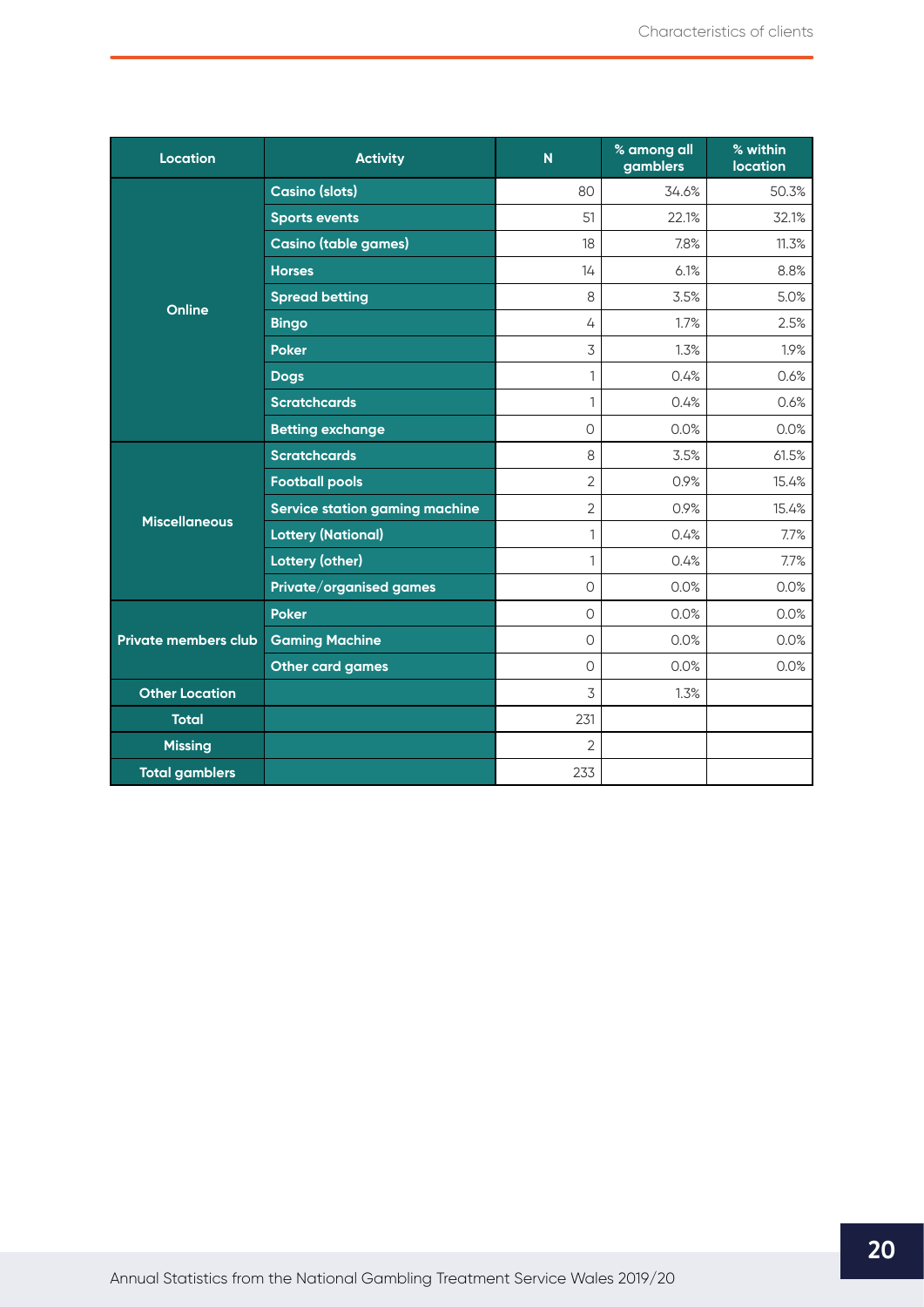### <span id="page-21-0"></span>**6.4.3 Gambling history**

Where known, a majority of gamblers (63%) had experienced an early big win in their gambling history. Among those providing a response to the question 10% had suffered a job loss as a result of their gambling and 31% had suffered a relationship loss through their gambling.

Over one third of gamblers (35%) had no debt due to gambling at the time of assessment (Table 7). However, 24% had debts up to £5,000 and 41% had debts over £5,000 or were bankrupt or in an Individual Voluntary Arrangement (IVA).

|                       | N   | %                 |
|-----------------------|-----|-------------------|
| No debt               | 80  | 34.8              |
| <b>Under £5000</b>    | 56  | 24.3              |
| £5000-£9,999          | 31  | 13.5              |
| £10,000-£14,999       | 14  | 6.1               |
| £15,000-£19,999       | 9   | 3.9               |
| £20,000-£99,999       | 33  | 14.3              |
| £100,000 or more      | 1   | $\mathcal{L}_{+}$ |
| <b>Bankruptcy</b>     | 2   | .9                |
| In an IVA             | 4   | 1.7               |
| <b>Total</b>          | 230 | 100.0             |
| <b>Missing</b>        | 3   |                   |
| <b>Total gamblers</b> | 233 |                   |

#### **Table 7 Debt due to gambling**

On average (median), gamblers reported problem gambling starting at the age of 25 years, although this was highly variable, ranging up to 62 years old. Three quarters reported problem gambling starting by the age of 33 years and one quarter by the age of 18 years. At the point of presentation to gambling services, gamblers had been (problem) gambling for an average (median) of 10 years.

### **6.4.4 Money spent on gambling**

Gamblers reported spending an average (median) of £100 per gambling day in the previous 30 days before assessment. As some gamblers spent at considerably higher levels, the mean value is higher at £355 per day. Fifty three percent spent up to £100 per gambling day in the previous 30 days before assessment (Table 8), 16% spent between £100 and £200, 20% spent between £200 and £500 and 10% spent over £500.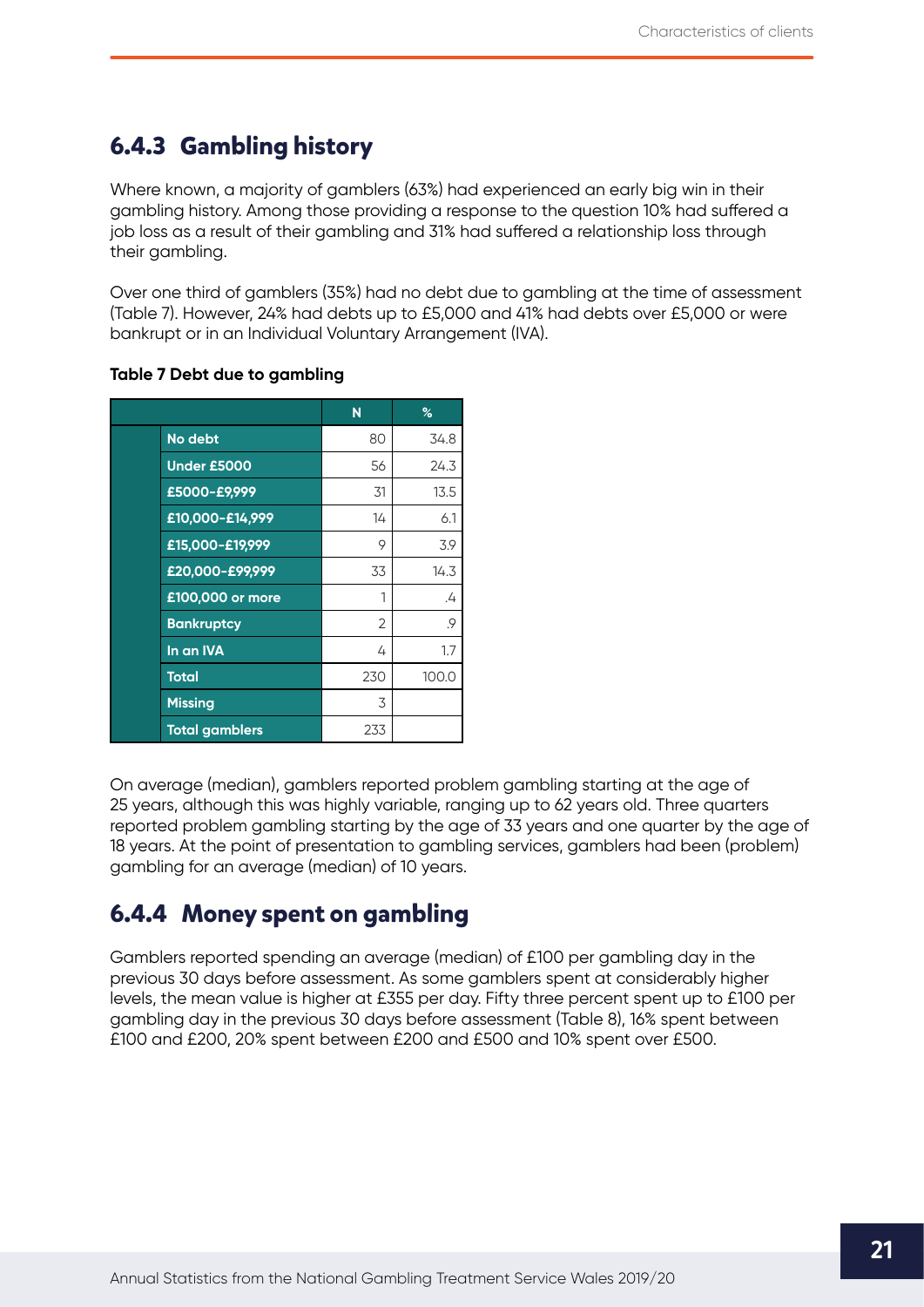|                       | N   | $\%$  |
|-----------------------|-----|-------|
| Up to £100            | 123 | 53.0  |
| Up to £200            | 38  | 16.4  |
| Up to £300            | 22  | 9.5   |
| Up to £400            | 5   | 2.2   |
| Up to £500            | 20  | 8.6   |
| <b>Up to £1000</b>    | 10  | 4.3   |
| <b>Up to £2000</b>    | 8   | 3.4   |
| <b>Over £2000</b>     | 6   | 2.6   |
| <b>Total</b>          | 232 | 100.0 |
| <b>Missing</b>        | 1   |       |
| <b>Total gamblers</b> | 233 |       |

#### **Table 8 Average spend on gambling days**

In the preceding month, gamblers reported spending a median of £800 and a mean of £1,330 on gambling. Just over one half (53%) of gamblers spent up to £1,000 in the preceding month, with 47% spending over £1,000 (Table 9). Almost a quarter of gamblers (23%) reported spending over £2000 in the preceding month.

| Table 9 Reported spend on gambling in month preceding treatment |  |  |  |
|-----------------------------------------------------------------|--|--|--|
|-----------------------------------------------------------------|--|--|--|

|                       | N   | $\%$  |
|-----------------------|-----|-------|
| Up to £100            | 8   | 3.4   |
| Up to £200            | 16  | 6.9   |
| Up to £300            | 16  | 6.9   |
| Up to £400            | 20  | 8.6   |
| Up to £500            | 21  | 9.1   |
| <b>Up to £1000</b>    | 43  | 18.5  |
| <b>Up to £2000</b>    | 55  | 23.7  |
| <b>Over £2000</b>     | 53  | 22.8  |
| <b>Total</b>          | 232 | 100.0 |
| <b>Missing</b>        | 1   |       |
| <b>Total gamblers</b> | 233 |       |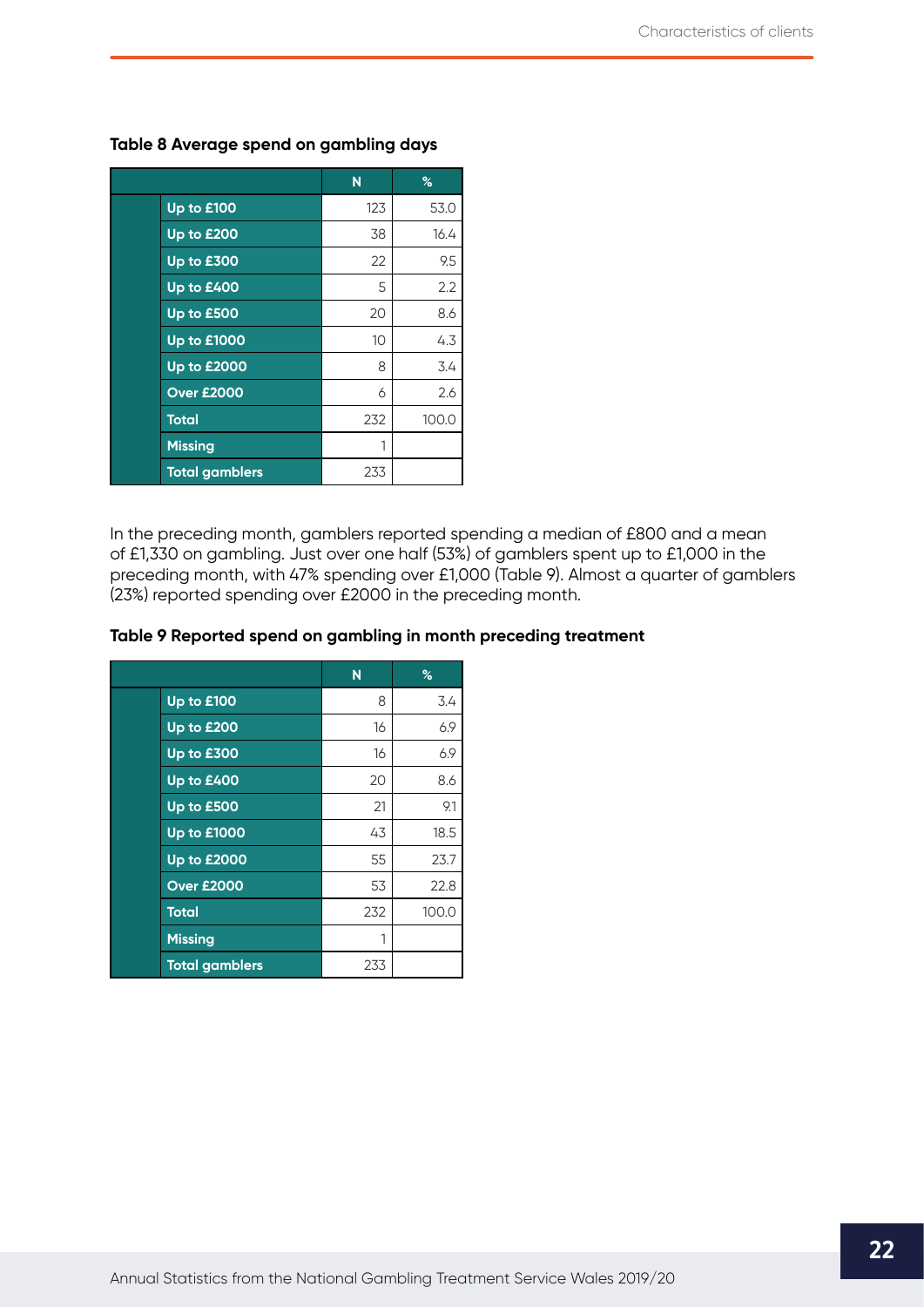Mean values and the range of spend differed considerably between those reporting different gambling locations (Table 10), although that spend cannot be attributed specifically to gambling in those locations. Mean value of spend on gambling days was highest among those using casinos. These means can be affected by outliers (extreme individual values) but median values were also higher in casinos compared to other locations. Average monthly spend was particularly elevated among those using casinos, but also for bookmakers and online services suggesting that frequent use of these services contributes to a high monthly spend.

#### **Table 10 Money spent on average gambling days and in the past month, by gamblers reporting each gambling location.**

|                                   | Average spend per gambling<br>day(f) |               | Spend in past month $(E)$ |               |  |
|-----------------------------------|--------------------------------------|---------------|---------------------------|---------------|--|
|                                   | <b>Mean</b>                          | <b>Median</b> | <b>Mean</b>               | <b>Median</b> |  |
| <b>Bookmakers</b>                 | 413                                  | 100           | 1636                      | 800           |  |
| Casino                            | 1008                                 | 250           | 3129                      | 1250          |  |
| <b>Online</b>                     | 373                                  | 100           | 1342                      | 800           |  |
| <b>Miscellaneous</b>              | 97                                   | 50            | 752                       | 300           |  |
| <b>Adult entertainment Centre</b> | 102                                  | 60            | 736                       | 60C           |  |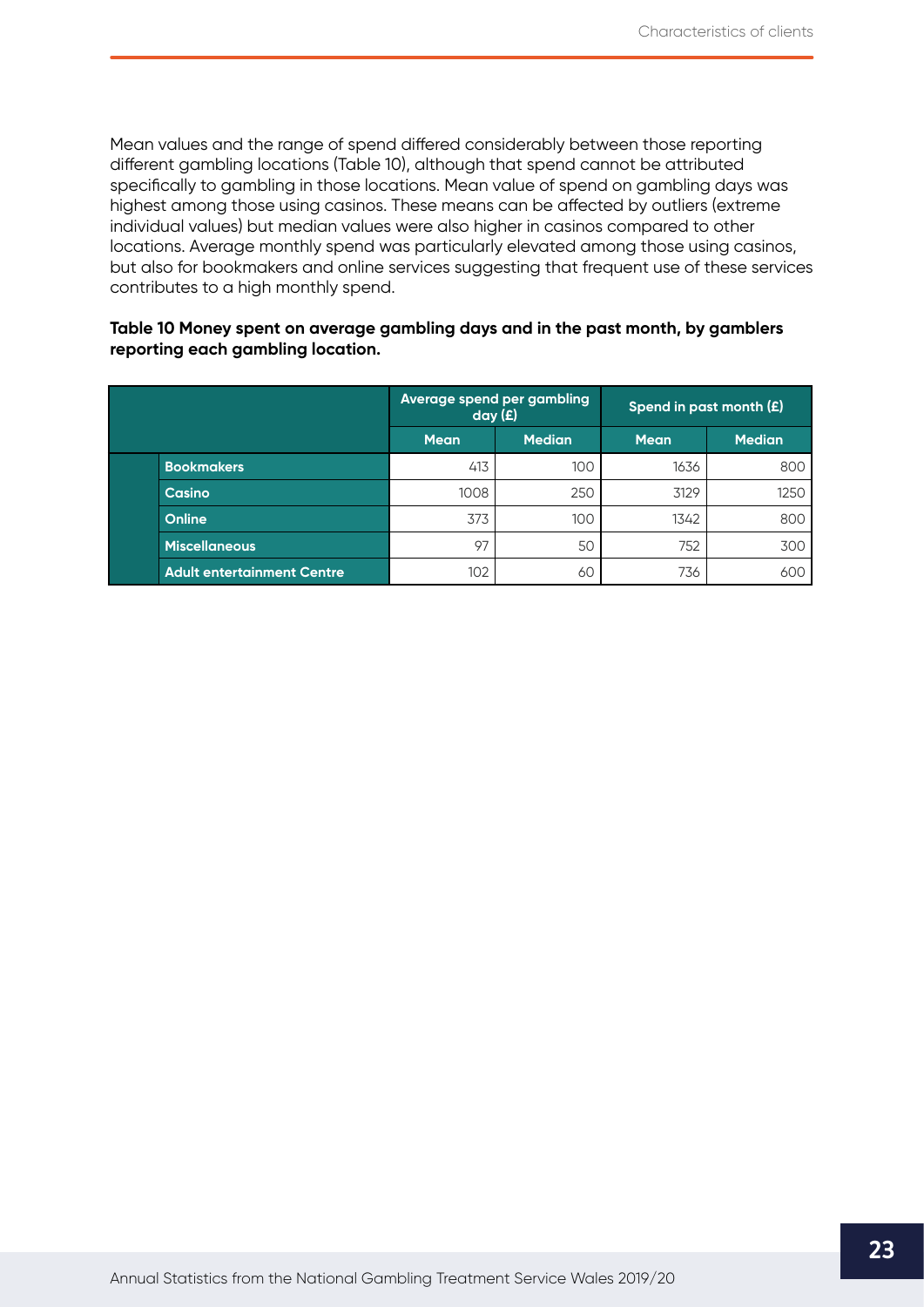# <span id="page-24-0"></span>**7 Access to services**

### **7.1 Source of referral into treatment**

A clear majority of referrals (84%) were self-made. Mental health trusts, probation and 'other services or agencies' accounted for 9% of referrals and GP/other primary health care 5% between them (Table 11). Other sources accounted for less than 3% of referrals in total.

|                                               | <b>Gambling client</b>  |       | <b>Other client</b>     |       | <b>Total</b>            |       |
|-----------------------------------------------|-------------------------|-------|-------------------------|-------|-------------------------|-------|
|                                               | $\overline{\mathsf{N}}$ | $\%$  | $\overline{\mathsf{N}}$ | %     | $\overline{\mathsf{N}}$ | $\%$  |
| Self-referral                                 | 194                     | 83.3% | 34                      | 89.5% | 228                     | 84.1% |
| Other service or agency                       | 21                      | 9.0%  | $\overline{2}$          | 5.3%  | 23                      | 8.5%  |
| <b>GP</b>                                     | 10                      | 4.3%  | $\circ$                 | 0.0%  | 10                      | 3.7%  |
| Other primary health care                     | $\overline{2}$          | 0.9%  | 1                       | 2.6%  | 3                       | 1.1%  |
| Carer                                         | $\mathbf{1}$            | 0.4%  | $\mathbf{1}$            | 2.6%  | $\overline{2}$          | 0.7%  |
| <b>Mental health NHS trust</b>                | $\overline{2}$          | 0.9%  | $\circlearrowright$     | 0.0%  | $\overline{2}$          | 0.7%  |
| <b>Probation service</b>                      | 1                       | 0.4%  | $\circ$                 | 0.0%  | 1                       | 0.4%  |
| <b>Social services</b>                        | $\mathbf{1}$            | 0.4%  | $\Omega$                | 0.0%  | 1                       | 0.4%  |
| Jobcentre plus                                | 1                       | 0.4%  | $\circ$                 | 0.0%  | 1                       | 0.4%  |
| Drug misuse agency                            | $\circ$                 | 0.0%  | $\circ$                 | 0.0%  | $\circ$                 | 0.0%  |
| <b>Asylum services</b>                        | $\circ$                 | 0.0%  | $\circ$                 | 0.0%  | $\circ$                 | 0.0%  |
| <b>A&amp; E department</b>                    | $\circ$                 | 0.0%  | $\circ$                 | 0.0%  | $\circ$                 | 0.0%  |
| Independent mental health<br>services         | $\circ$                 | 0.0%  | $\circ$                 | 0.0%  | $\circ$                 | 0.0%  |
| <b>Court liaison and Diversion</b><br>service | $\circ$                 | 0.0%  | $\circ$                 | 0.0%  | $\circ$                 | 0.0%  |
| <b>Prison</b>                                 | $\Omega$                | 0.0%  | $\circ$                 | 0.0%  | $\Omega$                | 0.0%  |
| <b>Courts</b>                                 | $\circ$                 | 0.0%  | $\circ$                 | 0.0%  | $\circ$                 | 0.0%  |
| <b>Police</b>                                 | $\circ$                 | 0.0%  | $\Omega$                | 0.0%  | $\circ$                 | 0.0%  |
| <b>Education service</b>                      | $\circ$                 | 0.0%  | $\circ$                 | 0.0%  | $\circ$                 | 0.0%  |
| <b>Employer</b>                               | $\circ$                 | 0.0%  | $\circ$                 | 0.0%  | $\circ$                 | 0.0%  |
| <b>Health visitor</b>                         | $\circ$                 | 0.0%  | $\circ$                 | 0.0%  | $\Omega$                | 0.0%  |
| <b>Total</b>                                  | 233                     |       | 38                      |       | 271                     |       |

#### **Table 11 Referral source for clients treated in 2019/20, by type of client**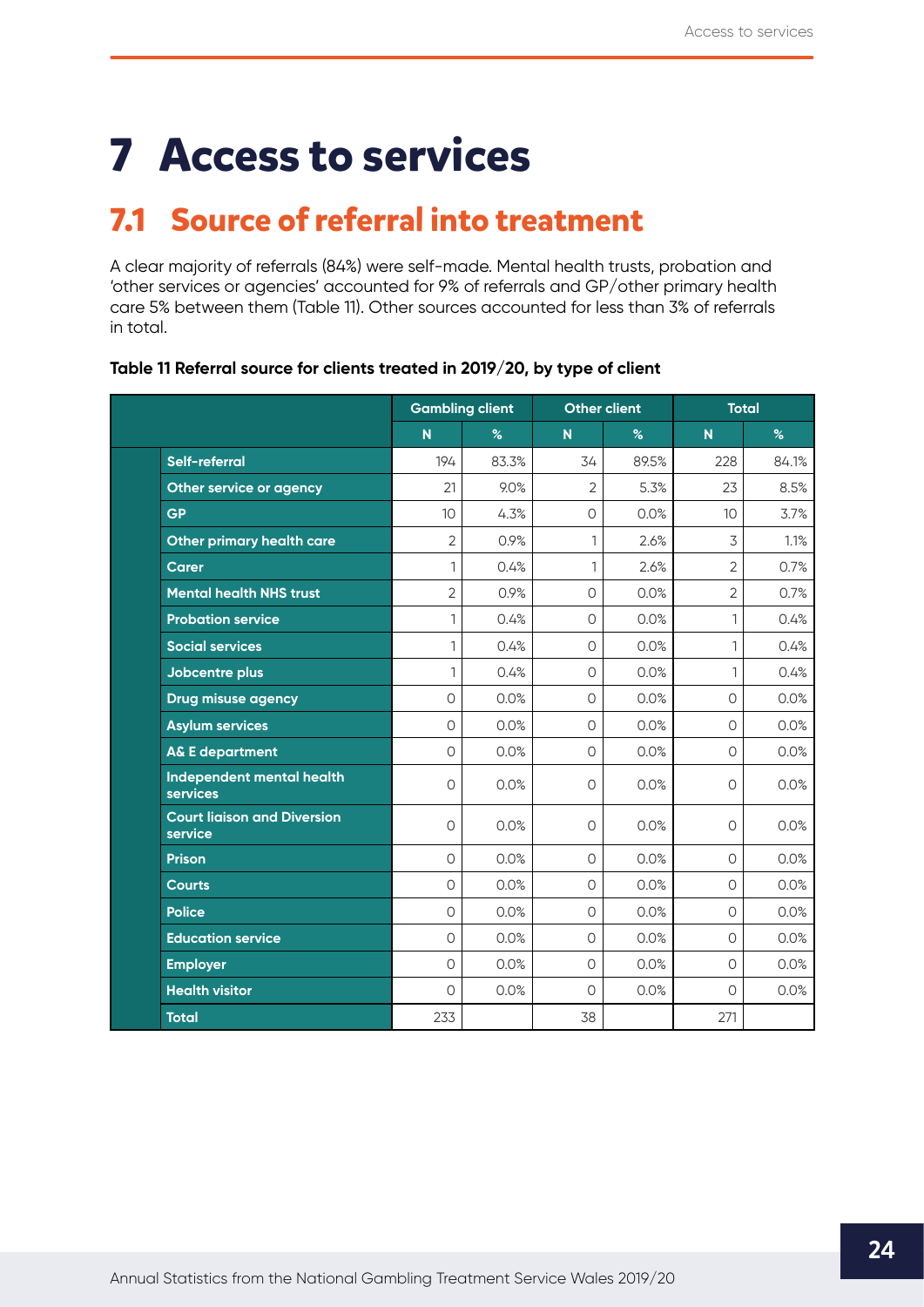### <span id="page-25-0"></span>**7.2 Waiting times for first appointment**

Waiting time was calculated as the time between referral date and first recorded appointment. For clients treated during 2019/20, 50% of clients were seen within four days and 75% within seven days.

### **7.3 Length of time in treatment**

Among all those receiving and ending treatment within 2019/20, treatment lasted for an average (median) of ten weeks. One quarter of clients received treatment for five weeks or less, half received treatment for between five and 15 weeks and one quarter received treatment for over 15 weeks.

Among clients treated within 2019/20, 67 (25%) were still in treatment at the end of March 2020, whereas 204 (75%) were discharged before the end of March 2020. Treatment outcomes are presented for those clients who were discharged in this period in order to represent their status at the end of treatment.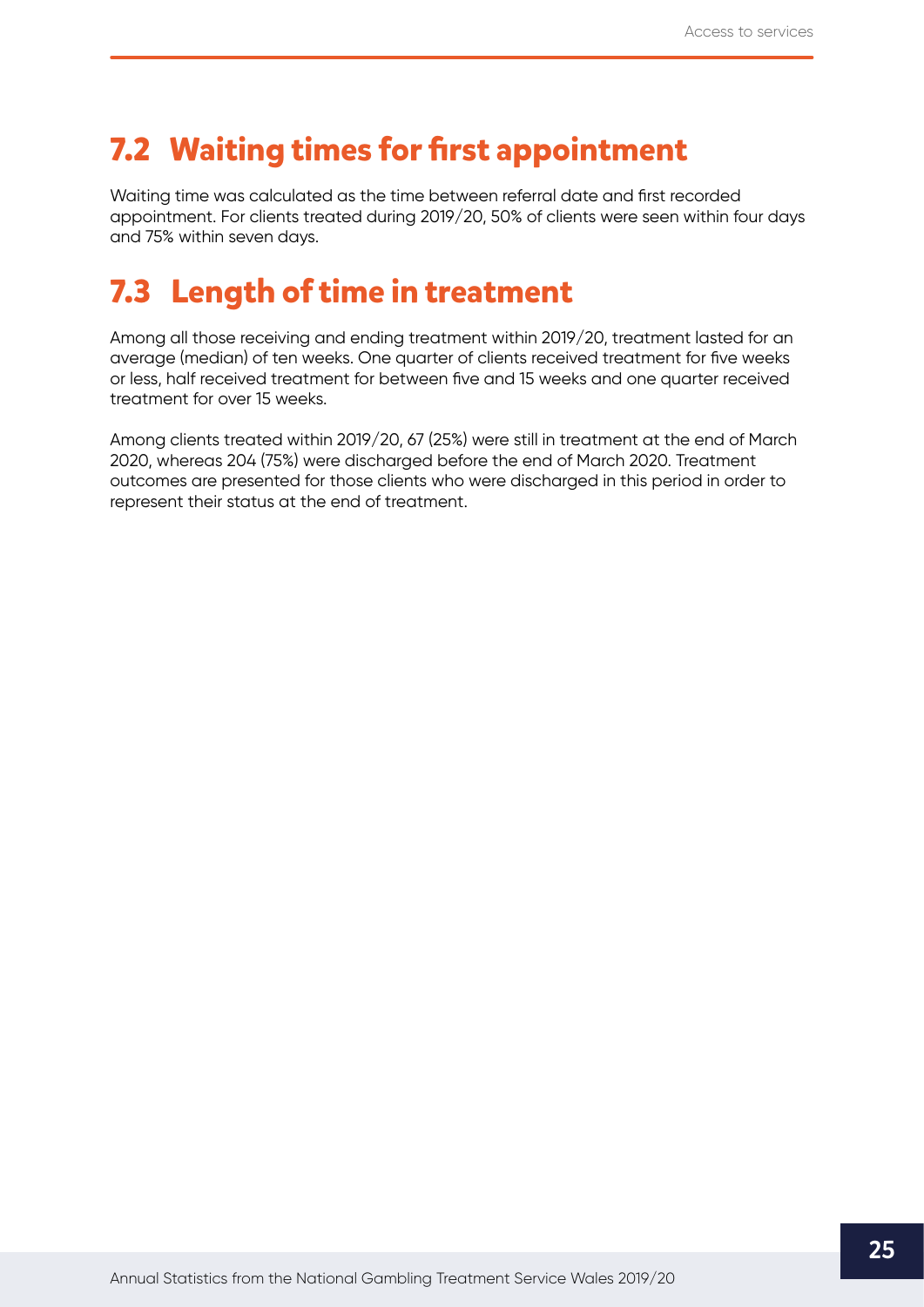## <span id="page-26-0"></span>**8 Treatment Outcomes**

### **8.1 Treatment exit reasons**

A majority of clients (80%) who were discharged within 2019/20 completed their scheduled treatment. Only 15% dropped out of treatment before a scheduled endpoint. A smaller proportion was discharged early by agreement (4%). Completion and drop-out rates were comparable between gamblers and other clients.

|                                                          |         | <b>Gambling client</b> | <b>Other client</b> |        | <b>Total</b>   |        |
|----------------------------------------------------------|---------|------------------------|---------------------|--------|----------------|--------|
|                                                          | N       | %                      | N                   | %      | N <sub>1</sub> | $\%$   |
| <b>Completed scheduled treatment</b>                     | 143     | 80.8%                  | 21                  | 77.8%  | 164            | 80.4%  |
| <b>Dropped out</b>                                       | 26      | 14.7%                  | 4                   | 14.8%  | 30             | 14.7%  |
| <b>Discharged by agreement</b>                           | 7       | 4.0%                   | $\overline{2}$      | 7.4%   | 9              | 4.4%   |
| Not known (Assessed only)                                | 1       | 0.6%                   | 0                   | 0.0%   | 1              | 0.5%   |
| <b>Referred on (Assessed &amp; treated)</b>              | 0       | 0.0%                   | 0                   | 0.0%   | 0              | 0.0%   |
| Not known (Assessed & treated)                           | $\circ$ | 0.0%                   | O                   | 0.0%   | 0              | 0.0%   |
| <b>Deceased (Assessed &amp; treated)</b>                 | $\circ$ | 0.0%                   | Ω                   | 0.0%   | $\circ$        | 0.0%   |
| <b>Deceased (Assessed only)</b>                          | 0       | 0.0%                   | 0                   | 0.0%   | 0              | 0.0%   |
| <b>Treatment declined</b>                                | $\circ$ | 0.0%                   | O                   | 0.0%   | $\circ$        | 0.0%   |
| <b>Referred on (Assessed only)</b>                       | 0       | 0.0%                   | $\Omega$            | 0.0%   | 0              | 0.0%   |
| Not suitable for service -<br>signposted elsewhere       | O       | 0.0%                   | $\Omega$            | 0.0%   | 0              | 0.0%   |
| Not suitable for service - no<br>action or referral back | O       | 0.0%                   | O                   | 0.0%   | 0              | 0.0%   |
| No assessment - DNA                                      | 0       | 0.0%                   | $\circ$             | 0.0%   | 0              | 0.0%   |
| <b>Total</b>                                             | 177     | 100.0%                 | 27                  | 100.0% | 204            | 100.0% |

#### **Table 12 Reasons for treatment exit for clients treated within 2019/20**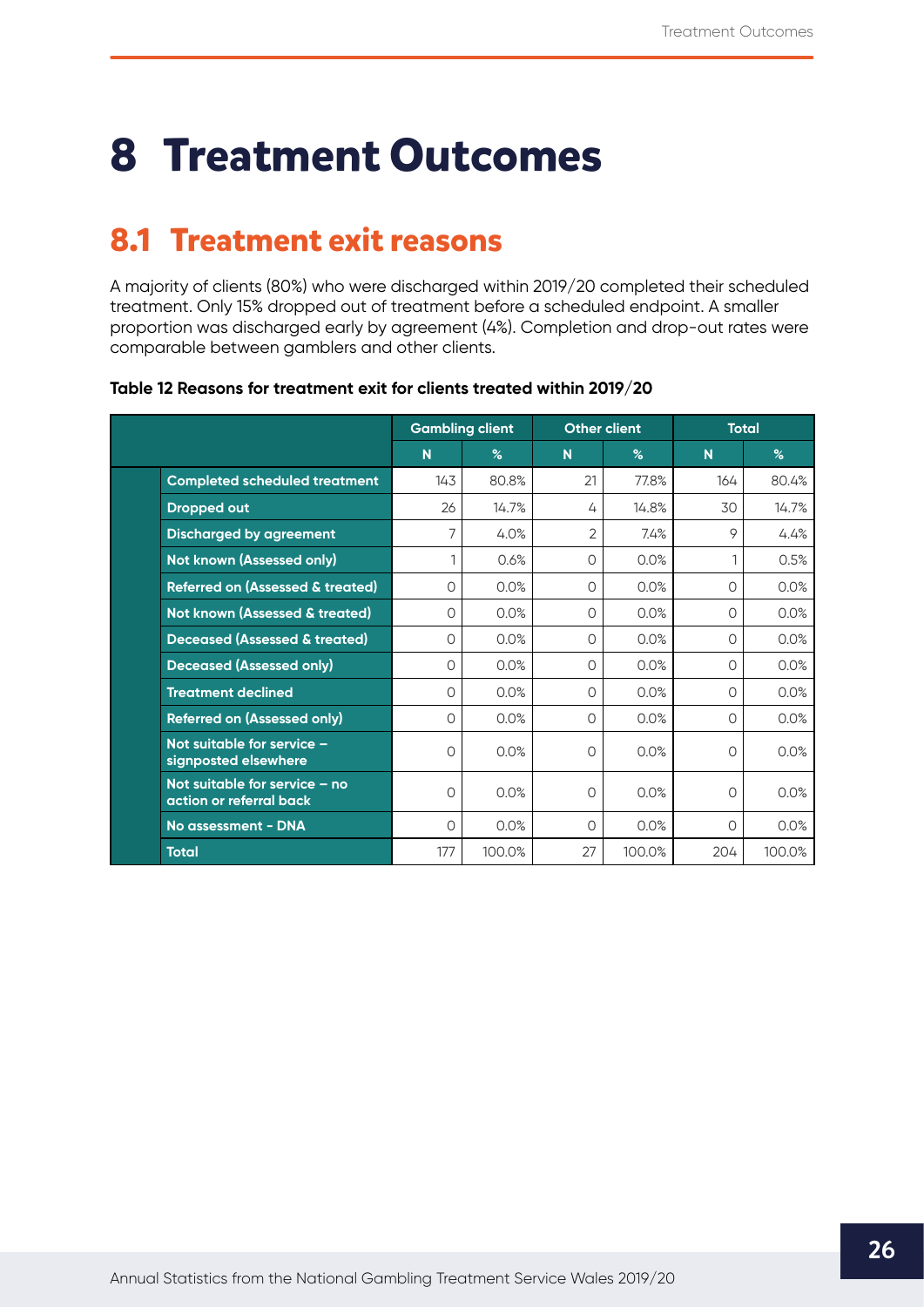### <span id="page-27-0"></span>**8.2 Severity scores**

### **8.2.1 Baseline severity scores**

Two measures of severity are routinely recorded within appointments, specifically the Problem Gambling Severity Index (PGSI) and the CORE-10 score.

#### **PGSI**

The PGSI is a validated tool<sup>17</sup> used in the Health Survey for England, Scottish Health Survey and the Welsh Problem Gambling Survey. The PGSI consists of nine items and each item is assessed on a four-point scale, giving a total score of between zero and 27 points.

A PGSI score of eight or more represents a problem gambler. Scores between three and seven represent 'moderate risk' gambling (gamblers who experience a moderate level of problems leading to some negative consequences) and a score of one or two represents 'low risk' gambling (gamblers who experience a low level of problems with few or no identified negative consequences).

At the earliest known appointment for gamblers treated during 2019/20, PGSI score was recorded for 97% of gamblers. Among these (Table 13), the majority (98%) recorded a PGSI score of 8 or more and were defined as a problem gambler. A much smaller proportion was defined as moderate risk (2%), and none were defined as low risk or no problem. Among those defined as a problem gambler, mean PGSI score was 20, considerably higher than the minimum of eight for this category.

|                       | N   | $\%$   |
|-----------------------|-----|--------|
| No problem            |     | 0.0%   |
| <b>Low risk</b>       |     | 0.0%   |
| <b>Moderate risk</b>  | 4   | 1.8%   |
| Problem gambler       | 223 | 98.2%  |
| <b>Total</b>          | 227 | 100.0% |
| <b>Missing</b>        | 6   |        |
| <b>Total gamblers</b> | 233 |        |

#### **Table 13 PGSI category of severity at earliest appointment**

#### **Core-10**

The Core-10 is a short 10 item questionnaire covering the following items: Anxiety (2 items), depression (2 items), trauma (1 item), physical problems (1 item) functioning (3 items - day to day, close relationships, social relationships) and risk to self (1 item). The measure has

<sup>17</sup> PGSI is a validated population level screening tool. It should be noted that the PGSI was not designed as a clinical tool, nor as an outcome measure for treatment. PGSI cannot be directly interpreted as a benchmark of treatment effectiveness, as longer-term outcomes are not captured. However, in the absence of a widely agreed clinical measure, the PGSI provides an internationally recognised indicator of gambling harm.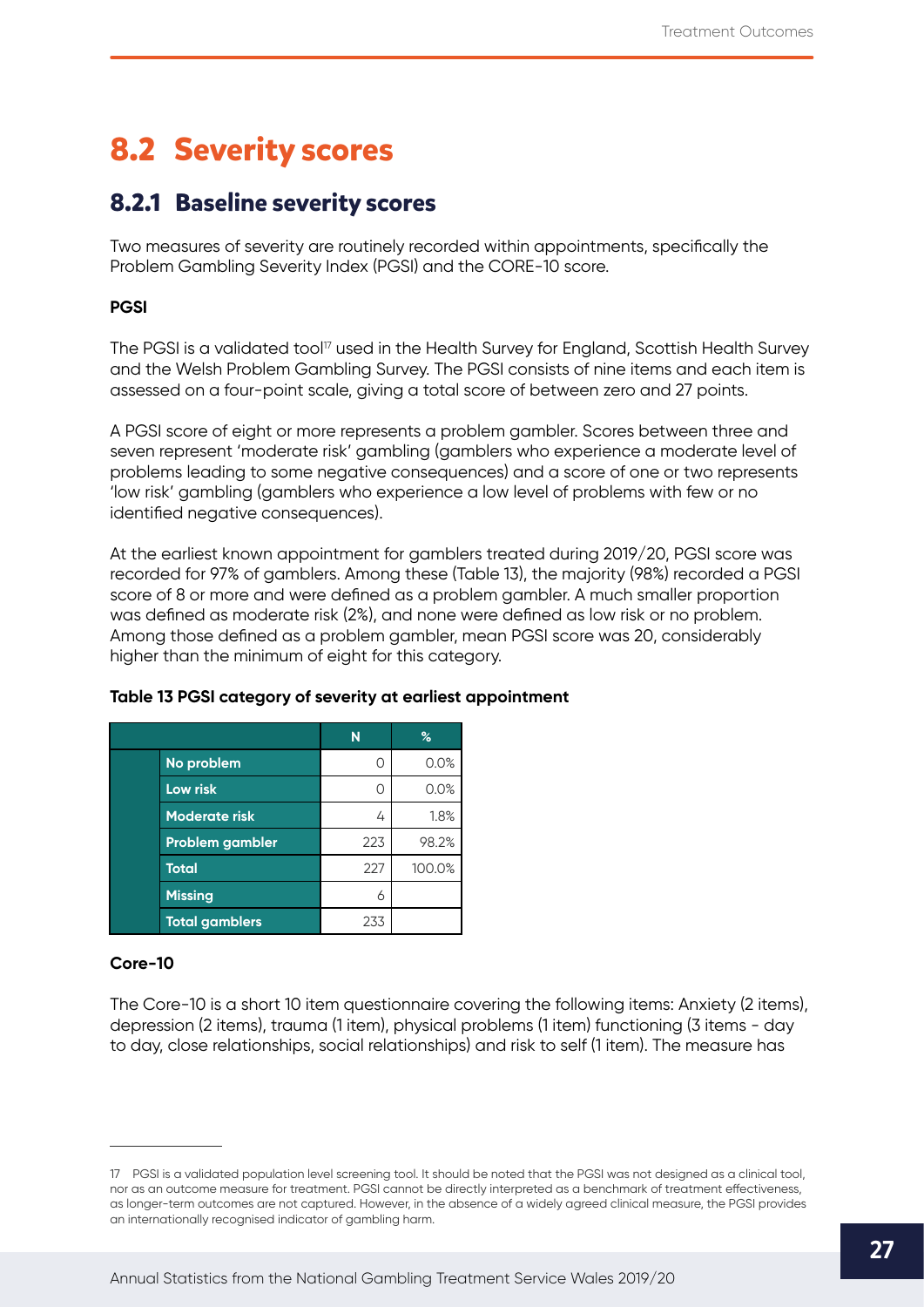<span id="page-28-0"></span>6 high intensity/severity and 4 low intensity/severity items, which are individually scored on a 0 to 4 scale. A score of 40 (the maximum) would be classed as severe distress, 25 = moderate to severe, 20 = moderate, 15 = mild with 10 or under below the clinical cut off.

At the earliest known appointment for clients treated during 2019/20, CORE-10 score was recorded for 98% of clients (Table 14). Among these clients, 39% scored as severe, with other scores distributed relatively evenly across the categories of moderate-to-severe (17%) or moderate (20%), 14% scoring as mild and 10% scoring below clinical cut-off. Gamblers were slightly more likely than other clients to score severe (39% compared to 34%).

|                               | <b>Gambling client</b> |        |    | Other client | <b>Total</b> |        |
|-------------------------------|------------------------|--------|----|--------------|--------------|--------|
|                               | N.                     | %      | N  | $\%$         | N            | %      |
| <b>Below clinical cut-off</b> | 22                     | 9.7%   | 5  | 13.2%        | 27           | 10.2%  |
| <b>Mild</b>                   | 30                     | 13.2%  | 8  | 21.1%        | 38           | 14.3%  |
| <b>Moderate</b>               | 48                     | 21.1%  | 6  | 15.8%        | 54           | 20.4%  |
| <b>Moderate severe</b>        | 38                     | 16.7%  | 6  | 15.8%        | 44           | 16.6%  |
| <b>Severe</b>                 | 89                     | 39.2%  | 13 | 34.2%        | 102          | 38.5%  |
| <b>Total</b>                  | 227                    | 100.0% | 38 | 100.0%       | 265          | 100.0% |
| <b>Missing</b>                | 6                      |        | 0  |              | 6            |        |
| <b>Total clients</b>          | 233                    |        | 38 |              | 271          |        |

**Table 14 CORE-10 category of severity at earliest appointment**

### **8.2.2 Change in severity scores**

As repeat scores for PGSI and CORE-10 are recorded across appointments, it is possible to report on changes to these scores over time. These are reported here in three ways, specifically: overall change in score, increases and decreases in scores, and changes between categories of severity. Changes are reported as those between earliest and latest appointments within a client episode of treatment, and therefore if a client has received multiple episodes of treatment (from one or more providers), scores may not be reflective of the cumulative change over their entire treatment history.

#### **8.2.2.1 PGSI**

Changes in PGSI score were calculated for clients who ended treatment before the end of March 2020 (see section 8.1). Between earliest and latest appointment within treatment where PGSI scores were recorded, clients improved, on average (median), by a score of 14 points on the PGSI scale.

Table 15 summarises the direction and extent of change in PGSI scores with the majority (81%) improving between start and end of treatment, under one fifth (16%) showing no change and a small minority (3%) recording a higher score of severity at latest appointment compared to earliest. Gamblers were most likely (35%) to improve by 19-27 points, with a further 29% improving by 10-18 points.

Table 16 shows these changes in PGSI score by discharge reason. Lack of change in score was much more likely in those that did not complete treatment. For those who completed scheduled treatment, improved scores were recorded for the majority (94%).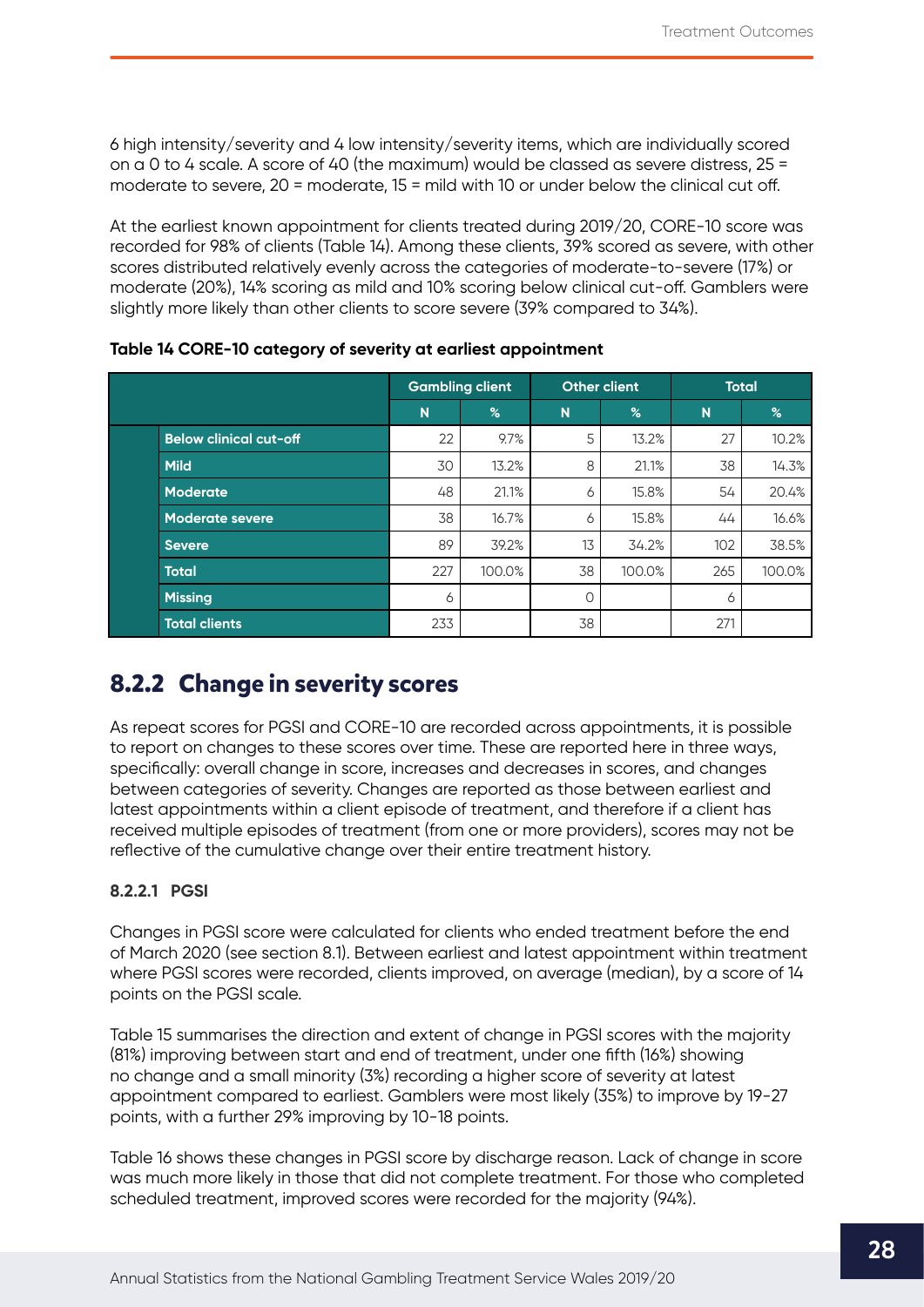|                            | N   | %      |
|----------------------------|-----|--------|
| Improved by 19-27 points   | 62  | 35.0%  |
| Improved by 10-18 points   | 51  | 28.8%  |
| Improved by 1-9 points     | 30  | 16.9%  |
| <b>No Change</b>           | 29  | 16.4%  |
| Increased: 1 to 9 points   | 4   | 2.3%   |
| Increased: 10 to 18 points |     | 0.6%   |
| Increased: 19 to 27 points | ∩   | 0.0%   |
| <b>Total</b>               | 177 | 100.0% |
| <b>Missing</b>             | Ω   |        |
| <b>Total gamblers</b>      | 177 |        |

#### **Table 15 Changes in PGSI score between earliest and latest appointments**

#### **Table 16 Direction of change in PGSI score between earliest and latest appointments by discharge reason**

|                                      | <b>Worse</b><br>N<br>$\frac{9}{6}$ |      | No change |        | <b>Better</b> |       |
|--------------------------------------|------------------------------------|------|-----------|--------|---------------|-------|
|                                      |                                    |      | N         | %      | N             | %     |
| <b>Discharged by agreement</b>       |                                    | 0.0% |           | 100.0% |               | 0.0%  |
| <b>Completed scheduled treatment</b> | 4                                  | 2.8% |           | 3.5%   | 134           | 93.7% |
| Dropped out                          |                                    | 3.8% | 16        | 61.5%  |               | 34.6% |
| Not known (assessed only)            | 0                                  | 0.0% |           | 100.0% |               | 0.0%  |

Table 17 shows the latest category of severity recorded before the end of treatment compared with the earliest in Table 13. At this point a much smaller proportion of clients (43%) were still classed as problem gamblers by their PGSI score<sup>18</sup>. About one quarter (24%) of gamblers were now defined as 'non-problem', with the remainder defined at either low (18%) or moderate (15%) risk.

#### **Table 17 Latest PGSI category of severity recorded within treatment**

|                       | N.<br><b>Clients</b> | %     |
|-----------------------|----------------------|-------|
| Non-problem           | 43                   | 24.3% |
| <b>Low risk</b>       | 31                   | 17.5% |
| <b>Moderate risk</b>  | 27                   | 15.3% |
| Problem gambler       | 76                   | 42.9% |
| <b>Total</b>          | 177                  |       |
| <b>Missing</b>        |                      |       |
| <b>Total gamblers</b> | 177                  |       |

<sup>18</sup> As the criteria for PGSI classification as a 'problem gambler' is a score within the range of between 8 and 27, many clients still classified as such at the end of a specific treatment episode will still have experienced a reduction in PGSI score, although not one sufficient to remove them from this category.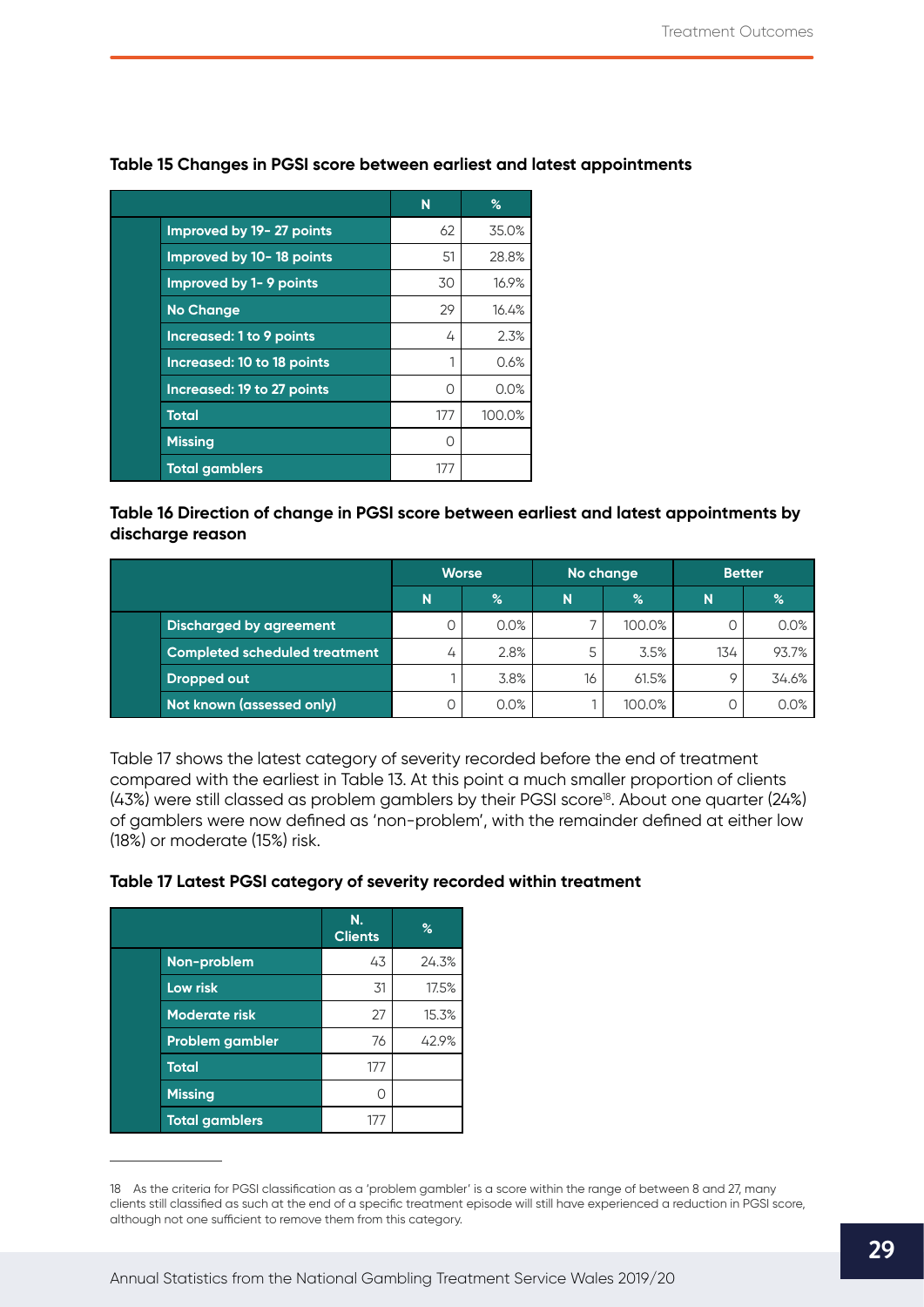#### <span id="page-30-0"></span>**8.2.2.2 CORE-10**

Changes in CORE-10 score were calculated for clients who ended treatment within the period. Between earliest and latest appointment within treatment where CORE-10 scores were recorded, clients' scores improved, on average (mean), by 8 points on the CORE-10 scale (4 points for clients other than gamblers).

Table 18 summarises the direction and extent of change in CORE-10 scores with the majority (74%) improving within treatment, but with 17% showing no change and a small minority (9%) recording a higher score of severity at their latest appointment compared to the earliest. Most improvement recorded (53%) was between one and 20 points. Gamblers and other clients were comparatively likely to improve by more than 20 points.

Table 19 shows these changes in CORE-10 score by discharge reason. Lack of change in score was much more likely in those that did not complete treatment. For those who completed scheduled treatment, improved scores were recorded for most (87%).

|                                  |     | <b>Gambling clients</b> |                | <b>Other clients</b> |         | <b>Total</b> |
|----------------------------------|-----|-------------------------|----------------|----------------------|---------|--------------|
|                                  | N   | %                       | N              | %                    | N       | %            |
| Improved by 31-40 points         | 6   | 3.4%                    | Ο              | 0.0%                 | 6       | 2.9%         |
| Improved by 21-30 points         | 31  | 17.5%                   | 6              | 22.2%                | 37      | 18.1%        |
| Improved by 11-20 points         | 61  | 34.5%                   | 5              | 18.5%                | 66      | 32.4%        |
| Improved by 1-10 points          | 34  | 19.2%                   |                | 25.9%                | 41      | 20.1%        |
| <b>No Change</b>                 | 28  | 15.8%                   | $\overline{ }$ | 25.9%                | 35      | 17.2%        |
| <b>Increased by 1-10 points</b>  | 13  | 7.3%                    | 2              | 7.4%                 | 15      | 7.4%         |
| Increased by 11-20 points        | 4   | 2.3%                    | Ο              | 0.0%                 | 4       | 2.0%         |
| Increased by 21-30 points        | 0   | 0.0%                    | 0              | 0.0%                 | O       | 0.0%         |
| <b>Increased by 31-40 points</b> | 0   | 0.0%                    | $\Omega$       | 0.0%                 | $\circ$ | 0.0%         |
| <b>Total</b>                     | 177 | 100.0%                  | 27             | 100.0%               | 204     | 100.0%       |

#### **Table 18 Direction of change in CORE-10 score between earliest and latest appointments**

#### **Table 19 Direction of change in CORE-10 score between earliest and latest appointments by discharge reason**

|                                      | <b>Worse</b><br>%<br>N |       | No change |        | <b>Better</b> |       |
|--------------------------------------|------------------------|-------|-----------|--------|---------------|-------|
|                                      |                        |       | N         | $\%$   | N             | %     |
| <b>Discharged by agreement</b>       | 0                      | 0.0%  |           | 100.0% |               | 0.0%  |
| <b>Completed scheduled treatment</b> | 17                     | 10.4% | 4         | 2.4%   | 143           | 87.2% |
| <b>Dropped out</b>                   | $\overline{2}$         | 6.7%  | 21        | 70.0%  |               | 23.3% |
| Not known (Assessed only)            | 0                      | 0.0%  |           | 100.0% |               | 0.0%  |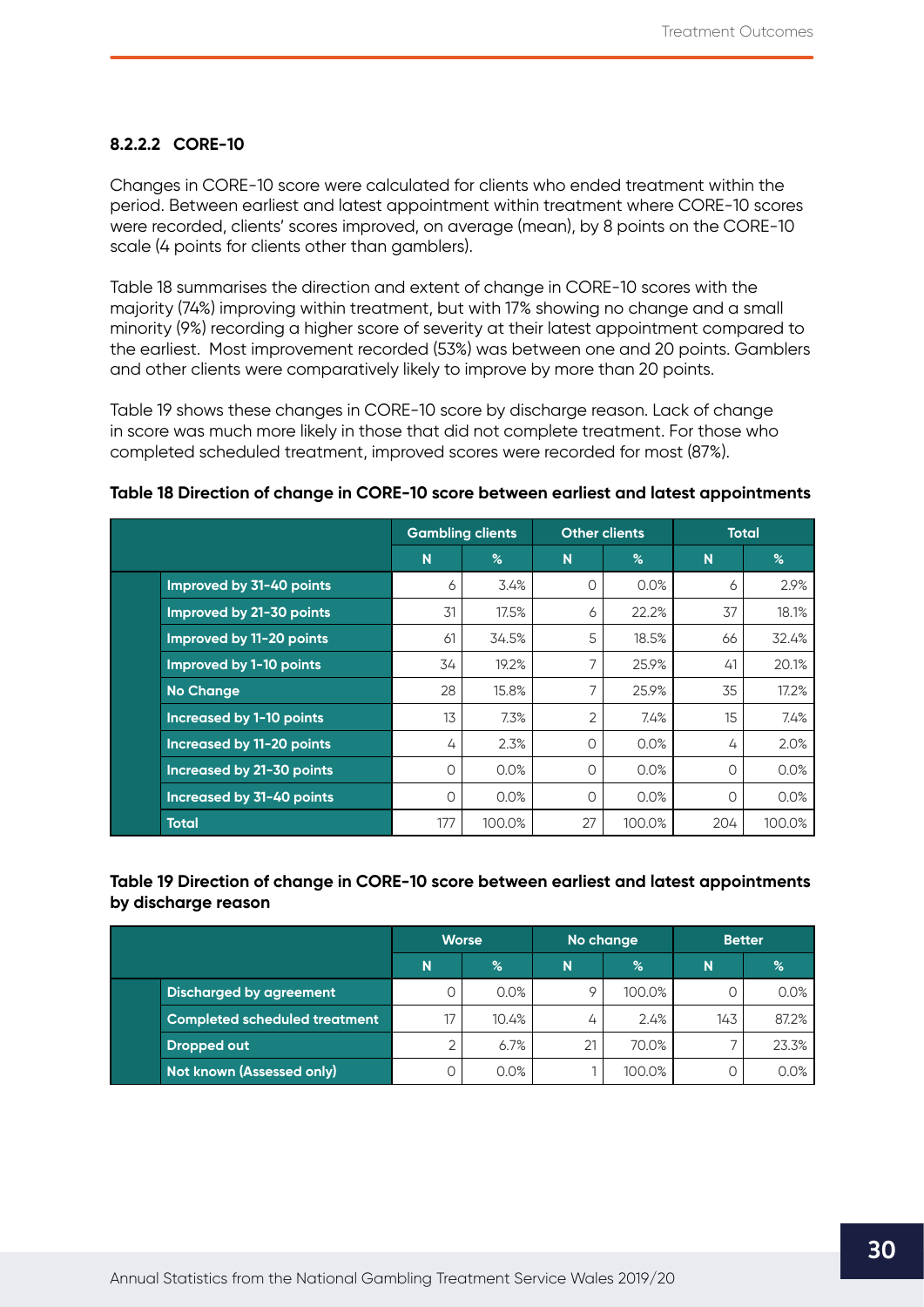Table 20 shows the latest category of severity recorded before the end of treatment compared with the earliest in Table 14. At this point a smaller proportion of clients (10%) were still classed as 'severe'. A majority of clients (58%) were now defined as 'below clinical cut-off', with the majority of the remainder defined as either mild (17%) or moderate (5%).

|                               | <b>Gambling client</b> |        | <b>Other client</b> |        | <b>Total</b> |        |
|-------------------------------|------------------------|--------|---------------------|--------|--------------|--------|
|                               | N                      | $\%$   | N                   | $\%$   | N            | $\%$   |
| <b>Below clinical cut-off</b> | 100                    | 56.5%  | 18                  | 66.7%  | 118          | 57.8%  |
| <b>Mild</b>                   | 33                     | 18.6%  | $\overline{2}$      | 7.4%   | 35           | 17.2%  |
| Moderate                      | 10 <sup>°</sup>        | 5.6%   |                     | 3.7%   | 11           | 5.4%   |
| <b>Moderate severe</b>        | 18                     | 10.2%  | $\overline{2}$      | 7.4%   | 20           | 9.8%   |
| <b>Severe</b>                 | 16                     | 9.0%   | 4                   | 14.8%  | 20           | 9.8%   |
| <b>Total</b>                  | 177                    | 100.0% | 27                  | 100.0% | 204          | 100.0% |

**Table 20 Latest CORE-10 category of severity recorded within treatment**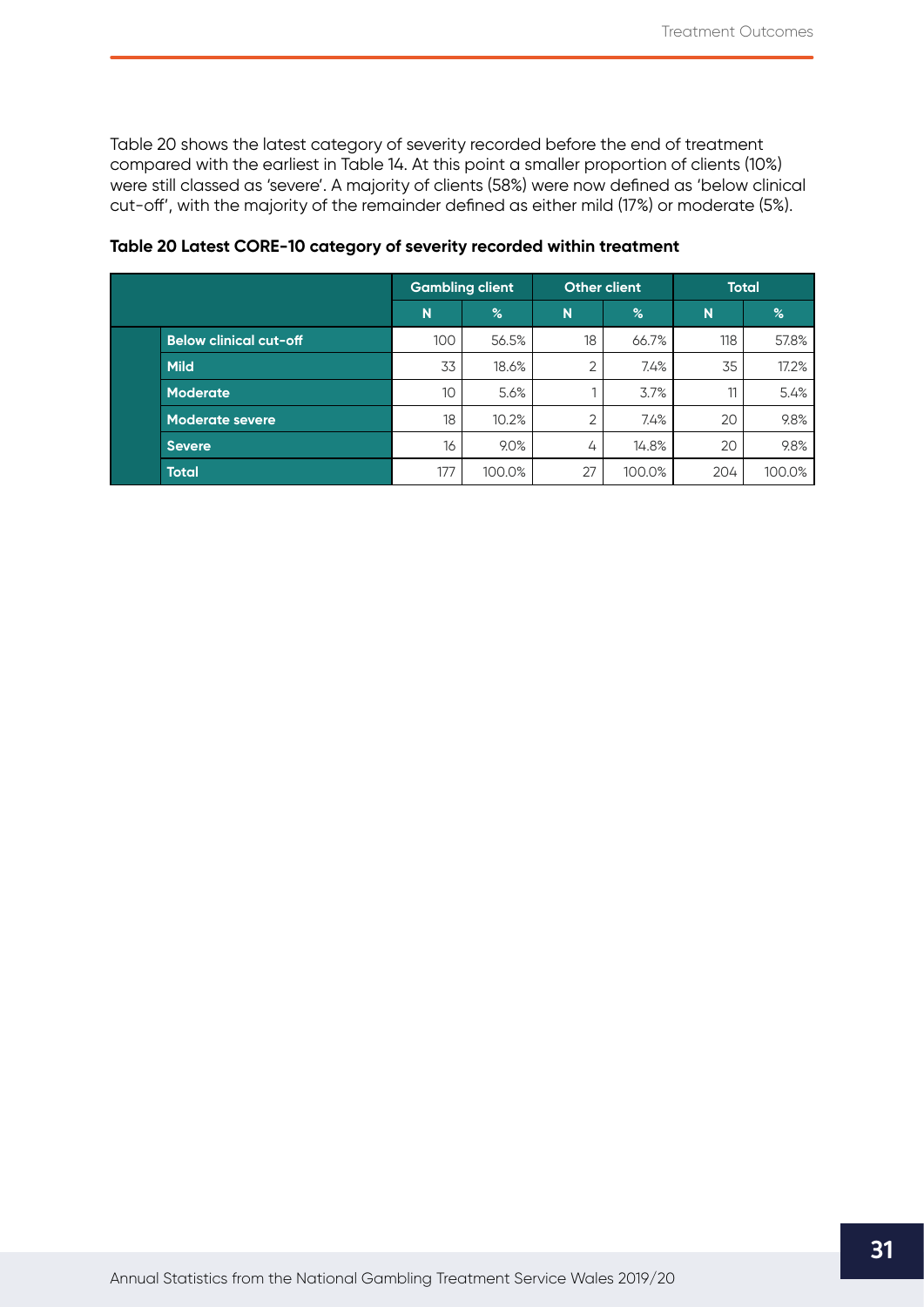# <span id="page-32-0"></span>**9 Trends**

### **9.1 Trends in numbers in treatment**

Table 21 shows that the number of clients treated in a given year has varied since 2015/16, with the greatest number of clients treated in 2019/20.

#### **Table 21 Trends in number of clients treated in the year – 2015/16 to 2018/19**

|                        | 2015/16 | 2016/17 | 2017/18 | 2018/19 | 2019/20              |
|------------------------|---------|---------|---------|---------|----------------------|
| <b>Clients treated</b> | 129     | 209     | 270     | 210     | $\sim$ $\sim$<br>ا ک |



#### **Figure 1 Trends in number of treated clients – 2015/16 to 2019/20**

Gambling services provide a point of contact and support both for problem gamblers and by those affected by another's gambling. Table 22 shows that the proportion of clients seeking help due to another individual's gambling has increased from 4% in 2015/16 to 13% in 2019/20.

| Table 22 Trends in reason for referral - 2015/16 to 2019/20 |
|-------------------------------------------------------------|
|-------------------------------------------------------------|

|                                                  | 2015/16 |               | 2016/17 |       | 2017/18 |               | 2018/19 |       | 2019/20 |       |
|--------------------------------------------------|---------|---------------|---------|-------|---------|---------------|---------|-------|---------|-------|
|                                                  | N.      | $\frac{1}{2}$ | N.      | $\%$  | N.      | $\frac{9}{6}$ | N.      | %     | N.      | $\%$  |
| <b>Problem gambler</b>                           | 123     | 96.1%         | 197     | 96.1% | 252     | 93.7%         | 186     | 88.6% | 233     | 86.6% |
| <b>Affected other</b>                            | 5       | 3.9%          | 8       | 3.9%  | 15      | 5.6%          | 21      | 10.0% | 34      | 12.6% |
| Person at risk of developing<br>gambling problem | 0       | 0.0%          | C       | 0.0%  | 2       | 0.7%          | 3       | 1.4%  | 2       | 0.7%  |
| <b>Missing</b>                                   |         |               | 4       |       |         |               | 0       |       | ⌒       |       |
| <b>Total Clients</b>                             | 129     |               | 209     |       | 270     |               | 210     |       | 271     |       |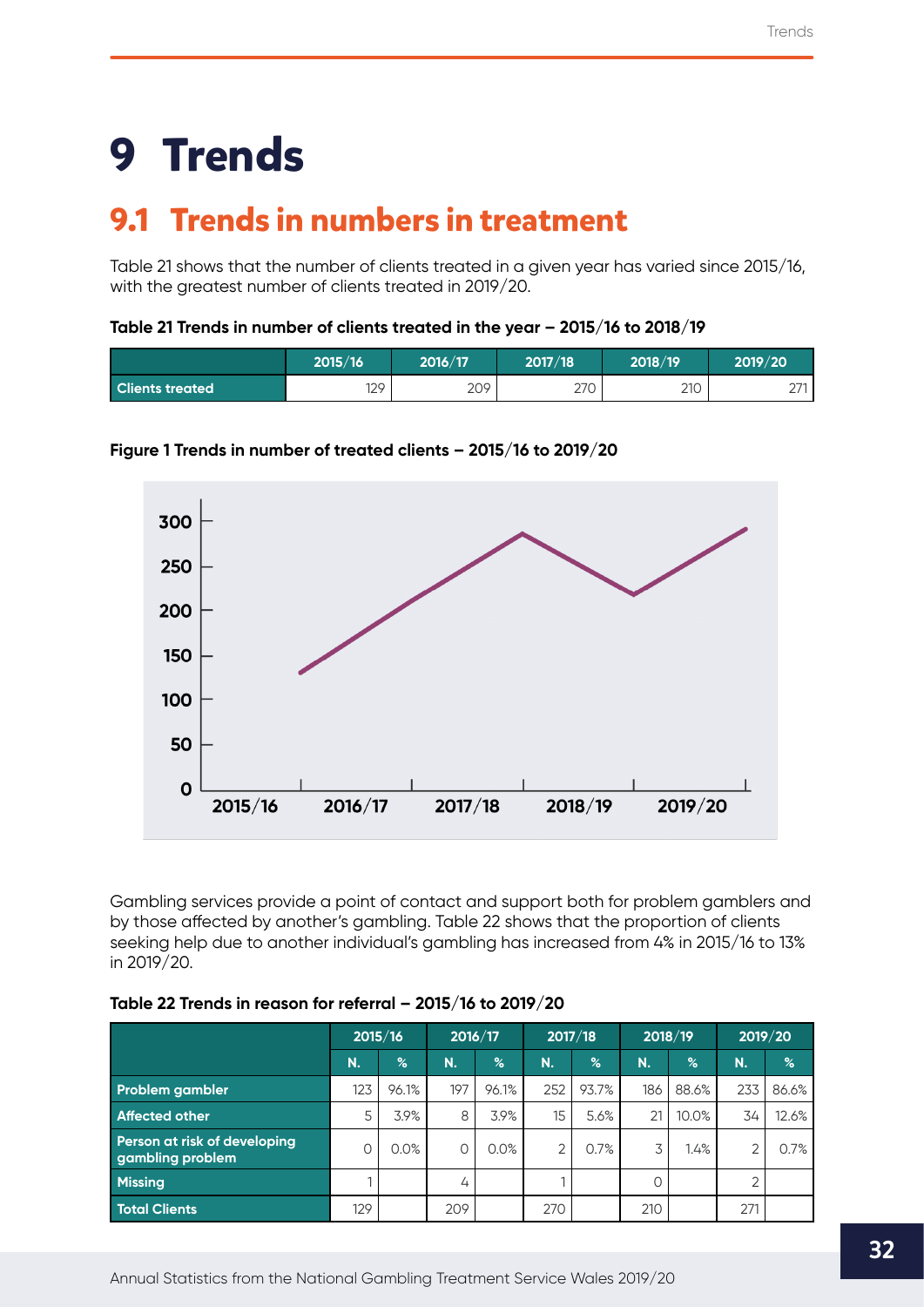## <span id="page-33-0"></span>**9.2 Trends in gambling type**

The most notable difference in reported gambling locations between 2015/16 and 2019/20 (Table 23) has been the increase in the proportion reporting use of online gambling services (rising from 65% to 69%) alongside the reduction in the proportion using bookmakers (falling from 47% to 36%) or miscellaneous (falling from 20% to 6%).

|                                                        |              | 2015/16 |     | 2016/17 |                | 2017/18 |                | 2018/19 |                | 2019/20 |
|--------------------------------------------------------|--------------|---------|-----|---------|----------------|---------|----------------|---------|----------------|---------|
|                                                        | N.           | %       | N.  | $\%$    | N.             | $\%$    | N.             | %       | N.             | $\%$    |
| <b>Bookmakers</b>                                      | 57           | 47.1%   | 85  | 43.8%   | 92             | 37.7%   | 66             | 35.9%   | 77             | 33.3%   |
| <b>Bingo Hall</b>                                      | 3            | 2.5%    | 6   | 3.1%    | 5              | 2.0%    |                | 0.5%    | 5              | 2.2%    |
| <b>Casino</b>                                          | 7            | 5.8%    | 16  | 8.2%    | 11             | 4.5%    | 5              | 2.7%    | 14             | 6.1%    |
| <b>Live Events</b>                                     | $\mathbf{1}$ | 0.8%    | 0   | 0.0%    | $\circ$        | 0.0%    | 0              | 0.0%    | 0              | 0.0%    |
| <b>Adult Entertainment</b><br><b>Centre</b>            | 6            | 5.0%    | 13  | 6.7%    | 8              | 3.3%    | 11             | 6.0%    | 11             | 4.8%    |
| <b>Family</b><br><b>Entertainment</b><br><b>Centre</b> | 0            | 0.0%    | 1   | 0.5%    | $\overline{2}$ | 0.8%    | 3              | 1.6%    | $\overline{c}$ | 0.9%    |
| Pub                                                    | 6            | 5.0%    | 5   | 2.6%    | 5              | 2.0%    | 4              | 2.2%    | 6              | 2.6%    |
| Online                                                 | 79           | 65.3%   | 125 | 64.4%   | 173            | 70.9%   | 118            | 64.1%   | 159            | 68.8%   |
| <b>Miscellaneous</b>                                   | 24           | 19.8%   | 32  | 16.5%   | 25             | 10.2%   | 10             | 5.4%    | 13             | 5.6%    |
| <b>Private Members</b><br><b>Club</b>                  | 0            | 0.0%    | 0   | 0.0%    | $\circ$        | 0.0%    | 0              | 0.0%    | O              | 0.0%    |
| <b>Other</b>                                           | 4            | 3.3%    | 0   | 0.0%    | 3              | 1.2%    | $\overline{2}$ | 1.1%    | 3              | 1.3%    |
| Total                                                  | 121          | 100.0%  | 194 | 100.0%  | 244            | 100.0%  | 184            | 100.0%  | 231            | 100.0%  |

### **Table 23 Trends in gambling locations – 2015/16 to 2019/20**

### **9.3 Trends in treatment exit reason**

Grouped by year of treatment, Table 24 shows a number of positive trends with increases in the proportion of clients completing scheduled treatment (from 64% to 80%), alongside a decrease in the proportion dropping out of treatment (from 28% to 15%).

| Table 24 Trends in exit reason - 2015/16 to 2019/20 |  |  |  |
|-----------------------------------------------------|--|--|--|
|-----------------------------------------------------|--|--|--|

|                                            |     | 2015/16       |     | 2016/17 |     | 2017/18 |          | 2018/19       | 2019/20 |        |
|--------------------------------------------|-----|---------------|-----|---------|-----|---------|----------|---------------|---------|--------|
|                                            | N.  | $\frac{9}{6}$ | N.  | $\%$    | N.  | %       | N.       | $\frac{1}{6}$ | N.      | %      |
| <b>Discharged by</b><br>agreement          | 5   | 4.7%          | 6   | 3.5%    | 4   | 1.8%    |          | 0.6%          | 9       | 4.4%   |
| <b>Completed</b><br>scheduled<br>treatment | 68  | 64.2%         | 104 | 60.8%   | 153 | 67.1%   | 128      | 80.0%         | 164     | 80.4%  |
| <b>Dropped out</b>                         | 30  | 28.3%         | 56  | 32.7%   | 64  | 28.1%   | 25       | 15.6%         | 30      | 14.7%  |
| <b>Referred on</b>                         | 2   | 1.9%          | 4   | 2.3%    | 5   | 2.2%    | 6        | 3.8%          | 0       | 0.0%   |
| <b>Deceased</b>                            | O   | 0.0%          | 0   | 0.0%    |     | 0.4%    | $\Omega$ | 0.0%          | 0       | 0.0%   |
| <b>Total Clients</b><br><b>Discharged</b>  | 106 | 100.0%        | 171 | 100.0%  | 228 | 100.0%  | 160      | 100.0%        | 204     | 100.0% |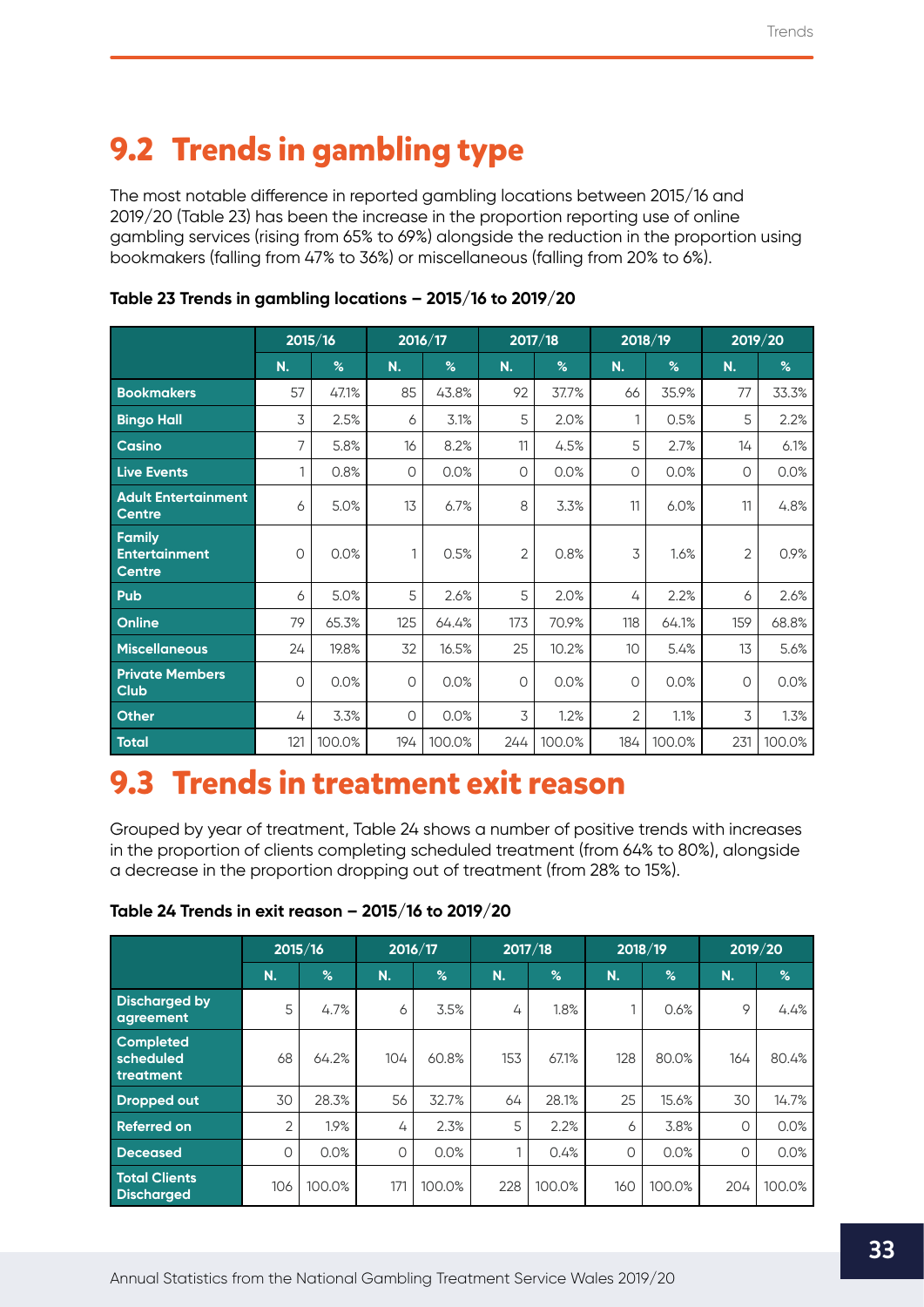## <span id="page-34-0"></span>**9.4 Trends in client characteristics**

Table 25 shows an overall increase in the proportion of clients who are female, rising from 20% in 2015/16 to 32% in 2019/20.

|                      | 2015/16 |        | 2016/17 |        | 2017/18 |        | 2018/19 |        | 2019/20 |        |
|----------------------|---------|--------|---------|--------|---------|--------|---------|--------|---------|--------|
|                      | N.      | $\%$   | N.      | $\%$   | N.      | %      | N.      | $\%$   | N.      | $\%$   |
| <b>Male</b>          | 103     | 79.8%  | 174     | 83.3%  | 218     | 80.7%  | 160     | 76.2%  | 184     | 67.9%  |
| Female               | 26      | 20.2%  | 35      | 16.7%  | 51      | 18.9%  | 50      | 23.8%  | 87      | 32.1%  |
| <b>Total Clients</b> | 129     | 100.0% | 209     | 100.0% | 270     | 100.0% | 210     | 100.0% | 27      | 100.0% |

### **Table 25 Trends in gender – 2015/16 to 2019/20**

\* Categories of gender with less than 25 clients were excluded from this table

Table 26 shows that the proportion of clients accounted for by ethnic minorities has increased in relation to the proportion White or White British over the last five years.

### **Table 26 Trends in ethnicity – 2015/16 to 2019/20**

|                                         |         | 2015/16       |                | 2016/17       |                | 2017/18       | 2018/19 |        | 2019/20 |        |
|-----------------------------------------|---------|---------------|----------------|---------------|----------------|---------------|---------|--------|---------|--------|
|                                         | N.      | $\frac{9}{6}$ | N.             | $\frac{9}{6}$ | N.             | $\frac{9}{6}$ | N.      | $\%$   | N.      | $\%$   |
| <b>White or white</b><br><b>British</b> | 128     | 99.2%         | 204            | 98.1%         | 256            | 95.5%         | 205     | 97.6%  | 256     | 94.5%  |
| <b>Black or Black</b><br><b>British</b> | $\circ$ | 0.0%          | 0              | 0.0%          | $\overline{2}$ | 0.7%          | 2       | 1.0%   | 3       | 1.1%   |
| <b>Asian or Asian</b><br><b>British</b> | 1       | 0.8%          | 2              | 1.0%          | 5              | 1.9%          | 2       | 1.0%   | 8       | 3.0%   |
| <b>Mixed</b>                            | $\circ$ | 0.0%          | $\Omega$       | 0.0%          |                | 0.4%          |         | 0.5%   | 3       | 1.1%   |
| <b>Other</b>                            | $\circ$ | 0.0%          | $\overline{2}$ | 1.0%          | 4              | 1.5%          | 0       | 0.0%   |         | 0.4%   |
| <b>Total Clients</b>                    | 129     | 100.0%        | 208            | 100.0%        | 268            | 100.0%        | 210     | 100.0% | 271     | 100.0% |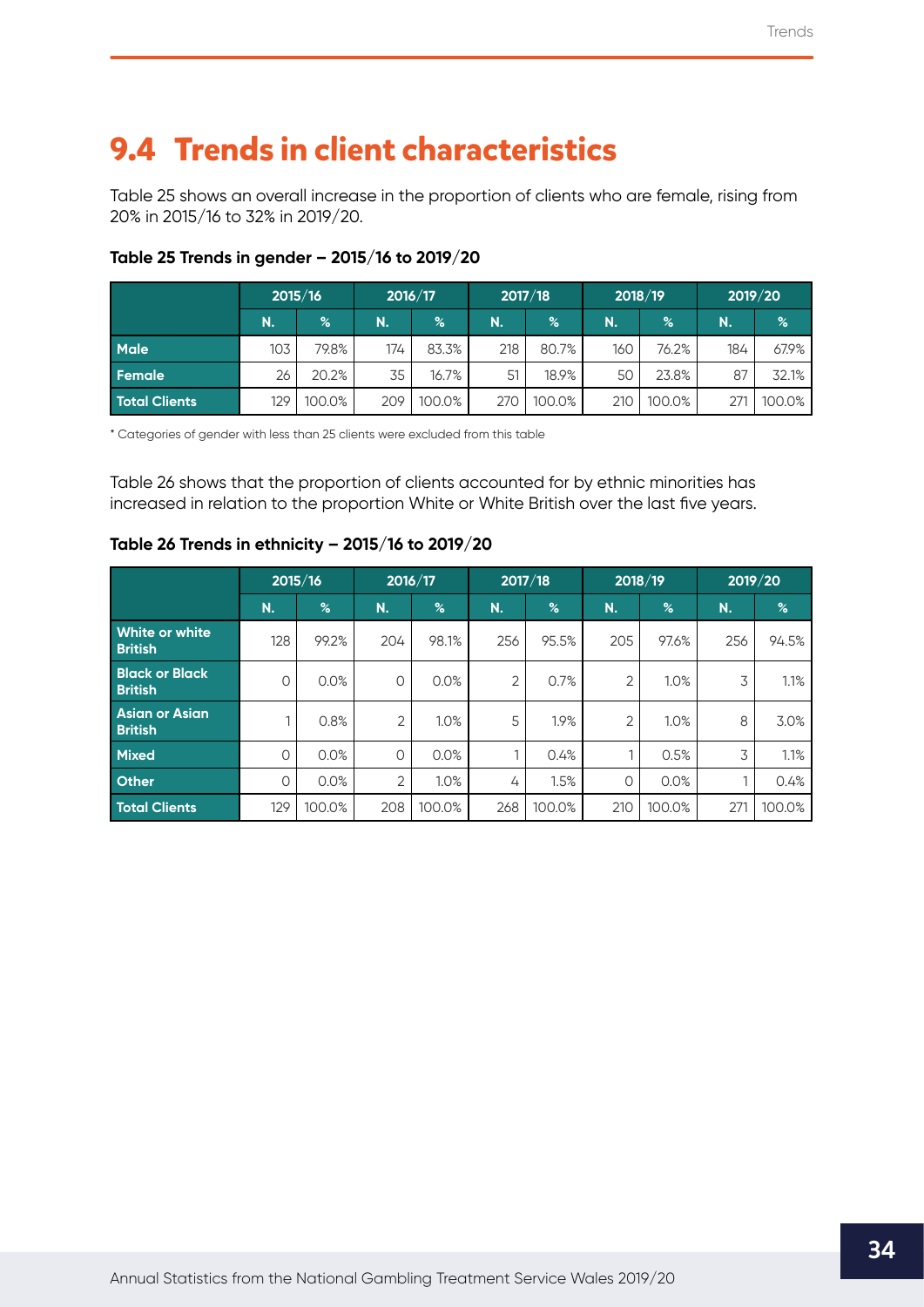# <span id="page-35-0"></span>**10 Appendices**

### **10.1 DRF data items**

### **10.1.1 Person Table**

| <b>Data Item Code</b> | <b>Data Item</b>                      | Mandatory (M)/Required (R) | <b>Input Code Table</b> |
|-----------------------|---------------------------------------|----------------------------|-------------------------|
| X1                    | Local Patient Identifier              | M                          |                         |
| X2                    | Provider code                         | M                          | -                       |
| X3                    | Date of Birth (MMYY)                  | M                          |                         |
| P <sub>1</sub>        | Gender                                | M                          | $P - A$                 |
| P <sub>2</sub>        | Postcode                              | R                          |                         |
| P3                    | Socio-economic<br>indicator           | R                          | $P-B$                   |
| P4                    | Relationship status                   | R                          | $P-C$                   |
| P <sub>5</sub>        | Ethnic background                     | R                          | $P-D$                   |
| P6                    | <b>Additional Client</b><br>Diagnosis | R                          | $P-E$                   |

#### **10.1.1.1 Person Table Codes**

| P-A Gender                                                   |
|--------------------------------------------------------------|
| Not known                                                    |
| Male                                                         |
| Female                                                       |
| Transgender                                                  |
| Not stated (person asked but declined to provide a response) |

|                | <b>P-B Socio-economic indicator</b>                                                                                                                                                    |
|----------------|----------------------------------------------------------------------------------------------------------------------------------------------------------------------------------------|
| O <sub>1</sub> | Employed                                                                                                                                                                               |
| 02             | Unemployed and Seeking Work                                                                                                                                                            |
| 03             | Students who are undertaking full (at least 16 hours per week) or part-time (less than<br>16 hours per week) education or training and who are not working or actively seeking<br>work |
| 04             | Long-term sick or disabled, those who are receiving Incapacity Benefit, Income<br>Support or both; or Employment and Support Allowance                                                 |
| 05             | Homemaker looking after the family or home and who are not working or actively<br>seeking work                                                                                         |
| 06             | Not receiving benefits and who are not working or actively seeking work                                                                                                                |
| 07             | In prison, in care, or seeking asylum                                                                                                                                                  |
| 08             | Unpaid voluntary work who are not working or actively seeking work                                                                                                                     |
| 09             | Retired                                                                                                                                                                                |
| ZZ             | Not Stated (Person asked but declined to provide a response)                                                                                                                           |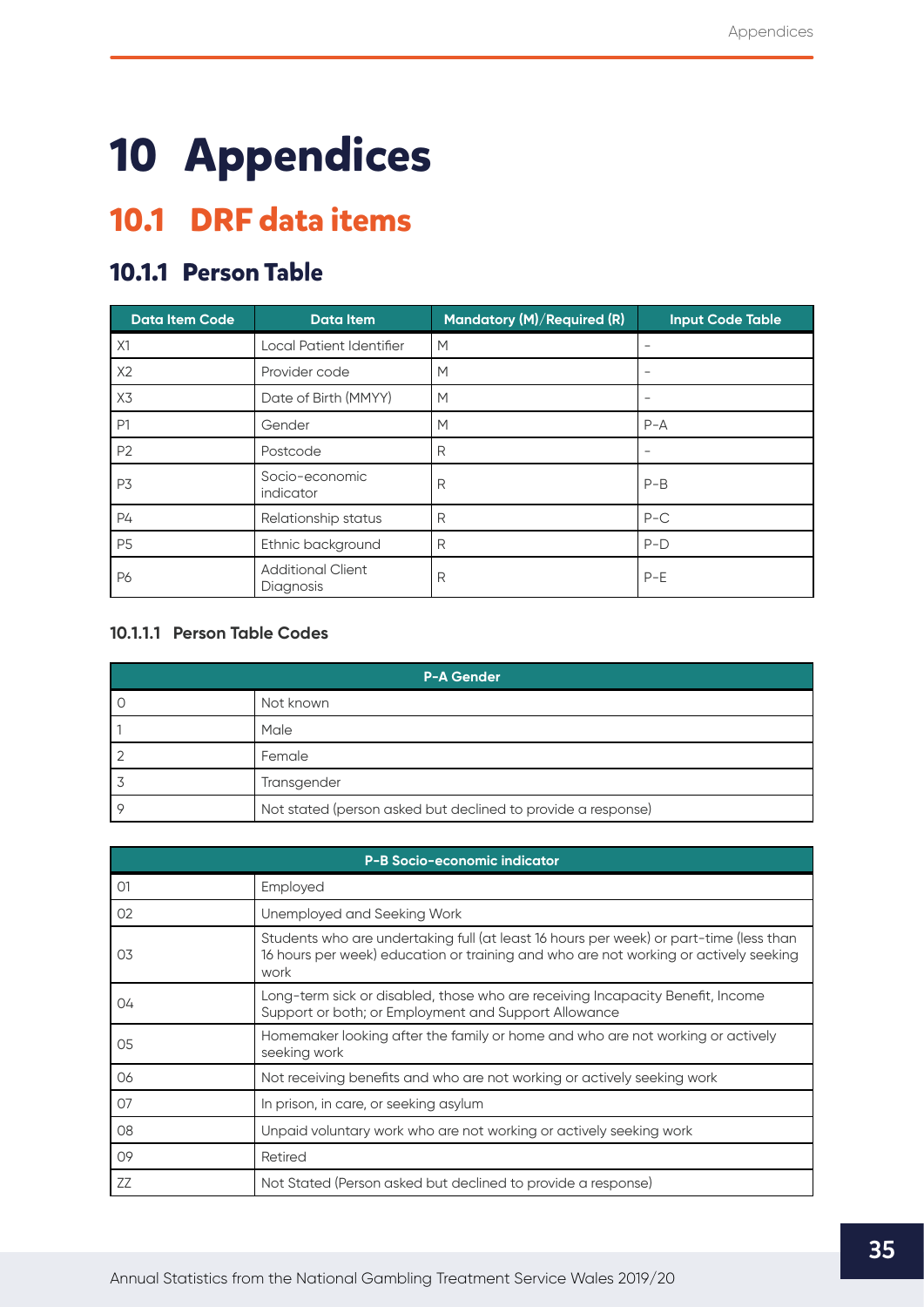|   | <b>P-C Relationship Status</b>                               |  |  |  |  |  |  |
|---|--------------------------------------------------------------|--|--|--|--|--|--|
| U | Not known                                                    |  |  |  |  |  |  |
|   | Divorced/Dissolved Civil Partnership                         |  |  |  |  |  |  |
|   | Separated                                                    |  |  |  |  |  |  |
| 3 | Single                                                       |  |  |  |  |  |  |
| 4 | Widowed                                                      |  |  |  |  |  |  |
| 5 | In a relationship                                            |  |  |  |  |  |  |
| Ô | Married/Civil partnership                                    |  |  |  |  |  |  |
| 9 | Not Stated (Person asked but declined to provide a response) |  |  |  |  |  |  |

| <b>P-D Ethnic background</b> |                                   |  |
|------------------------------|-----------------------------------|--|
| A                            | <b>White British</b>              |  |
| B                            | White Irish                       |  |
| $\mathsf C$                  | White European                    |  |
| D                            | <b>White Other</b>                |  |
| Ε                            | Black, Black British: African     |  |
| F                            | Black, Black British: Caribbean   |  |
| G                            | Black, Black British: Other       |  |
| Н                            | Asian, Asian British: Bangladeshi |  |
| J                            | Asian, Asian British: Indian      |  |
| К                            | Asian, Asian British: Pakistani   |  |
| L                            | Asian, Asian British: Chinese     |  |
| M                            | Asian, Asian British: Other       |  |
| N                            | Mixed: White and Asian            |  |
| P                            | Mixed, White and Black African    |  |
| R                            | Mixed: White and Black Caribbean  |  |
| S                            | Mixed: Other                      |  |
| Ζ                            | Any other ethnic group            |  |

| <b>P-E Additional client diagnosis</b> |                                                              |  |
|----------------------------------------|--------------------------------------------------------------|--|
|                                        | Not stated (Person asked but declined to provide a response) |  |
|                                        | Yes - Pharmacological                                        |  |
|                                        | Yes - Psychological                                          |  |
|                                        | Yes - Both pharmacological and psychological                 |  |
|                                        | Nο                                                           |  |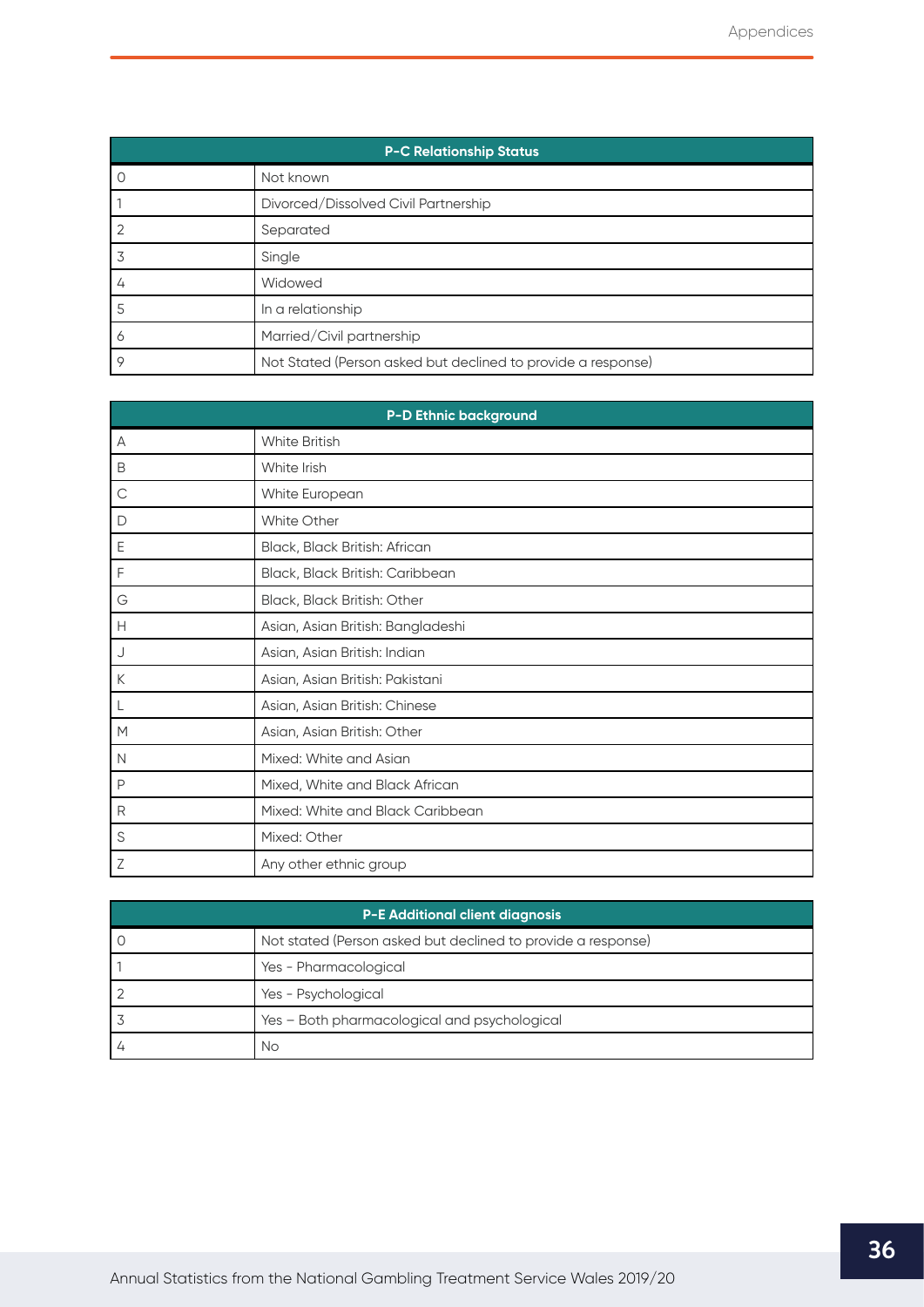| <b>Data Item Code</b> | <b>Data Item</b>                      | Mandatory (M)/Required (R) | <b>Input Code Table</b>  |
|-----------------------|---------------------------------------|----------------------------|--------------------------|
| X1                    | Local Patient Identifier              | M                          | $\overline{\phantom{0}}$ |
| X2                    | Provider code                         | M                          | $\qquad \qquad -$        |
| X3                    | Date of Birth (MMYY)                  | M                          |                          |
| G1                    | Gambling activity/ies                 | M                          | $G-A$                    |
| G <sub>2</sub>        | Gambling location(s)                  | M                          | $G-B$                    |
| G3                    | Length of time gambling               | M                          |                          |
| G4                    | Job loss through<br>gambling          | R                          | $G-C$                    |
| G <sub>5</sub>        | Relationship loss through<br>gambling | R                          | $G-D$                    |
| G6                    | Age of problem gambling<br>onset      | M                          | $\overline{\phantom{0}}$ |
| G7                    | Early big win                         | R                          | $G-E$                    |
| G <sub>8</sub>        | Debt due to gambling                  | R                          | $G-F$                    |
| G9                    | Time spent gambling                   | R                          | $G-G$                    |
| G10                   | Money spent gambling                  | R                          | $G-H$                    |

### <span id="page-37-0"></span>**10.1.2 Gambling History Table**

| <b>G-A Gambling Activities</b>              |                          |                      |
|---------------------------------------------|--------------------------|----------------------|
| A - Bookmakers                              | 1 Horses                 | Insert client rating |
|                                             | 2 Dogs                   | Insert client rating |
|                                             | 3 Sports or other event  | Insert client rating |
|                                             | 4 Gaming Machine (FOBT)  | Insert client rating |
|                                             | 5 Gaming Machine (other) | Insert client rating |
|                                             | 6 Other                  | Insert client rating |
| B - Bingo Hall                              | 1 Live draw              | Insert client rating |
|                                             | 2 Terminal               | Insert client rating |
|                                             | 3 Skill Machine          | Insert client rating |
|                                             | 4 Gaming Machine (other) | Insert client rating |
|                                             | 5 Other                  | Insert client rating |
| C - Casino                                  | 1 Poker                  | Insert client rating |
|                                             | 2 Other card games       | Insert client rating |
|                                             | 3 Roulette               | Insert client rating |
|                                             | 4 Gaming Machine (other) | Insert client rating |
|                                             | 5 Gaming Machine (FOBT)  | Insert client rating |
|                                             | 6 Other                  | Insert client rating |
| D - Live events                             | 1 Horses                 | Insert client rating |
|                                             | 2 Dogs                   | Insert client rating |
|                                             | 3 Sports or other event  | Insert client rating |
|                                             | 4 Other                  | Insert client rating |
| E - Adult Entertainment Centre (18+ Arcade) | 1 Gaming Machine (FOBT)  | Insert client rating |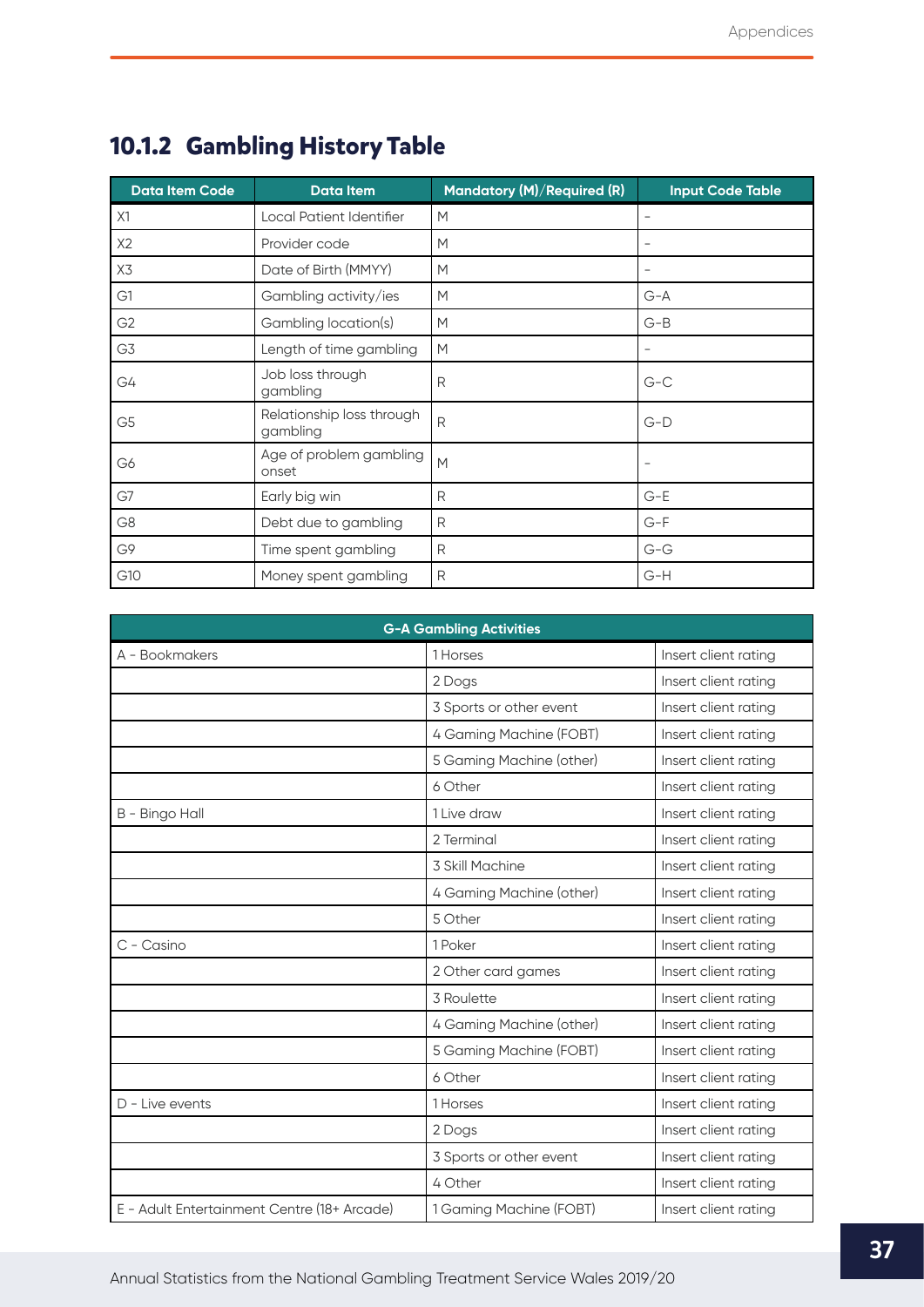<span id="page-38-0"></span>

|                                          | 2 Gaming Machine (other)              | Insert client rating |
|------------------------------------------|---------------------------------------|----------------------|
|                                          | 3 Skill prize machines                | Insert client rating |
|                                          | 4 Other                               | Insert client rating |
| F - Family Entertainment Centre (Arcade) | 1 Gaming Machine (FOBT)               | Insert client rating |
|                                          | 2 Gaming Machine (other)              | Insert client rating |
|                                          | 3 Skill prize machines                | Insert client rating |
|                                          | 4 Other                               | Insert client rating |
| $G - Pub$                                | 1 Gaming Machine (other)              | Insert client rating |
|                                          | 2 Sports                              | Insert client rating |
|                                          | 3 Poker                               | Insert client rating |
|                                          | 4 Other                               | Insert client rating |
| H - Online                               | 1 Horses                              | Insert client rating |
|                                          | 2 Dogs                                | Insert client rating |
|                                          | 3 Spread betting                      | Insert client rating |
|                                          | 4 Sports events                       | Insert client rating |
|                                          | 5 Bingo                               | Insert client rating |
|                                          | 6 Poker                               | Insert client rating |
|                                          | 7 Casino (table games)                | Insert client rating |
|                                          | 8 Casino (slots)                      | Insert client rating |
|                                          | 9 Scratchcards                        | Insert client rating |
|                                          | 10 Betting exchange                   | Insert client rating |
|                                          | 11 Other                              | Insert client rating |
| I - Misc                                 | 1 Private/organised games             | Insert client rating |
|                                          | 2 Lottery (National)                  | Insert client rating |
|                                          | 3 Lottery (other)                     | Insert client rating |
|                                          | 4 Scratchcards                        | Insert client rating |
|                                          | 5 Football pools                      | Insert client rating |
|                                          | 6 Service station (gaming<br>machine) | Insert client rating |
| J - Private members club                 | 1 Poker                               | Insert client rating |
|                                          | 2 Other card games                    | Insert client rating |
|                                          | 3 Gaming Machine                      | Insert client rating |
|                                          | 4 Other                               | Insert client rating |
| K - Other                                | 1 Other not categorised above         | Insert client rating |

| G-B Job loss through gambling |                                                              |  |
|-------------------------------|--------------------------------------------------------------|--|
|                               | Not stated (Person asked but declined to provide a response) |  |
|                               | Yes                                                          |  |
|                               | Νo                                                           |  |
| O                             | Jnknown                                                      |  |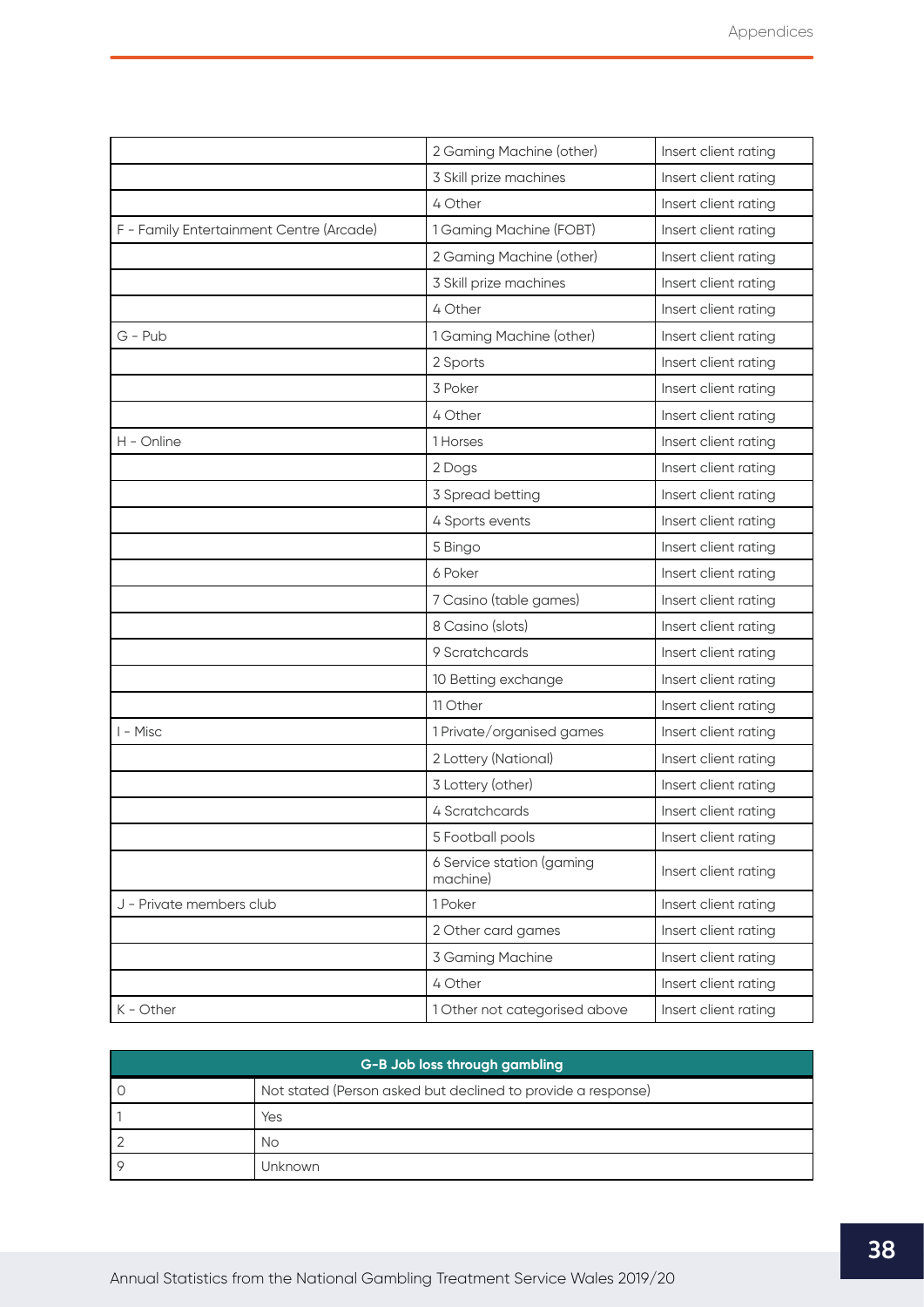<span id="page-39-0"></span>

| G-C Relationship loss through gambling |                                                              |  |
|----------------------------------------|--------------------------------------------------------------|--|
|                                        | Not stated (Person asked but declined to provide a response) |  |
|                                        | Yes                                                          |  |
|                                        | No                                                           |  |
|                                        | Jnknown                                                      |  |

| G-D Early big win |                                                              |  |
|-------------------|--------------------------------------------------------------|--|
|                   | Not stated (Person asked but declined to provide a response) |  |
|                   | Yes                                                          |  |
|                   | No                                                           |  |
|                   | Unknown                                                      |  |

| <b>G-F Debt due to gambling</b> |                                                              |  |
|---------------------------------|--------------------------------------------------------------|--|
| $\circ$                         | Not stated (Person asked but declined to provide a response) |  |
| $\overline{1}$                  | <b>No</b>                                                    |  |
| $\overline{2}$                  | Under £5000                                                  |  |
| 3                               | £5000 - £9,999                                               |  |
| 4                               | £10,000 - £14,999                                            |  |
| 5                               | £15,000 - £19,999                                            |  |
| 6                               | £20,000 - £99,999                                            |  |
| 7                               | £100,000 or more                                             |  |
| 8                               | Bankruptcy                                                   |  |
| 9                               | In an IVA                                                    |  |
| 10                              | Don't know (some)                                            |  |

### **10.1.3 Referral Table**

| <b>Data Item Code</b> | <b>Data Item</b>                 | Mandatory (M)/Required (R) | <b>Input Code Table</b> |
|-----------------------|----------------------------------|----------------------------|-------------------------|
| X1                    | Local Patient Identifier         | M                          |                         |
| X2                    | Provider code                    | M                          |                         |
| X3                    | Date of Birth (MMYY)             | M                          |                         |
| R <sub>1</sub>        | Referral Source                  | M                          | $R-A$                   |
| R2                    | Date referral received           | M                          |                         |
| R <sub>3</sub>        | Referral acceptance<br>indicator | M                          | $R-B$                   |
| R4                    | Referral reason                  | M                          | $R-C$                   |
| R <sub>5</sub>        | Recurrence indicator             | R                          | $R-D$                   |
| <b>R6</b>             | End reason                       | R                          | $R-E$                   |
| R7                    | End date                         | R                          |                         |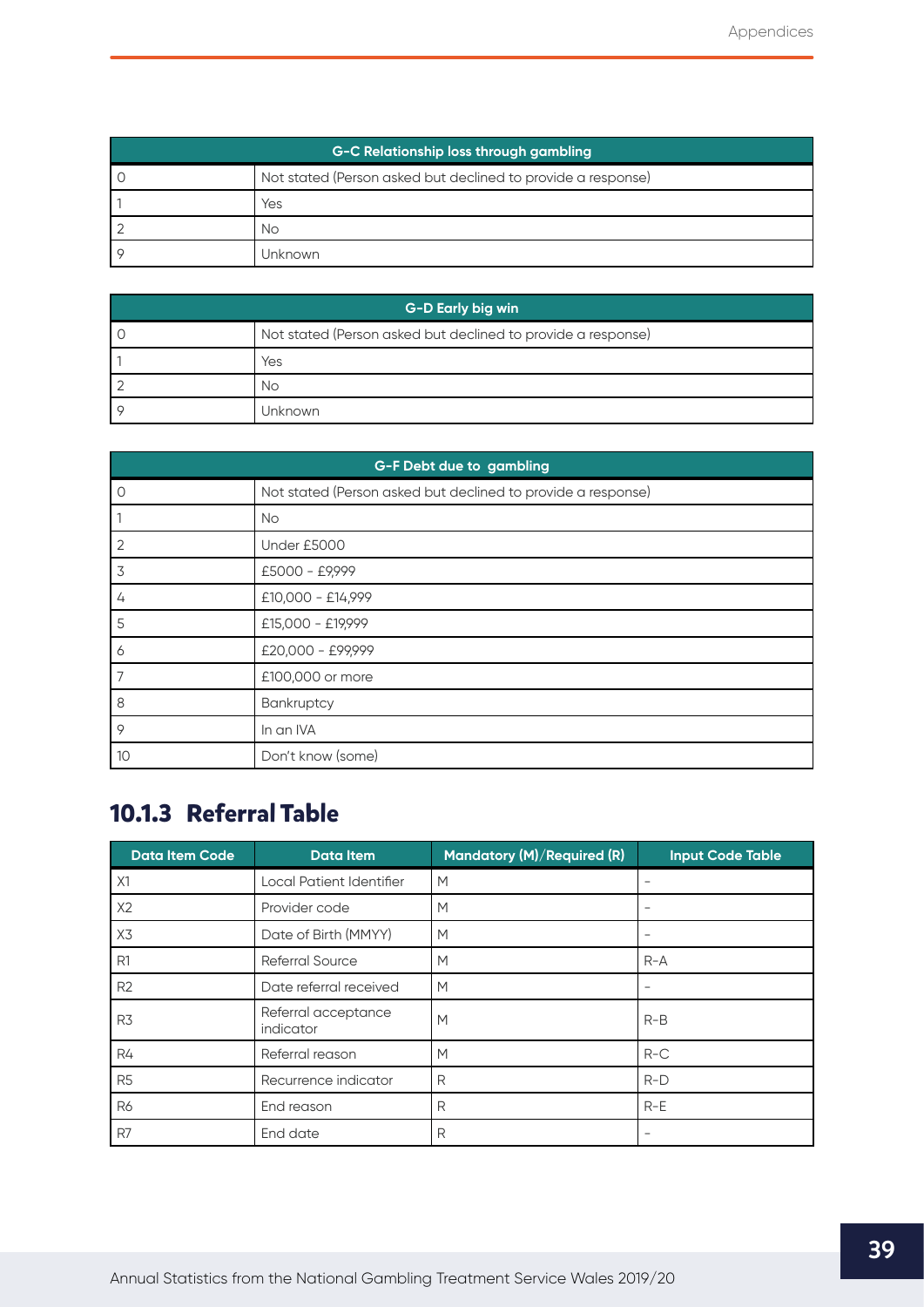### **10.1.3.1 Referral Codes**

| <b>R-A Referral source</b> |                                           |  |
|----------------------------|-------------------------------------------|--|
| A1                         | GP                                        |  |
| A2                         | <b>Health Visitor</b>                     |  |
| A3                         | Other Primary Health Care                 |  |
| <b>B1</b>                  | Self Referral                             |  |
| B <sub>2</sub>             | Carer                                     |  |
| C1                         | <b>Social Services</b>                    |  |
| C <sub>2</sub>             | <b>Education Service</b>                  |  |
| D <sub>1</sub>             | Employer                                  |  |
| E1                         | Police                                    |  |
| E <sub>2</sub>             | Courts                                    |  |
| E3                         | <b>Probation Service</b>                  |  |
| E4                         | Prison                                    |  |
| E <sub>5</sub>             | Court Liaison and Diversion Service       |  |
| G1                         | Independent Sector Mental Health Services |  |
| G4                         | <b>Voluntary Sector</b>                   |  |
| H1                         | Accident And Emergency Department         |  |
| 1                          | Mental Health NHS Trust                   |  |
| M1                         | Asylum Services                           |  |
| M4                         | Drug Action Team / Drug Misuse Agency     |  |
| M <sub>5</sub>             | Jobcentre plus                            |  |
| M6                         | Other service or agency                   |  |

| R-B Referral acceptance indicator |     |
|-----------------------------------|-----|
|                                   | Yes |
|                                   | NΟ  |

| R-C Referral reason |                                               |  |  |
|---------------------|-----------------------------------------------|--|--|
|                     | Problem gambler                               |  |  |
|                     | Affected other                                |  |  |
|                     | Person at risk of developing gambling problem |  |  |

| <b>R-D Recurrence indicator</b> |                                                              |  |  |
|---------------------------------|--------------------------------------------------------------|--|--|
|                                 | Not stated (Person asked but declined to provide a response) |  |  |
|                                 | Yes                                                          |  |  |
|                                 | Νo                                                           |  |  |
|                                 | Jnknown                                                      |  |  |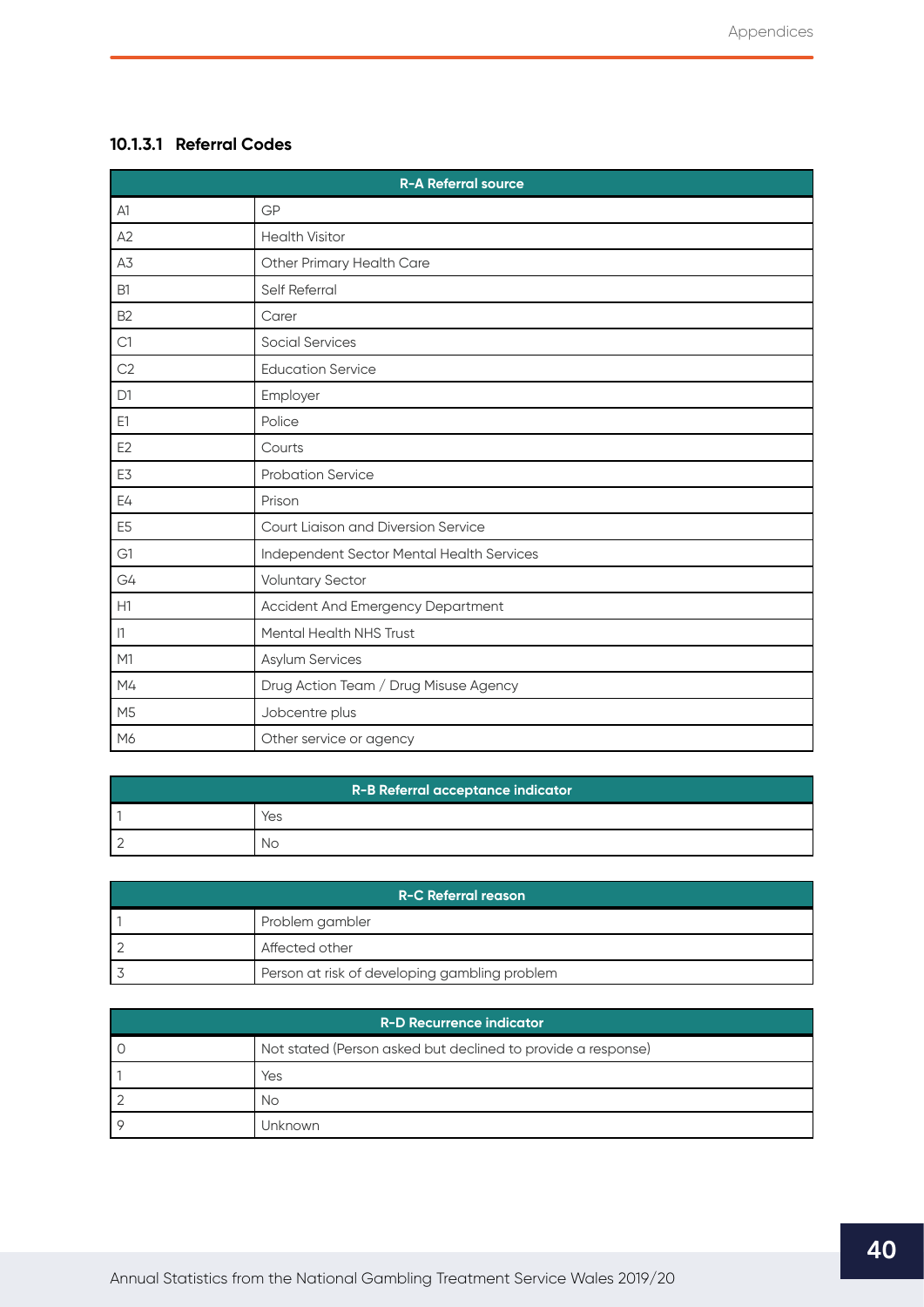<span id="page-41-0"></span>

| <b>R-E End Reason</b> |                                                                                  |  |  |
|-----------------------|----------------------------------------------------------------------------------|--|--|
| 9                     | Offered Assessment but DNA                                                       |  |  |
| <b>ASSESSED ONLY</b>  |                                                                                  |  |  |
| 10                    | Not suitable for service - no action taken or directed back to referrer          |  |  |
| 11                    | Not suitable for service - signposted elsewhere with mutual agreement of patient |  |  |
| 12                    | Discharged by mutual agreement following advice and support                      |  |  |
| 13                    | Referred to another therapy service by mutual agreement                          |  |  |
| 14                    | Suitable for service, but patient declined treatment that was offered            |  |  |
| 15                    | Deceased (assessed only)                                                         |  |  |
| 97                    | Not Known (assessed only)                                                        |  |  |
|                       | <b>ASSESSED AND TREATED</b>                                                      |  |  |
| 42                    | Completed scheduled treatment                                                    |  |  |
| 43                    | Dropped out of treatment (unscheduled discontinuation)                           |  |  |
| 44                    | Referred to other service                                                        |  |  |
| 45                    | Deceased (assessed and treated)                                                  |  |  |
| 98                    | Not Known (assessed and treated)                                                 |  |  |

### **10.1.4 Appointment Table**

| <b>Data Item Code</b> | <b>Data Item</b>         | Mandatory (M)/Required (R) | <b>Input Code Table</b>  |
|-----------------------|--------------------------|----------------------------|--------------------------|
| X1                    | Local Patient Identifier | M                          |                          |
| X2                    | Provider code            | M                          | $\overline{\phantom{0}}$ |
| X3                    | Date of Birth (MMYY)     | M                          | $\qquad \qquad -$        |
| A1                    | Appointment date         | M                          | $\qquad \qquad -$        |
| A2                    | Unique caregiver code    | R                          | $\qquad \qquad -$        |
| A3                    | Attendance               | М                          | $A - A$                  |
| А4                    | Contact duration         | R                          |                          |
| A5                    | Appointment purpose      | R                          | $A-B$                    |
| A6                    | Appointment medium       | R                          | $A-C$                    |
| A7                    | Intervention given       | M                          | $A-D$                    |
| A <sub>8</sub>        | <b>PGSI</b> score        | R                          | $\overline{\phantom{0}}$ |
| A9                    | CORE-10 score            | M                          | $\overline{\phantom{0}}$ |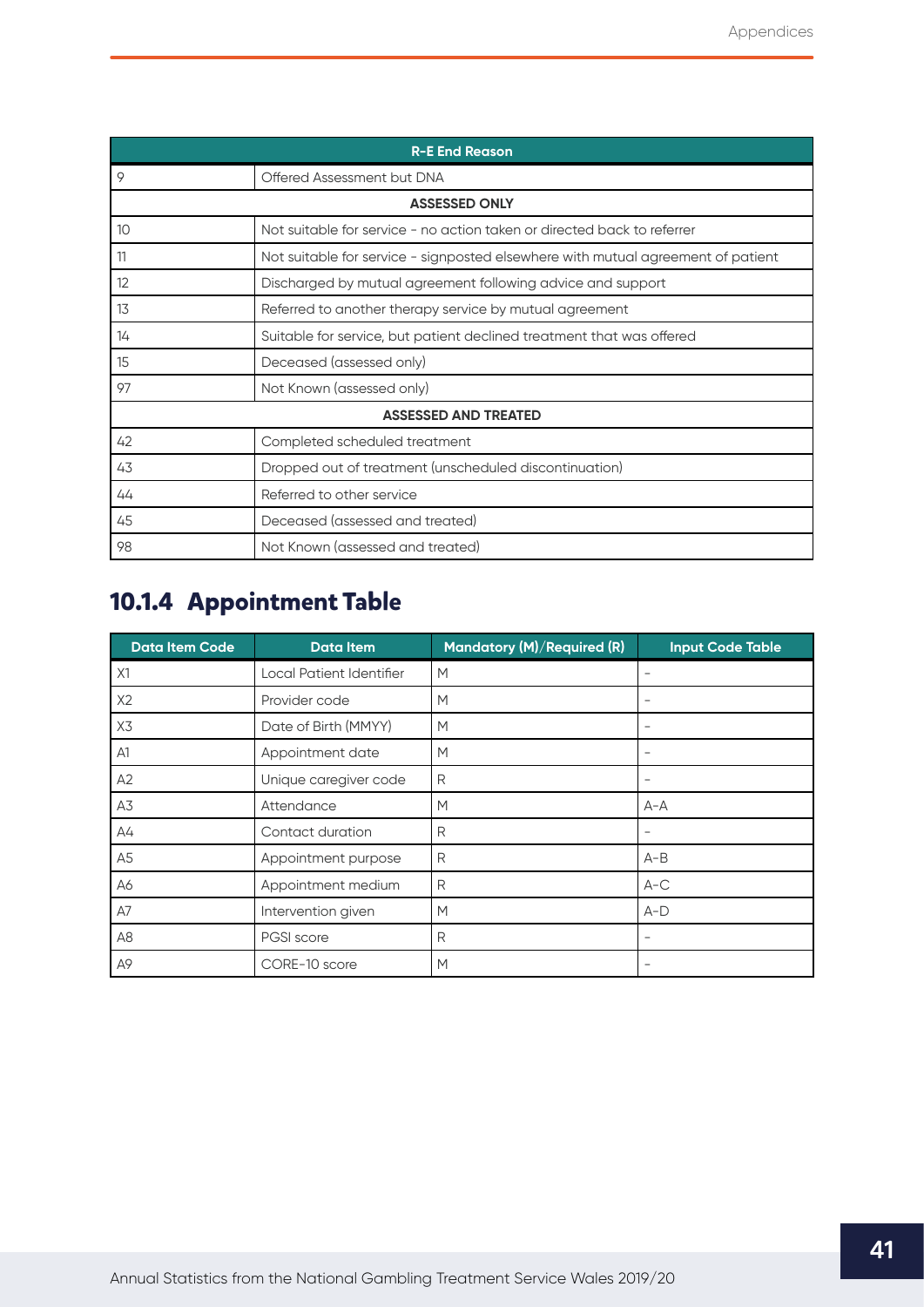### <span id="page-42-0"></span>**10.1.4.1 Appointment Codes**

| <b>A-A Attendance</b> |                                                                                                     |  |  |
|-----------------------|-----------------------------------------------------------------------------------------------------|--|--|
|                       | Attended on time or, if late, before the relevant care professional was ready to see the<br>patient |  |  |
|                       | Arrived late, after the care professional was ready to see the patient, but was seen                |  |  |
|                       | Patient arrived late and could not be seen                                                          |  |  |
|                       | Appointment cancelled by, or on behalf of, the patient                                              |  |  |
|                       | Did not attend - no advance warning given                                                           |  |  |
|                       | Appointment cancelled or postponed by the health care provider                                      |  |  |

| A-B Appointment purpose |                                           |  |  |
|-------------------------|-------------------------------------------|--|--|
|                         | Assessment                                |  |  |
|                         | Treatment                                 |  |  |
|                         | Assessment and treatment                  |  |  |
| 4                       | Review only                               |  |  |
| 5                       | Review and treatment                      |  |  |
| O                       | Follow-up appointment after treatment end |  |  |
|                         | Other                                     |  |  |
| 8                       | Not Recorded                              |  |  |

| A-C Appointment medium |                             |  |  |
|------------------------|-----------------------------|--|--|
|                        | Face to face communication  |  |  |
|                        | Telephone                   |  |  |
|                        | Web camera (e.g. Skype)     |  |  |
|                        | Online chat                 |  |  |
|                        | Email                       |  |  |
| O                      | Short Message Service (SMS) |  |  |

| A-D Intervention given |                        |  |  |
|------------------------|------------------------|--|--|
|                        | <b>CBT</b>             |  |  |
|                        | Counselling            |  |  |
|                        | Residential programme  |  |  |
| 4                      | <b>Brief advice</b>    |  |  |
|                        | Psychotherapy          |  |  |
| Ó                      | Other (please specify) |  |  |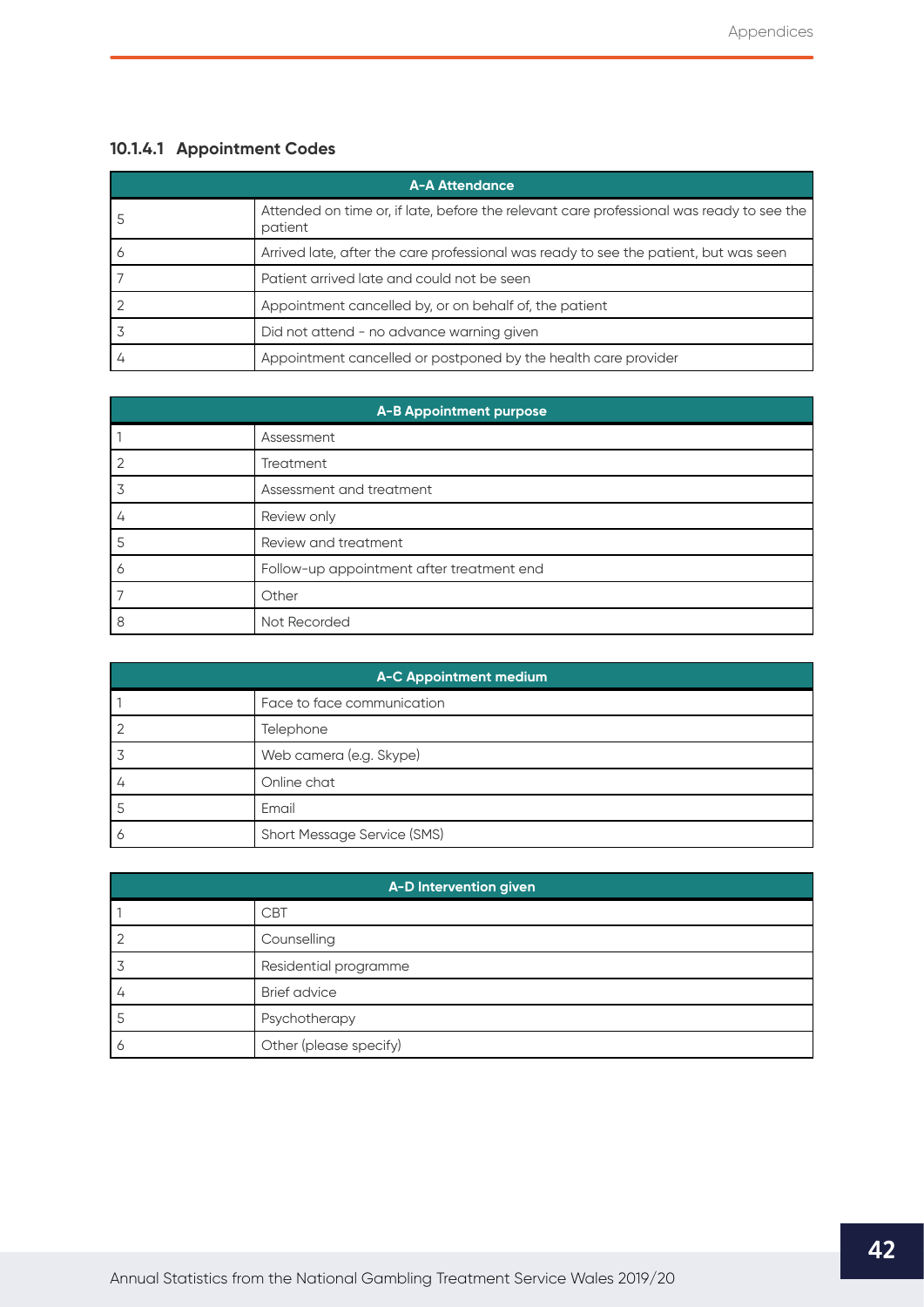### <span id="page-43-0"></span>**10.2 Problem Gambling Severity Index (PGSI)**

The PGSI is the most widely used measure of problem gambling in Great Britain. It consists of nine items and each item is assessed on a four-point scale: never, sometimes, most of the time, almost always. Responses to each item are scored as follows:

- never = zero
- sometimes = one
- most of the time = two
- almost always = three

Scores are then summed to give a total score which can range from a minimum of 0 to a maximum of 27.

When used as a population screening tool, the typical reference period used for the questions is "the past 12 months". Within treatment settings, the scale is usually adjusted by providers so that clients are asked about their behaviour since their appointment, or in the past two weeks.<sup>19</sup>

The nine items are as listed below:

Thinking about the last [TIMEFRAME]…

- 1. Have you bet more than you could really afford to lose?
- 2. Have you needed to gamble with larger amounts of money to get the same feeling of excitement?
- 3. When you gambled, did you go back another day to try to win back the money you lost?
- 4. Have you borrowed money or sold anything to get money to gamble?
- 5. Have you felt that you might have a problem with gambling?
- 6. Has gambling caused you any health problems, including stress or anxiety?
- 7. Have people criticized your betting or told you that you had a gambling problem, regardless of whether or not you thought it was true?
- 8. Has your gambling caused any financial problems for you or your household?
- 9. Have you felt guilty about the way you gamble or what happens when you gamble?

A PGSI score of eight or more represents a problem gambler, that is, gamblers who gamble with negative consequences and a possible loss of control. This is the threshold recommended by the developers of the PGSI and the threshold used for this analysis.

Scores between three and seven represent 'moderate risk' gambling (gamblers who experience a moderate level of problems leading to some negative consequences) and a score of one or two represents 'low risk' gambling (gamblers who experience a low level of problems with few or no identified negative consequences).

<sup>19</sup> The consistency of the timeframe asked about by providers has been noted as a potential area for methodological improvement in the collection of DRF submissions.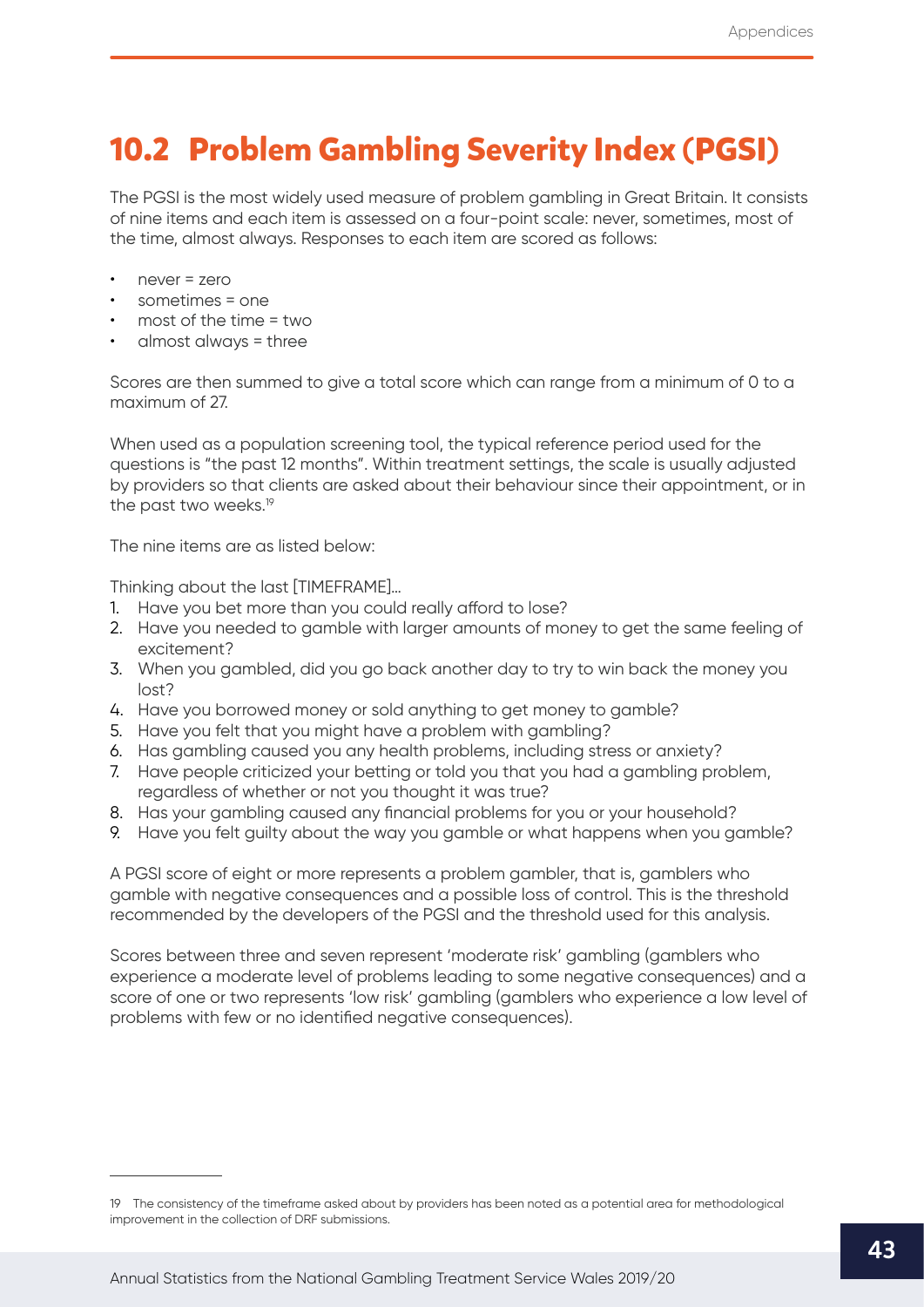### <span id="page-44-0"></span>**10.3 CORE-10**

CORE stands for "Clinical Outcomes in Routine Evaluation" and the CORE system comprises tools and thinking to support monitoring of change and outcomes in routine practice in psychotherapy, counselling and any other work attempting to promote psychological recovery, health and wellbeing. CORE System Trust owns the copyright on all the instruments in the system.

The CORE outcome measure (CORE-10) is a session by session monitoring tool with items covering anxiety, depression, trauma, physical problems, functioning and risk to self. The measure has six high intensity/severity and four low intensity/severity items.

Clients are asked to answer 10 items on a frequency response scale. Details of the items, response and scoring are as follows:

|                                                                        | Response option and corresponding item score |                      |                  |              |                            |
|------------------------------------------------------------------------|----------------------------------------------|----------------------|------------------|--------------|----------------------------|
|                                                                        | Not at all                                   | Only<br>occasionally | <b>Sometimes</b> | <b>Often</b> | Most or all of<br>the time |
| 1. I have felt tense, anxious or<br><b>nervous</b>                     | 0                                            |                      | 2                | 3            | 4                          |
| 2. I have felt I have someone<br>to turn to for support when<br>needed | 4                                            | 3                    | 2                |              |                            |
| 3. I have felt able to cope when<br>things go wrong                    | 4                                            | 3                    | 2                |              | $\left( \right)$           |
| 4. Talking to people has felt too<br>much for me                       | $\circ$                                      |                      | 2                | 3            | 4                          |
| 5. I have felt panic or terror                                         | $\Omega$                                     |                      | 2                | 3            | 4                          |
| 6. I have made plans to end my<br>life                                 | $\circ$                                      |                      | 2                | 3            | 4                          |
| 7. I have had difficulty getting to<br>sleep or staying asleep         | $\Omega$                                     |                      | $\overline{2}$   | 3            | 4                          |
| 8. I have felt despairing or<br>hopeless                               | $\cap$                                       |                      | 2                | 3            | 4                          |
| 9. I have felt unhappy                                                 | 0                                            |                      | 2                | 3            | 4                          |
| 10. Unwanted images<br>or memories have been<br>distressing me         | Ω                                            |                      | 2                | 3            | 4                          |

For each statement please say how often you have felt that way over the last week…

Scores are then summed to give a total score which can range from a minimum of 0 to a maximum of 40. A score of 40 would be classed as severe distress, 25 = moderate to severe, 20 = moderate, 15 = mild, with 10 or under below the clinical cut off.